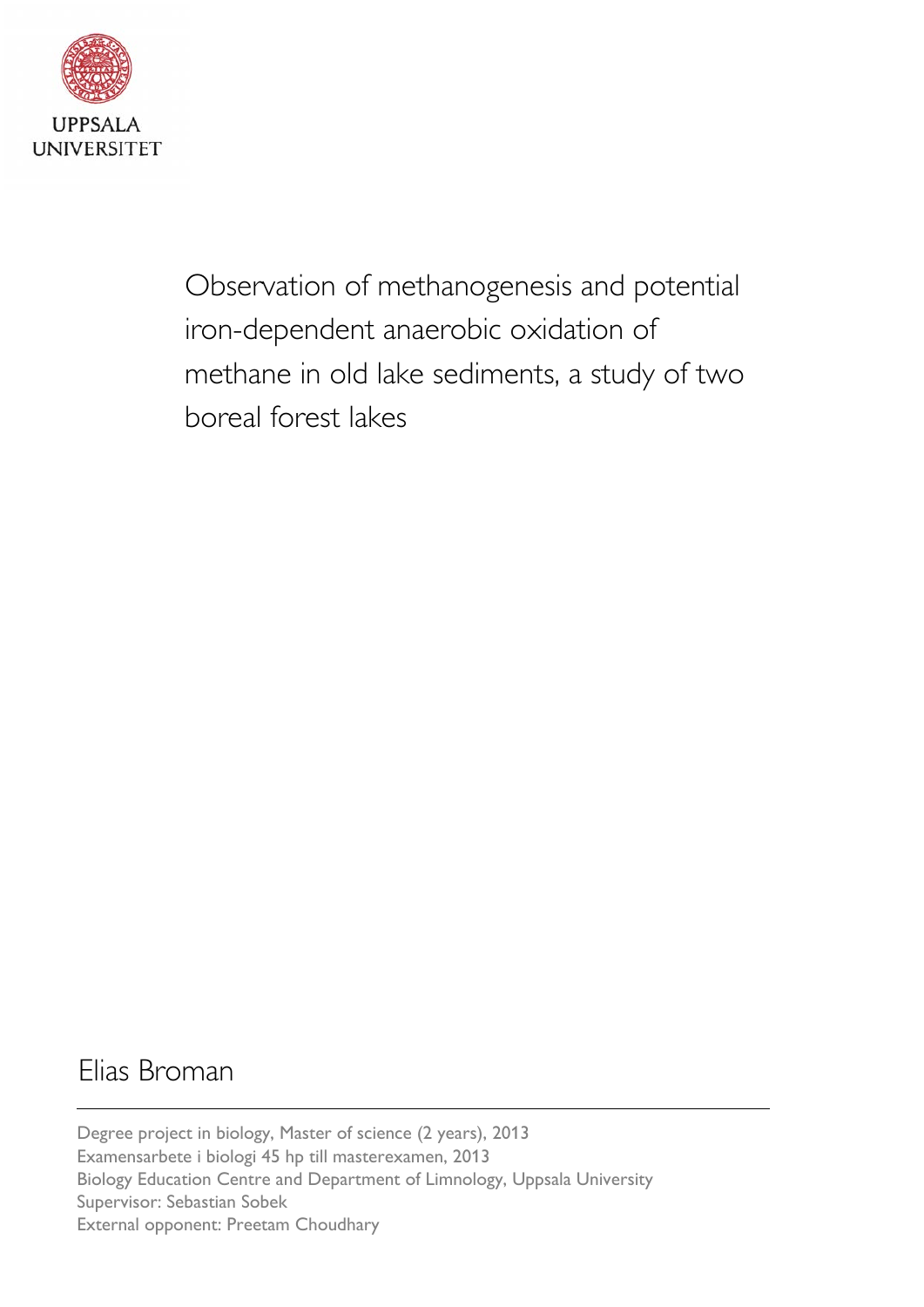# <span id="page-1-0"></span>**Abstract**

Organic and inorganic carbon can enter inland waters in different ways, and often a considerable amount of this carbon is coming from terrestrial input. Once this terrestrial carbon enters a lake, the carbon may be degraded, mineralized or eventually buried in the sediment. Below the oxic zone of the sediment carbon may be used by archaea to produce methane  $(CH_4)$ . The CH<sub>4</sub> can then diffuse up in the sediment and escape to the bottom waters, or the  $CH_4$  can be oxidized by bacteria using oxygen as an oxidant. There is also an anoxic process to oxidize  $CH_4$  (anaerobic oxidation of methane: AOM), using sulfate  $(SO_4)$  and by recent findings also ferric iron (Fe(III)) as electron acceptors. In this study the main questions of interest were if  $CH_4$  is produced in deep (i.e. old) lake sediments and if  $CH_4$  is oxidized anaerobically using Fe(III). Two Swedish boreal forest lakes were studied, sediment profiles of CH<sup>4</sup> were conducted in the field (down to 60 cm). Collected sediments were sliced anoxically at different depths and then analyzed for ferrous iron  $(Fe(II))$ ,  $Fe(III)$  and  $SO<sub>4</sub>$ . Sediment from different depths was also incubated anoxic in order to test if CH<sub>4</sub> production depends on sediment age. The results show that methanogenic activity occurs by degrading old carbon in deep boreal forest lake sediments, and that a certain part of this might then be oxidized anaerobically. However, all cores exposed a general trend of increasing CH<sup>4</sup> concentrations with sediment depth, indicating that CH<sup>4</sup> production in old sediment layers is greater than AOM. AOM could therefore only act as a partial sink for  $CH<sub>4</sub>$  in anoxic deep sediments.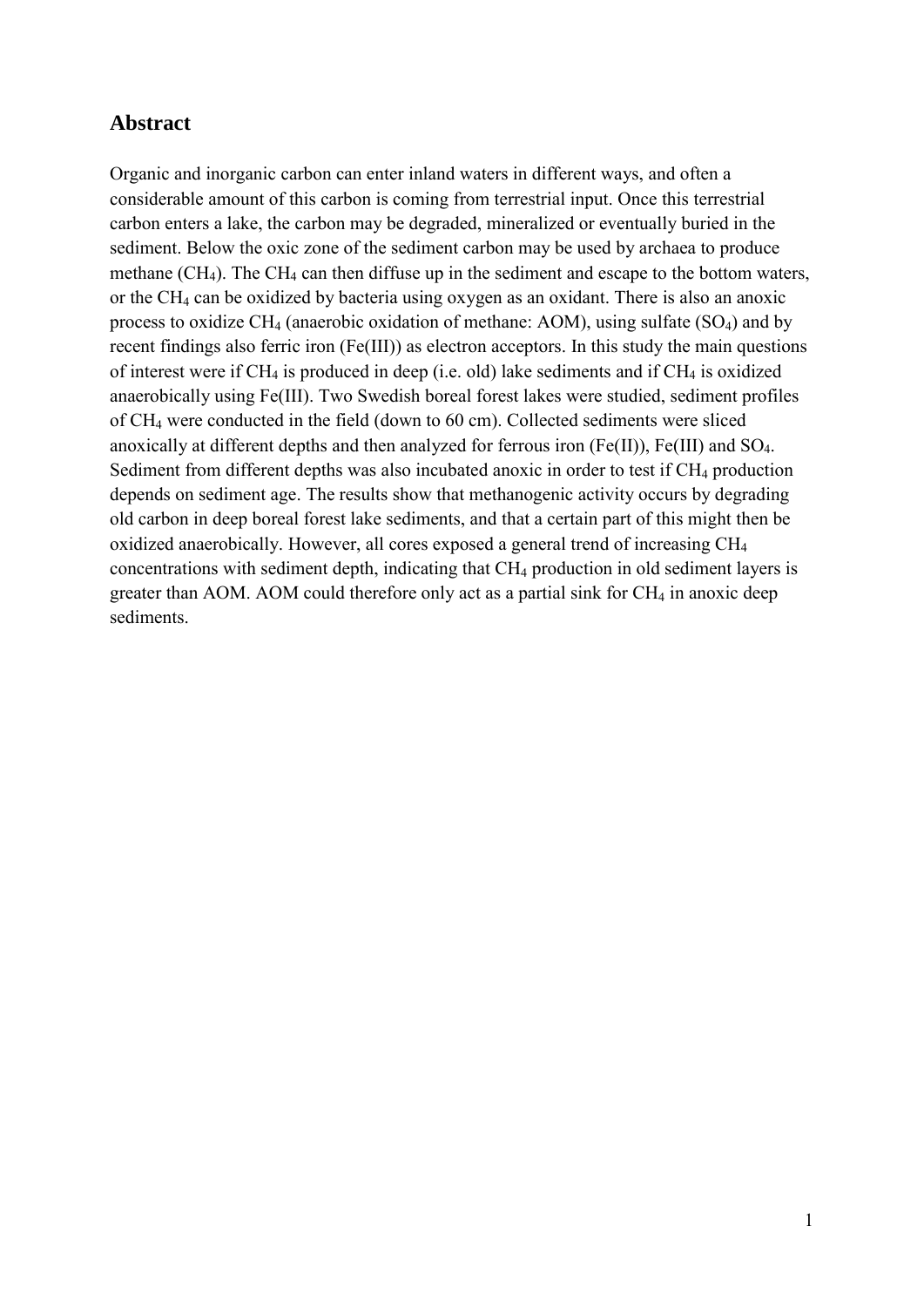# **Table of Contents**

| 3.3.3 Concentration of CH <sub>4</sub> in the sediment pore-water and the water column  16 |  |
|--------------------------------------------------------------------------------------------|--|
|                                                                                            |  |
|                                                                                            |  |
|                                                                                            |  |
|                                                                                            |  |
|                                                                                            |  |
|                                                                                            |  |
|                                                                                            |  |
|                                                                                            |  |
|                                                                                            |  |
|                                                                                            |  |
|                                                                                            |  |
|                                                                                            |  |
|                                                                                            |  |
|                                                                                            |  |
|                                                                                            |  |
|                                                                                            |  |
|                                                                                            |  |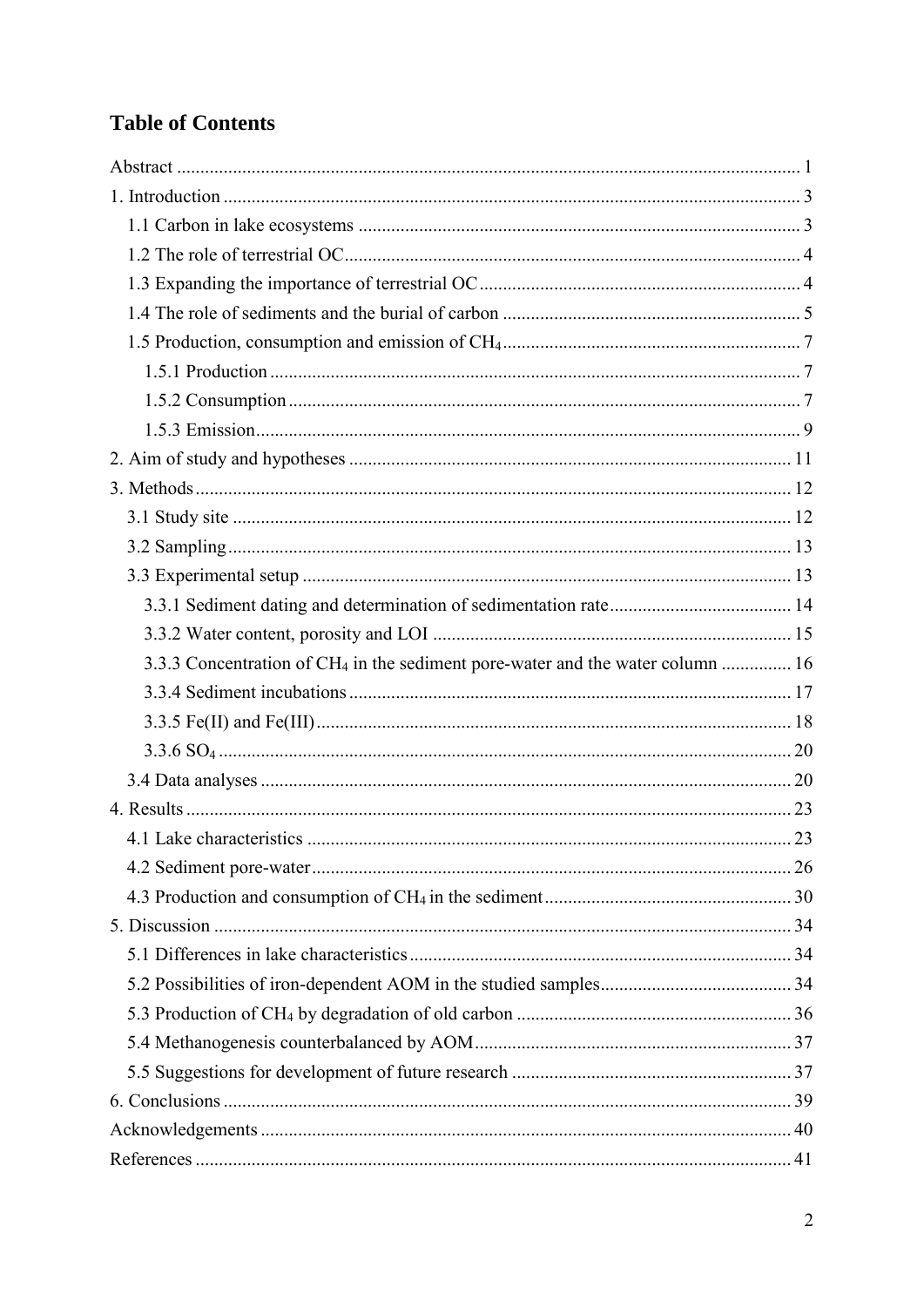# <span id="page-3-0"></span>**1. Introduction**

### <span id="page-3-1"></span>**1.1 Carbon in lake ecosystems**

In all forms of life carbon is the building element making life possible. Considering that carbon dioxide  $(CO_2)$  and methane  $(CH_4)$  are greenhouse gases the understanding of carbon cycling is widely studied. Carbon can be found in two forms, organic carbon (OC) or inorganic carbon (IC). These two forms can be transformed into each other via e.g. photosynthesis (inorganic to organic) or respiration (organic to inorganic) (Prairie and Cole 2009). In an aquatic system, OC can be classified depending on the size, either particulate;  $>0.45 \mu m$ , or dissolved; passes through a 0.45  $\mu m$  filter (Zsolnay 2003). Generally the concentration of dissolved carbon is higher than that of particulate carbon in lakes. The dissolved carbon can be either organic (dissolved organic carbon; DOC) or inorganic (dissolved inorganic carbon; DIC). IC can be produced through respiration by microbes in the water. It may also enter aquatic systems through diffusion of  $CO<sub>2</sub>$  from the atmosphere. IC may also enter and leave the system through runoff from either surface or groundwater. OC can be produced internally in aquatic systems through photosynthesizing autotrophs (e.g. algae). OC can also be consumed internally by heterotrophs (e.g. microbes utilizing organic matter as an energy source). A lake dominated by autotrophic production (i.e. GPP (Gross Primary Production) > net heterotrophic respiration) is called a net autotrophic system, while a lake dominated by heterotrophic respiration is called net heterotrophic (i.e. net heterotrophic respiration > GPP). OC can also be transported from the surrounding land or the atmosphere. Terrestrial OC derives mainly from runoff of surface water (Figure 1).



**Figure 1** A simplified mixing lake is illustrated. The left side of the lake illustrates OC pathways, while the right side of the lake illustrates IC pathways. Heterotrophs produce DIC, which can be used by autotrophs to produce DOC. DIC that is not consumed by autotrophs can leave the lake through diffusion to the atmosphere. Particulate OC (e.g. from terrestrial sources or deceased organisms) is buried in the lake sediment.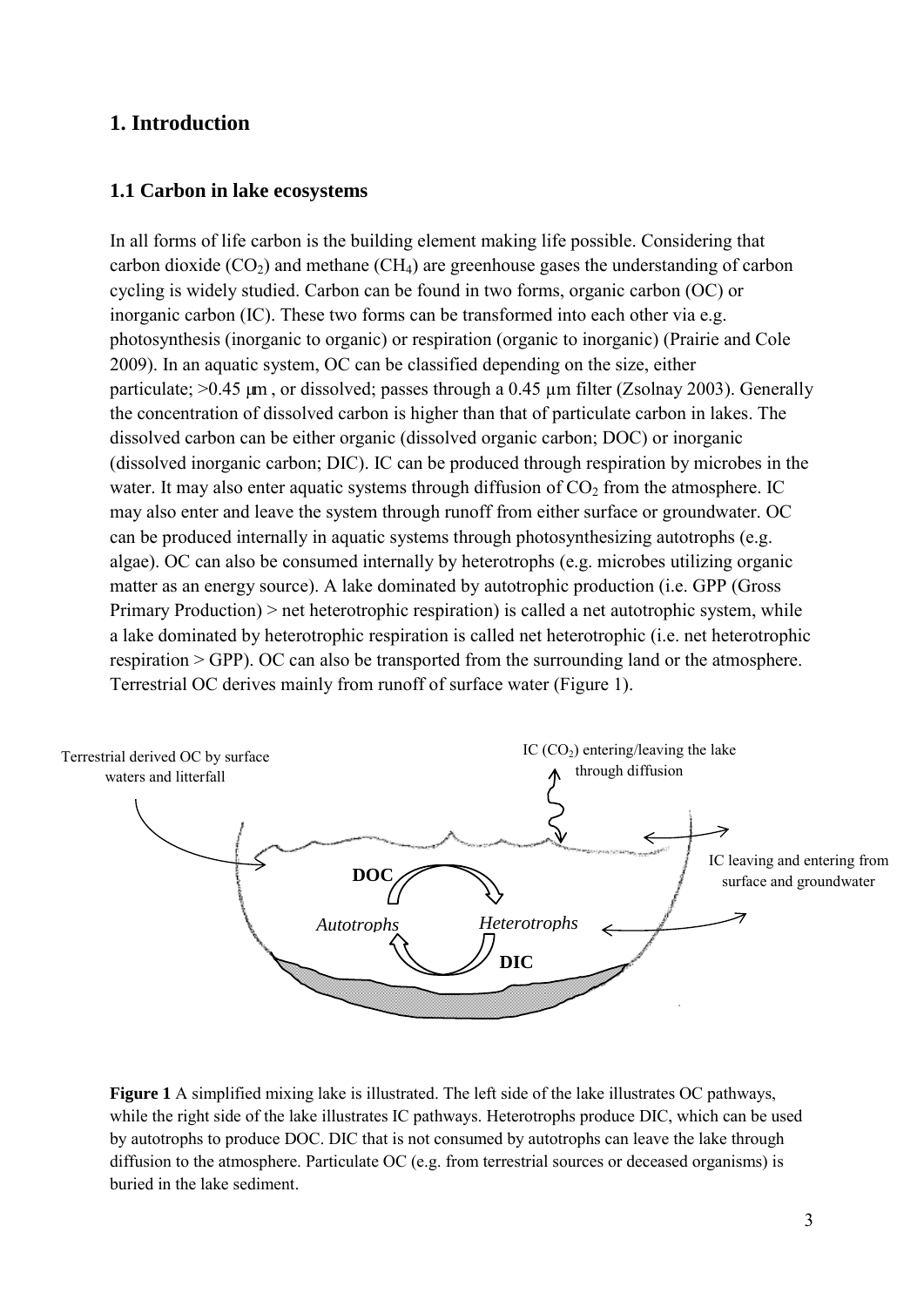In rivers OC input is mainly from incompletely decomposed carbon from terrestrial sources (e.g. plant litter). The largest pool of carbon is maintained in the sediments of lakes. Here the carbon accumulates over the years and the sediment is increasing in mass over time (Prairie and Cole 2009).

# <span id="page-4-0"></span>**1.2 The role of terrestrial OC**

A considerable amount of carbon enters standing (e.g. lakes) and running waters (e.g. streams, which might eventually reach lakes) through terrestrial input, and this carbon is known as allochthonous carbon (Pace et al. 2004; Karlsson et al. 2010). This carbon can be either inorganic or organic. Major pathways for allochthonous inorganic carbon are groundwater while much of the OC is transported via surface water runoff (Sobek 2005). In addition, OC can also enter the system through litterfall. Wallace et al. (1997) demonstrated the importance of litter fall in a study using a canopy cover and a lateral fence to block out all leaf litter from a forest stream. This had observable effects on the abundance and biomass of invertebrates. The allochthonous OC can be either particulate or dissolved and may contain litter from terrestrial plants and soil (Burdige 2007). Known environmental factors affecting the input of allochthonous carbon are soil moisture, topography and temperature. In a study by Jutras et al. (2011) these three parameters were considered to affect the concentration of DOC in running waters. Studies have also shown that the concentration input of allochthonous OC has an effect on food webs in lakes. Autochthonous carbon produced internally in the lake by primary producers has been found to be an insufficient source of OC to support the food webs of lakes (Pace et al. 2004). There have also been observations in lakes that the zooplankton in these systems contained 22-50% carbon derived from terrestrial sources (Pace et al. 2004). However, Brett et al. (2012) estimated through mass flux calculations that approximately 98% of the allochthonous OC is unavailable to the zooplankton, due to mineralization, sediment burial or flush to the sea. Thus the allochthonous OC was not able to support zooplankton production. Brett et al. (2012) also focused on systems with a retention time less than 3 years, which they considered had been overlooked in many studies. Also, DOC derived from terrestrial sources colors the water dark, inhibiting photosynthesis by algae. This has been found to effect even higher trophic levels such as benthic invertebrates (invertebrates residing in the bottom waters near or on the sediment) and fish (Karlsson 2009).

### <span id="page-4-1"></span>**1.3 Expanding the importance of terrestrial OC**

The importance of allochthonous OC might be more than just affecting the lake ecosystem itself, mineralization of OC in lake waters also affects the  $CO<sub>2</sub>$  budget in the atmosphere. 30-80% of the allochthonous OC that is leached from soils is lost in lakes and running waters, where it later either mineralizes or buries in the sediments (Algesten et al. 2004). Furthermore, Jonsson et al. (2007) assessed the terrestrial derived carbon into a catchment carbon budget and observed that before entering the sea, 45% of the allochthonous OC which leach from soils is mineralized into  $CO<sub>2</sub>$  in surface waters.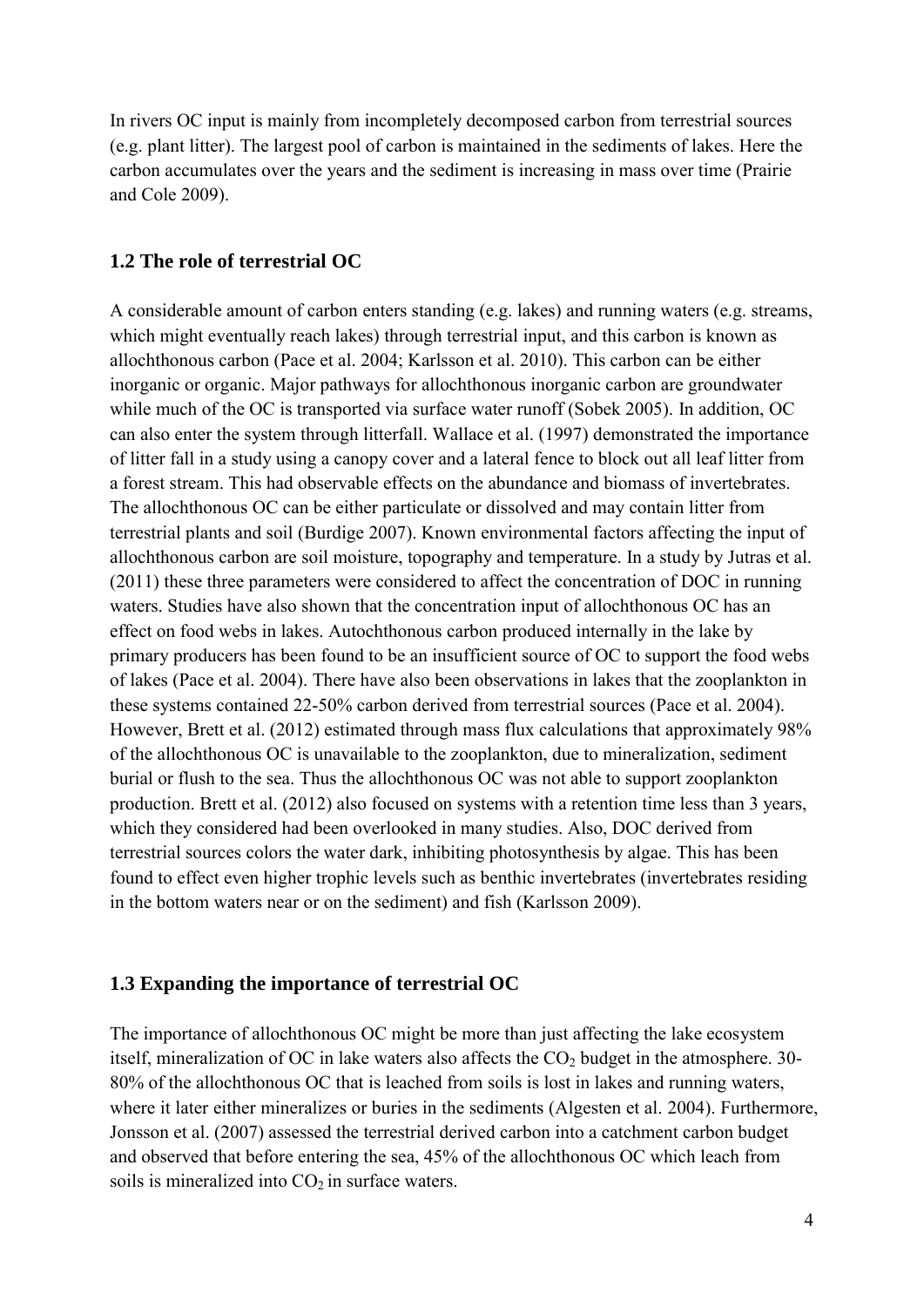Because a high amount of the allochthonous OC is mineralized, many standing and running water systems are supersaturated with  $CO_2$  and  $CH_4$  (Sobek et al. 2003; Pavel et al. 2009; Karlsson et al. 2010; Butman and Raymond 2011). In a study by Algesten et al. (2005) focusing on boreal and subarctic lakes, the  $CO<sub>2</sub>$  emission was estimated to be ten times higher in the surface water compared to the sediment respiration. This indicates that most of the  $CO<sub>2</sub>$ emission occurred via water rather than the sediment. However, Kortelainen et al. (2006) observed the opposite, that  $CO<sub>2</sub>$  concentrations were higher near the sediment than that of surface waters. This sediment respiration was concluded to contribute to the supersaturation of CO2 in lakes. Most of these studied lakes by Algesten et al. (2005) were net heterotrophic, however a couple of the studied lakes were also net autotrophic. The net heterotrophic lakes had higher concentrations of DOC compared to the net autotrophic lakes, this due to these lakes being fueled by allochthonous carbon acting as a source of energy for the microbes. Known environmental factors affecting the  $CO<sub>2</sub>$  emission from lake waters are temperature and hydrology. The temperature affects the mineralization of OC to  $CO<sub>2</sub>$  (Gudasz et al. 2010), while hydrology, e.g. water residence time determines how much of the OC is mineralized before it is exported to the sea (Sobek et al. 2003; Algesten et al. 2004).

#### <span id="page-5-0"></span>**1.4 The role of sediments and the burial of carbon**

Although sediments contain a high amount of carbon, sediments also contain many minerals and nutrients, e.g. phosphorus and iron. Approximately 21% of the OC in all sediments (including marine) has been estimated to be bound to iron (Lalonde et al. 2012). When iron is reduced in anoxic sediments, phosphorus has been observed to be released into the water column (Mortimer 1941; Lake et al. 2007). This process is called internal loading and can severely affect the ecosystem and accelerate eutrophication, especially considering that 40% of the phosphorus can be bound to iron in the sediment (Xiang and Zhou 2011). The internal loading process has been observed to be absent if the amount of aluminum is higher than that of iron in the sediment, i.e. most phosphorous being bound to aluminum instead of iron (Lake et al. 2007, Wilson et al. 2008). Sediments may also contain buried environmental pesticides such as PCB, and these pesticides can be resuspended into the water column (Marvin et al. 2004).

Concentrations of sulfate  $(SO_4)$  in lakes are generally much lower than in the sea. In sediments the  $SO_4$  is reduced to hydrogen sulfide (H<sub>2</sub>S) gas by the sulfate-reducing bacteria. This process is anaerobic and therefore reduction of  $SO<sub>4</sub>$  occurs in the anoxic zone of the sediment. Usually this is a few centimeters below the sediment surface.  $H_2S$  may then oxidize to SO<sup>4</sup> if it reaches the oxic layer of the sediment (Holmer and Storkholm 2001). Dissolved iron concentrations are moderately high in lake waters, but lake sediments are generally rich in solid iron oxides (Lalonde et al. 2012). Iron has different oxidation states, either as the oxidized form Fe(III), also called ferric iron, and the reduced form Fe(II), called ferrous iron. Oxygen is an effective oxidant for Fe(II), and oxidation occurs rapidly, from minutes to hours depending on the pH (with lower pH resulting in slower oxidation). Other possible oxidants for Fe(II) are nitrite and nitrate, however these are not as important as oxygen (Giblin 2009).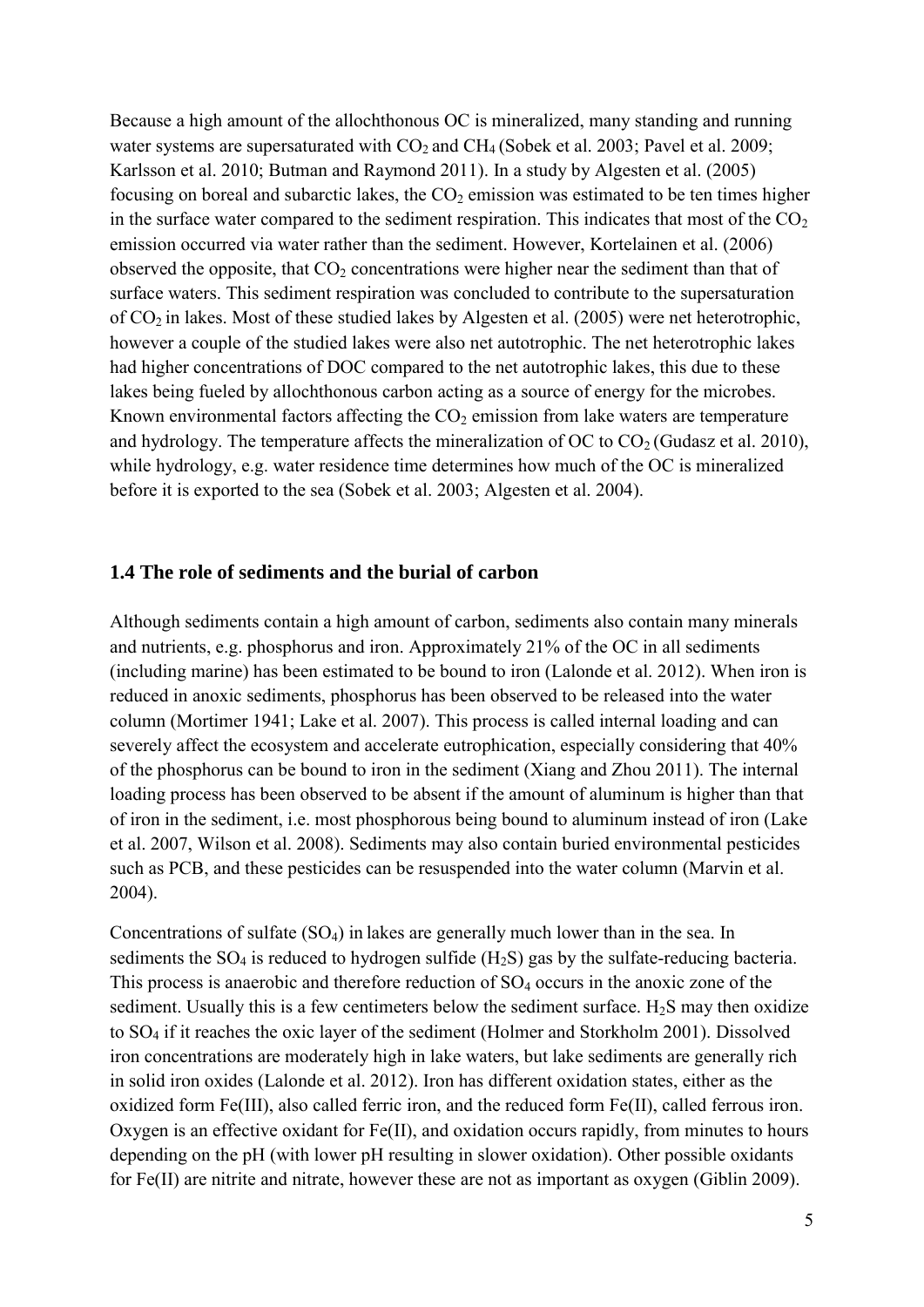Fe(III) is reduced to Fe(II) below the oxic layer in the sediment, this Fe(II) may then enter the oxic waters through molecular diffusion (Figure 2). Once the Fe(II) reaches oxic waters it is oxidized into Fe(III) and precipitates to the sediment. There Fe(III) binds with phosphorus, to be later once again reduced to Fe(II) in the anoxic layer of the sediment (Giblin 2009).

Another important role of sediments is that they act as a sink for particulate OC and IC, both allochthonous and autochthonous carbon. Particulate carbon settles on the lake sediments, where it either buries or mineralizes. The burial efficiency of OC can be calculated as a ratio of the rate of OC buried in the sediment divided by the rate of OC deposited in the sediment. The OC burial efficiency has been observed to be higher when the sediment is enriched with allochthonous carbon, also the ratio has been found to be higher when oxygen is absent (Burdige 2007; Sobek et al. 2009).



**Figure 2** Pathways of OC degradation in sediments,  $CH<sub>4</sub>$  is at the end of the redox cascade meaning that processes involving Fe(III) and  $SO_4$  will be favored before  $CH_4$  by microbes. Illustration was reused from Jørgensen (2000), figure 5.11 with kind permission from Springer Science and Business Media.

Particles that settle onto the sediment accumulate over the years and this accumulation can sometimes form visible layers. Dating of sediment age is possible by means of the radionuclides  $^{210}Pb$ ,  $^{137}Cs$  or  $^{241}Am$ . Dating of sediment using  $^{137}Cs$  or  $^{241}Am$  is possible due to the test of thermonuclear weapons during the 1954 to 1963 and the Chernobyl fallout 1986. The atmospheric fallout of these isotopes can be measured in the sediments and compared to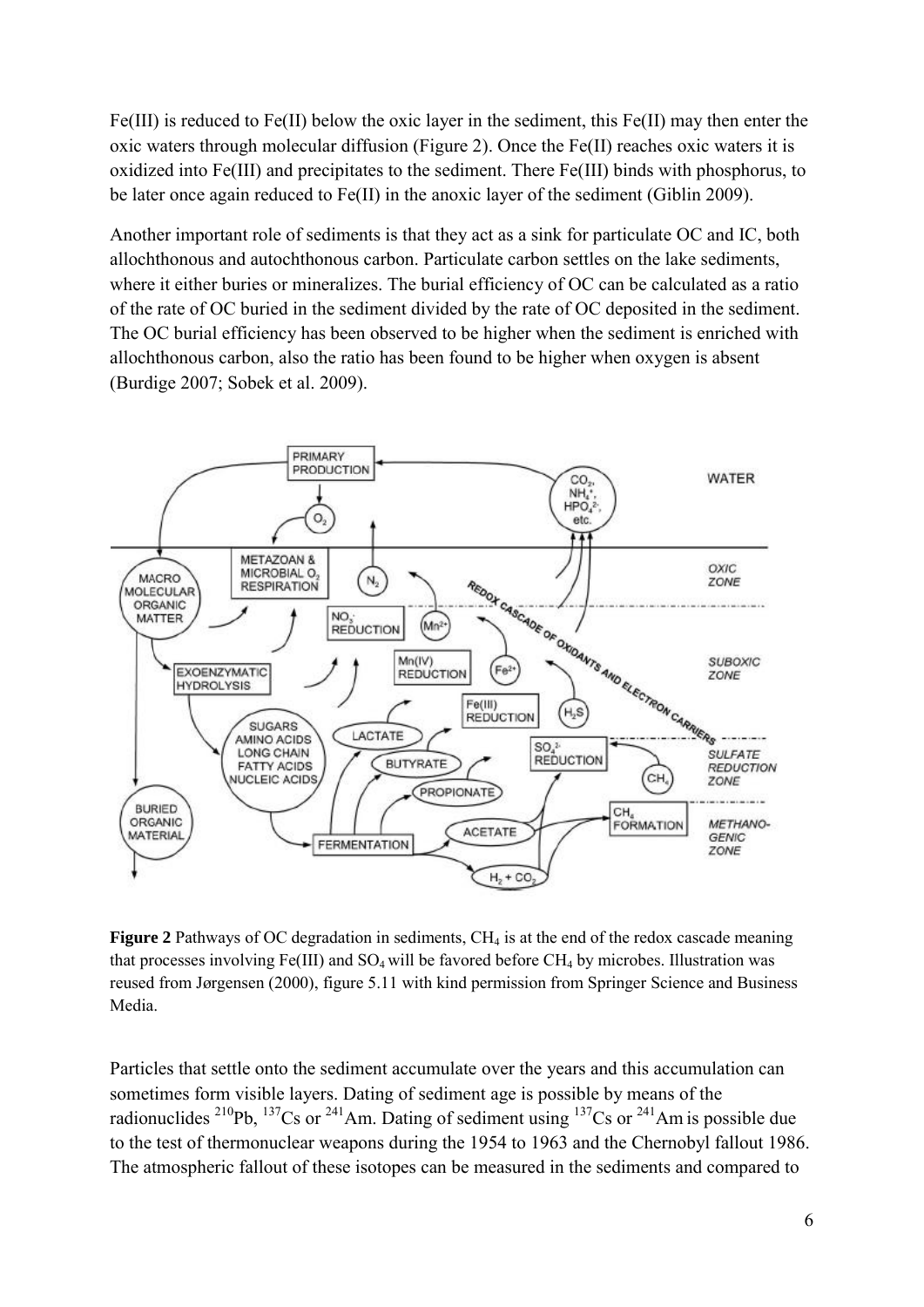dates of weapon testing events.  $^{210}Pb$  occurs naturally and is a decay product of  $^{222}Rn$  in the atmosphere. <sup>210</sup>Pb precipitates and falls onto the sediment beds in lakes. Calculating the precipitation rate of  $2^{10}$ Pb over the years it is possible to date sediment age by measuring the concentration of <sup>210</sup>Pb at different sediment depths. Using dating techniques it makes it possible to observe past states of the lake, looking at concentrations of nutrients and minerals in the sediment from different depths (Appleby 2002).

# <span id="page-7-0"></span>**1.5 Production, consumption and emission of CH<sup>4</sup>**

#### <span id="page-7-1"></span>**1.5.1 Production**

 $CH<sub>4</sub>$  is a greenhouse gas that has been estimated to have a 25 times greater effect on the atmospheric warming compared to  $CO<sub>2</sub>$  (Forster et al. 2007). During the last 300 years CH<sub>4</sub> has been accountable for approximately 25% of the increase in greenhouse gases (Bastviken et al. 2011). CH<sub>4</sub> is produced by anaerobic methanogenic archaea, and higher temperature increases the rate of production (Kelly and Chynoweth 1981). The process of producing CH<sup>4</sup> is called methanogenesis and involves microbial cleaving of the OC compound acetate  $(CH<sub>3</sub>COO)$  into  $CH<sub>4</sub>$  and  $CO<sub>2</sub>$  (Bastviken 2009). Another way of generating CH<sub>4</sub> through methanogenesis is when  $H_2$  reacts with  $CO_2$  to form  $CH_4$  and  $H_2O$  (Bastviken 2009). Production of CH<sup>4</sup> therefore occurs in the anoxic layer of the sediment and concentration of  $CH<sub>4</sub>$  has often been observed to increase over depth. This is because reduction of  $SO<sub>4</sub>$  and Fe(III) yields more energy (Figure 2). If the bottom water is anoxic,  $CH_4$  diffusing from the sediment may accumulate there until overturn. Because OC is the substrate for methanogenesis, a high OC burial rate will push fresh (reactive) OC to the deep anoxic sediment. This has been shown to fuel CH<sub>4</sub> emission (Sobek et al. 2012).

#### <span id="page-7-2"></span>**1.5.2 Consumption**

Oxidization of  $CH<sub>4</sub>$  is conducted by both aerobic and anaerobic processes. The aerobic methane-oxidizing bacteria, also called methanotrophs, use  $CH_4$  as an energy source and  $O_2$  as an oxidant. Methods to measure aerobic CH<sup>4</sup> oxidation in lakes have been well studied (Bastviken et al. 2002), and the oxidation of CH<sup>4</sup> occurs in oxygenated waters, especially in the oxic layer of water directly above the sediment. The methanotrophs oxidize CH<sup>4</sup> to methanol, formaldehyde, formate and lastly to  $CO<sub>2</sub>$ , and this  $CO<sub>2</sub>$  is then released into the water column. Aerobic oxidation of  $CH_4$  increases with temperature, concentrations of  $O_2$  and  $CH<sub>4</sub>$  concentration. Compared to methanogenesis, aerobic oxidation of  $CH<sub>4</sub>$  is less temperature dependent (Bastviken 2009). Aerobic CH<sup>4</sup> oxidation has been found to support the benthic-pelagic food web in lakes, as  $CH_4$  produced in the benthic zone is consumed by methanotrophs and then transferred with their biomass to the pelagic zone. The carbon from CH<sup>4</sup> then becomes available (in shape of the biomass of the methane-oxidizing bacteria) and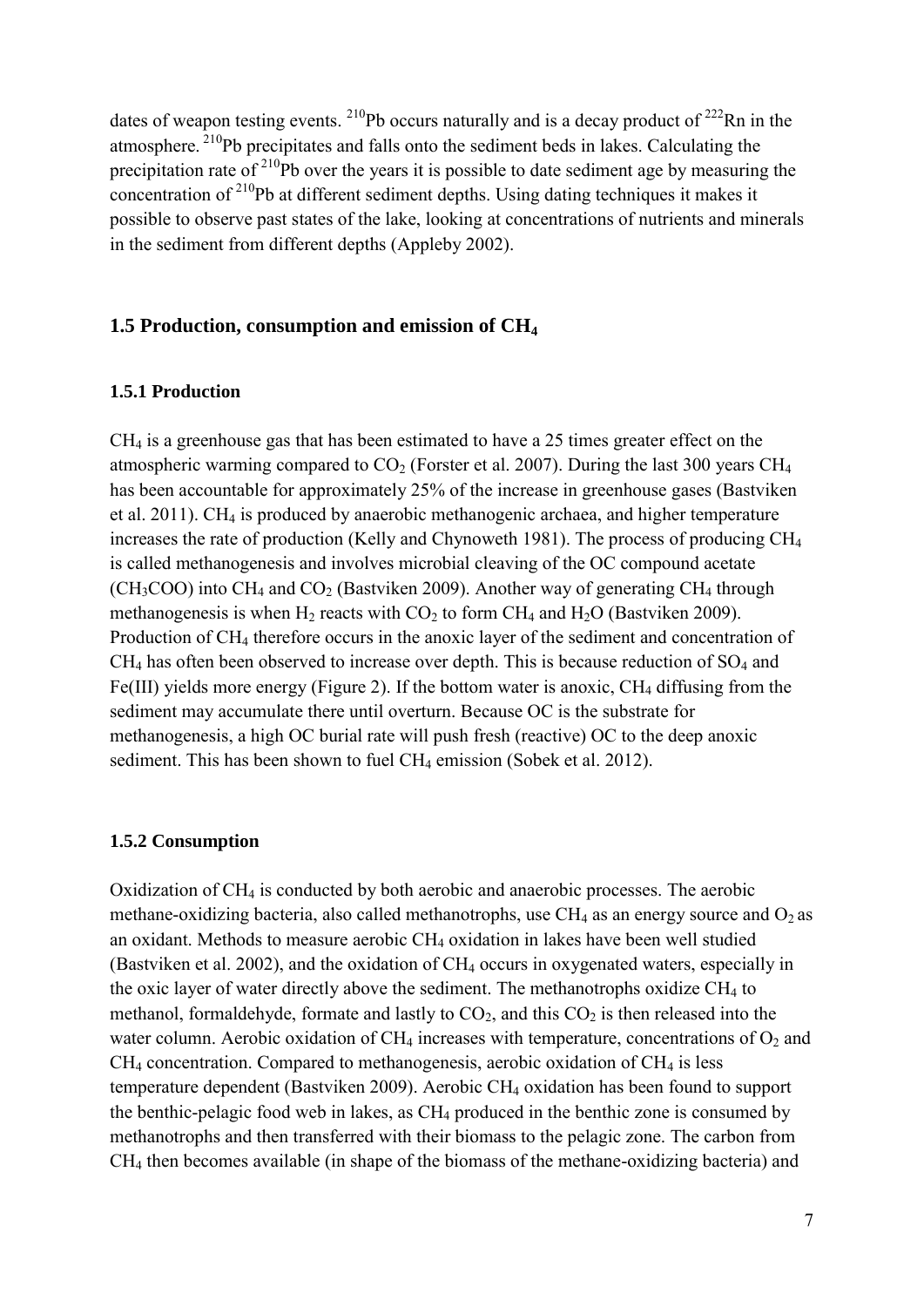it may in turn be consumed by pelagic zooplankton (Bastviken et al. 2003; Sanseverino et al. 2012).

Anaerobic oxidation of CH<sup>4</sup> (AOM) has been observed in lake sediments (Adler et al 2011; Sivan et al. 2011; Nordi et al. 2013) and in marine sediment incubations (Beal et al. 2009). SO<sup>4</sup> can act as an oxidant for AOM, and this process is conducted by microbial consortia of archaea (commonly called ANME, i.e. anaerobic methanotroph) and sulfate-reducing bacteria (Knittel and Boetius 2009). The optimal temperature for this process has been estimated to be 4-16 $^{\circ}$ C (Nauhaus et al. 2002). However, below the zone of available SO<sub>4</sub> the anaerobic oxidation processes are not fully understood. AOM might potentially also be coupled to denitrification of nitrate to nitrite (e.g. Raghoebarsing et al. 2006). In sediments from Lake Kinneret, Israel it was observed that increasing Fe(II) is correlated with decreasing concentrations of  $CH_4$  in this zone (Adler et al. 2011). Nordi et al. (2013) observed AOM in an iron rich Danish lake, and the results were similar to that of Adler et al. (2011), i.e. that CH<sup>4</sup> was oxidized anaerobically as indicated by decreasing Fe(III) and increasing Fe(II) concentrations. Also, incubations of Lake Kinneret sediments from 25 centimeters depth with an addition of Fe(III) showed that over time Fe(III) was reduced to Fe(II), and when the concentration of  $Fe(II)$  started to increase the CH<sub>4</sub> decreased (Sivan et al. 2011). Incubations of marine sediments added with Fe(III) also resulted in AOM (Beal et al. 2009). The conclusions of these findings were that Fe(III) is used as an oxidant in anaerobic CH<sup>4</sup> oxidation. Figure 3 shows graphs of the incubation experiments conducted by Sivan et al. (2011) to demonstrate these processes. This iron-dependent AOM has been suggested by Adler et al. (2011) and Sivan et al. (2011) to be a main factor causing anoxic lake sediments to be a sink for CH4.



**Figure 3** Both the graphs show data from anoxic incubations in 15°C of sediments from Lake Kinneret sliced at approximately 25 centimeters depth. The graph to the left shows that an addition of Fe(III) resulted in the Fe(III) being reduced to Fe(II). The graph to the right shows that an addition of Fe(III) resulted in a decrease of CH<sub>4</sub> concentration over time. Graphs were reused from Sivan et al. (2011), figure 3 and 4 with permission from the publisher. Copyright 2013/2014 by the Association for the Sciences of Limnology and Oceanography, Inc.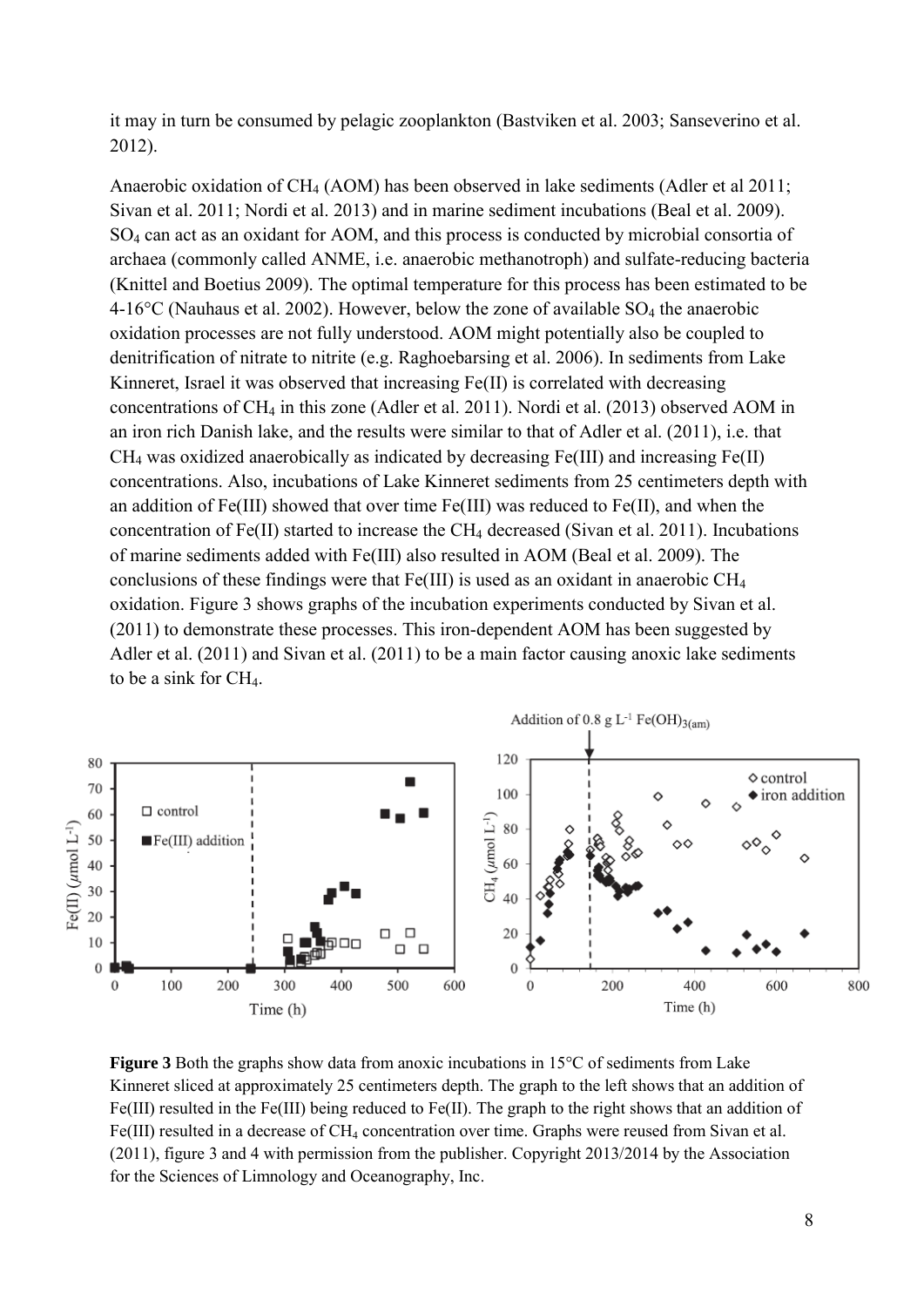### **1.5.3 Emission**

The CH4 produced by methanogenic archaea in the sediment can escape to the water column and/or the atmosphere by at least four different pathways (Bastviken 2009), three of these pathways are illustrated in figure 4.

1. CH4 has a low solubility and easily forms bubbles, which initially are trapped in the sediment but eventually overcome the hydrostatic pressure and bubbles up through the water column. This emission pathway largely bypasses methane oxidizers.

2. Mixing of an anoxic hypolimnion with stored CH4, e.g. when the lake is mixing.

3.  $CH<sub>4</sub>$  in the sediment can enter the water column through diffusion, dissolved  $CH<sub>4</sub>$  then continues to travel through the water column until it finally leaves the water surface. However, much of the CH4 that travels through the water column is oxidized.

4. CH4 may also be transported to the atmosphere by roots of emergent plants.

Especially the ebullition pathway of  $CH_4$  can have a substantial effect on the amount of  $CH_4$ being emitted. Delsontro et al. (2010) studied a Swiss reservoir using gas traps and observed a high rate of CH4 being emitted through ebullition. In another study by Delsontro et al. (2011) it was observed that CH4 ebullition increased in the littoral zone nearby river inflows which carried fresh allochthonous OM into the reservoir. This is in accordance with Sobek et al. (2012) who observed that a deposition rate of sediment, and therefore a rapid input of fresh OM to anoxic sediment layers increased methanogenesis.



**Figure 4** Three of at least four pathways for CH<sub>4</sub> to reach the water surface and/or atmosphere are illustrated. The four pathways are, mixing of an anoxic hypolimnion stored with  $CH<sub>4</sub>$ , ebullition, diffusion and transport through the roots of plants attached to the sediment floor.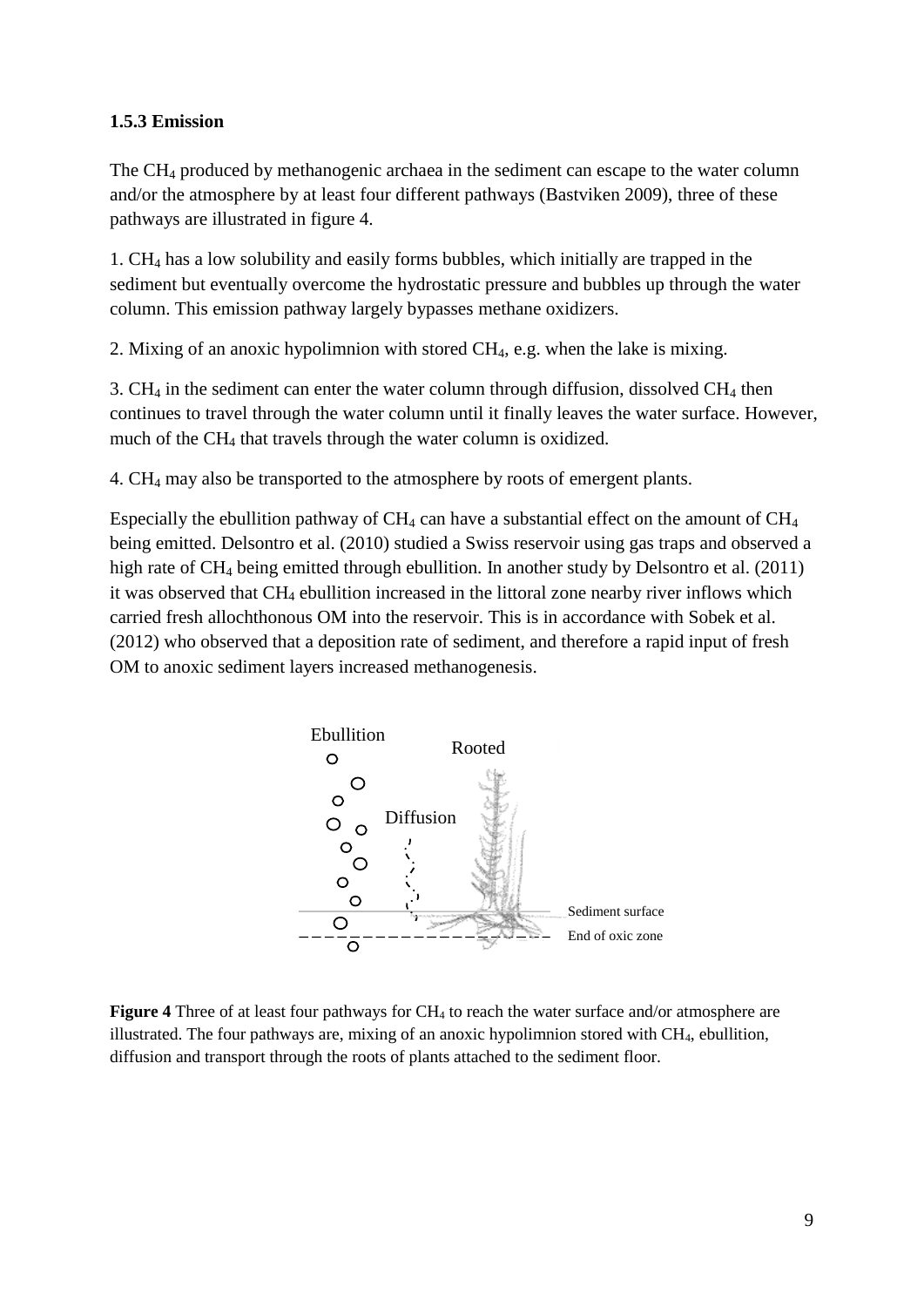An overview of the processes outlined in this introduction can be seen in figure 5, notice that these processes have been simplified in this introduction (to give a broad overview) and do actually include more intermediate steps.



**Figure 5** The figure gives an overview of processes described in the introduction. The two lines denote (from top to bottom), 'sediment' and 'end of the oxic zone in the sediment'. Fe(III) is reduced to Fe(II) below the oxic zone, but oxidized to Fe(III) if it reaches oxic sediment or water again.  $SO_4$  is reduced to  $H_2S$  below the oxic zone and may then be oxidized to  $SO_4$  if it reaches oxic sediment or water again. OC derived from terrestrial or internal sources in the lake falls on the sediment and may then be used by methanogenic archaea to produce CH<sub>4</sub>. If this CH<sub>4</sub> reaches oxic sediment or water it may then be oxidized into  $CO<sub>2</sub>$ . The OC that is not mineralized will be buried over geological timescales.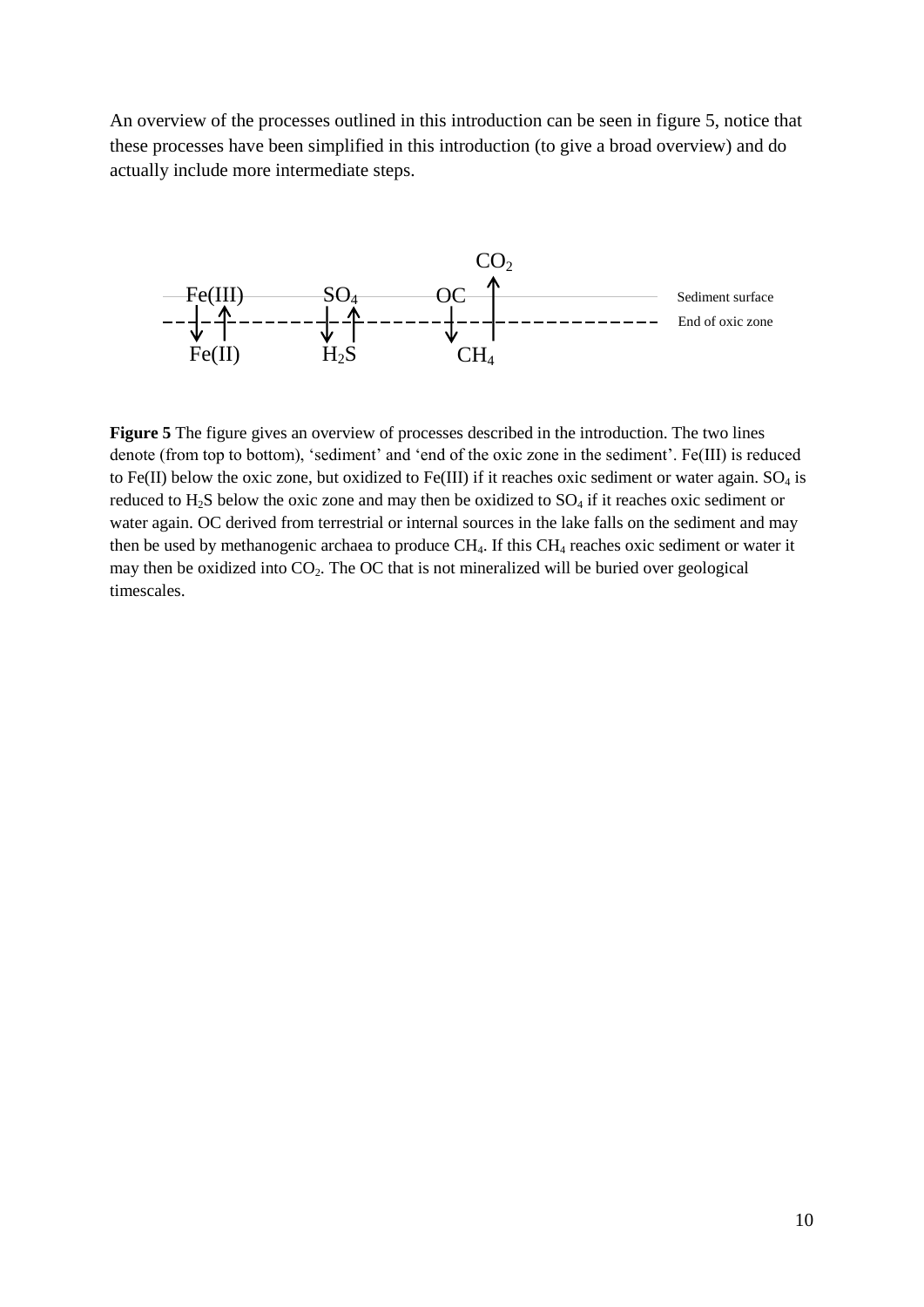# <span id="page-11-0"></span>**2. Aim of study and hypotheses**

To date, there are few detailed studies of CH<sub>4</sub> production and consumption over depth in lake sediments. Hence, it is not known until what age (i.e. sediment depth)  $CH_4$  production can be observed, and if the degradation of old sediment OM may contribute to contemporary CH<sup>4</sup> emission. Potentially, CH4 production in old sediment layers is counterbalanced by AOM via Fe(III), as iron is a very abundant element in lake sediments, particularly in humic-rich forest lakes. The objective was to study  $CH_4$  production and oxidation in dependence of sediment age, by means of sediment pore-water profiles (CH<sub>4</sub>, Fe(II), Fe(III) and SO<sub>4</sub>) and incubation experiments.

Hypotheses for this study were:

- 1. There is a net production of CH<sub>4</sub> in deep lake sediments, such that degradation of old OM can fuel CH<sub>4</sub> emission of lakes.
- 2. Iron mediated CH<sub>4</sub> oxidation (Fe(II) is generated when CH<sub>4</sub> is oxidized with Fe(III) as an oxidant) is an important process in the sediments of boreal forest lakes.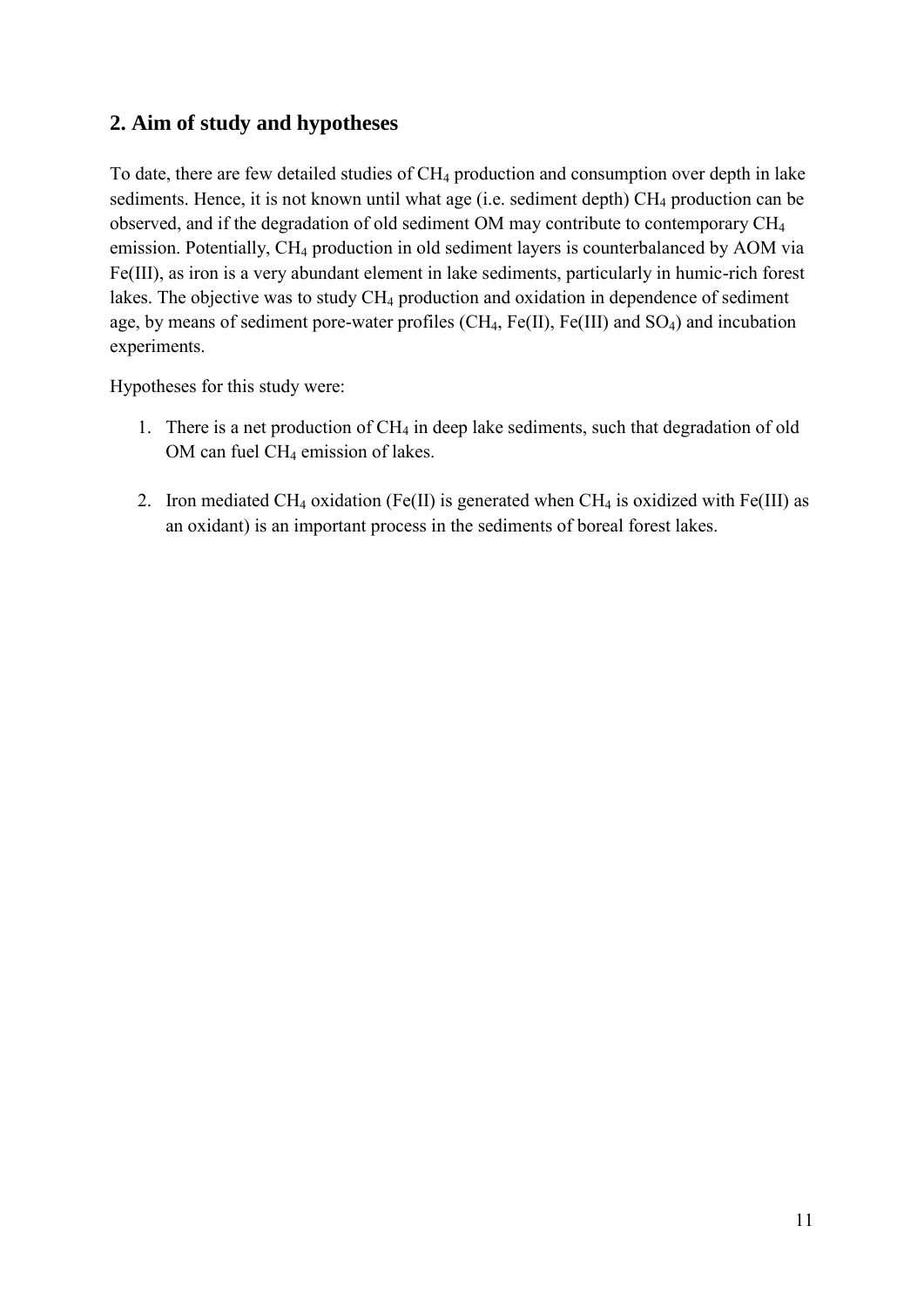# <span id="page-12-0"></span>**3. Methods**

# <span id="page-12-1"></span>**3.1 Study site**

In this study two boreal forest lakes were sampled in the area of Skogaryd, near the municipality of Uddevalla, Sweden (Figure 6). This area is part of project Landscape greenhouse gas exchange (LAGGE), which aims to integrate greenhouse gas emissions from aquatic and terrestrial systems into the landscape-scale budget. To do this, a catchment area (in and nearby Skogaryd) in Sweden has been chosen for long term observation.

The lakes Erssjön and Skottenesjö were both sampled for sediment on the  $26<sup>th</sup>$  September 2012 and during the  $4<sup>th</sup>$  and  $5<sup>th</sup>$  February in February 2013. Lake Erssiön was measured for pH (Thermo Scientific ORION) in September 2012 and both lakes were measured for pH during sampling in February 2013. Profiles of oxygen, conductivity and temperature were also conducted using sensors (Hach LDO) attached to a probe (HQ 40d, Hach) during both sampling occasions. At the sampling location Lake Erssjön was found to have a depth around 4 meters, while Lake Skottenesjö had a depth around 2 meters. The sampling point in Lake Skottenesjö was close to the outlet/delta of the Lake Erssjön catchment area (Figure 6). To the east of Gundlebosjön there is an area of agricultural landscape with adjacent streams flowing into the lake and eventually Lake Skottenesjö.



**Figure 6** The water system in and nearby Skogaryd. In his study the lakes Erssjön (6.2 ha) and Skottenesjö (35.8 ha) were sampled (light grey circles denotes the small area where sampling occurred). The water from Lake Erssjön flows through the lake/wetland Följesjö and eventually reaches Lake Skottenesjö. WGS 84 coordinates (lat., long.) for Lake Erssjön was 58.37148, 12.16240. The coordinates for Lake Skottenesjö (west area) was 58.35427, 12.13168. The arrows denote the direction of the streams. Between Lake Erssjön and Lake Följesjö the stream passes through a small wetland (not shown on map). The map was adapted from © Lantmäteriet Gävle (2010): Permisson I 2010/0058.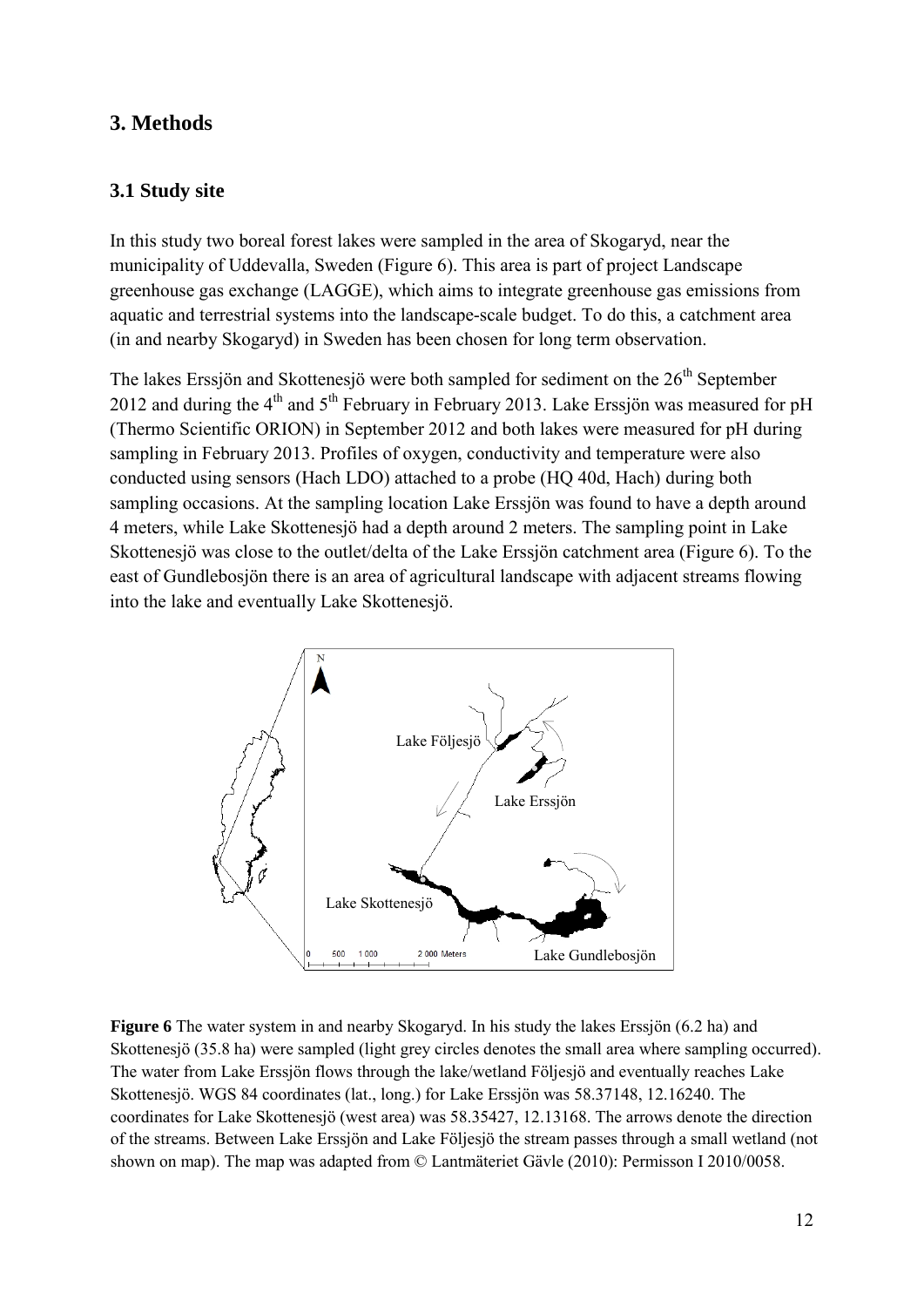# **3.2 Sampling**

Sampling of sediment was conducted on the  $26<sup>th</sup>$  of September from a boat using a gravity corer (UWITEC). The plastic tubes used with the gravity corer had a length of 60 cm and an inner diameter of 61 mm. Sediment was also sampled to conduct CH<sub>4</sub> profiling of pore-water (described further down). Two  $CH_4$  profiling cores were taken in each lake, while three sediment cores were taken in Lake Erssjön and two in Lake Skottenesjö. Sediment sampled and collected were closed by rubber stoppers and kept cold (approximately 9°C) for one night before being transported back to the laboratory. In the laboratory the sediment cores were kept closed and stored in  $4^{\circ}$ C until being further analyzed. Sampling that occurred during the  $4^{\text{th}}$ -5<sup>th</sup> February 2013 was conducted in a similar way, but holes were drilled in the ice to make sampling possible. The sediment cores were 1 m in length and had an inner diameter of 59 mm. During this occasion, samples were taken to measure  $CH<sub>4</sub>$  in the water column (described further down). Outdoor temperature was around 0°C, therefore collected sediment cores were kept in this temperature over the night before being transported back to the laboratory.

# **3.3 Experimental setup**

A schematic overview of the experimental setup can be seen in figure 7. The methods are described more thoroughly in this chapter.



13 Figure 7 Different cores were used for different analyses, tubes prepared for CH<sub>4</sub> profiling (tubes with 1 cm holes in them) were used to transfer sediment to infusion vials in the field. Sediment collected in regular tubes were transported back to the laboratory and stored until further analysis. Grey boxes denote experiments done in an anoxic condition.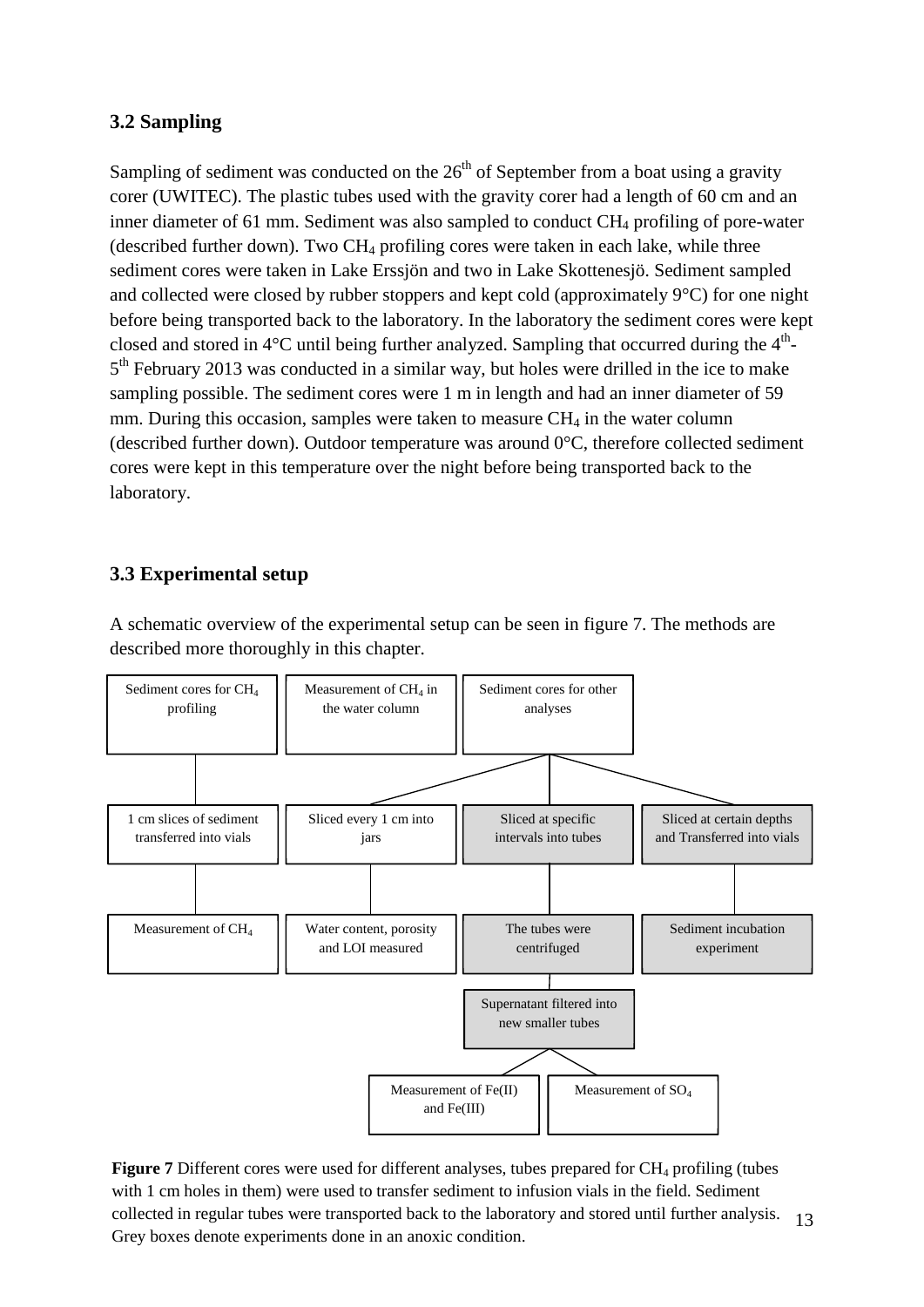#### <span id="page-14-0"></span>**3.3.1 Sediment dating and determination of sedimentation rate**

Sediment from Lake Erssjön and Lake Skottenesjö was sampled during the summer of 2010 with a gravity corer (UWITEC). The sediment core was then sliced and transferred to plastic jars every 0.5 cm until 5 cm, then every 1 cm until 20 cm. The samples were then transported back to the laboratory in Uppsala University. In the laboratory each sample was grinded with a mortar and pestle, the grinded sediment was then transferred into 10 ml tubes. The samples were then analyzed for concentrations of  $2^{10}Pb$  using gamma spectrometry.

Sediment age over depth, and sedimentation rate was then calculated using the constant rate of  $^{210}Pb$  model (CRS). The CRS model assumes that the atmospheric input of  $^{210}Pb$  is constant and uninterrupted, external  $^{210}Pb$  (not originated inside the lake) fallen on the sediment is from the atmosphere, this  $^{210}Pb$  is undisturbed in the sediment, and decays exponentially over time in the sediment (Appleby 2002). Equations used to calculate the CRS model were in accordance with Appleby (2002):

$$
t = \frac{1}{\lambda} \ln \left( \frac{A(O)}{A} \right)
$$

where t is the age of the sediment (at a certain depth),  $\lambda$  is the <sup>210</sup>Pb radioactive decay constant per year, this value  $(0.03114)$  was taken from Appleby (2002).  $A(0)$  and A are calculated integrations using the concentrations of  $^{210}Pb$  and the sediment depth, using the following equations:

$$
A(0) = \int_0^{\infty} C(m) dm
$$

$$
A = \int_m^{\infty} C(m) dm
$$

where C is the concentration of <sup>210</sup>Pb, m is the sediment depth.  $A(O)$  will be the total area of graph (total <sup>210</sup>Pb per area unit in the sediment) while A will be the accumulated <sup>210</sup>Pb at each sediment depth. Sedimentation rate  $(r)$  was then calculated using the following equation (Appleby 2002):

$$
r=\frac{\lambda A}{C}
$$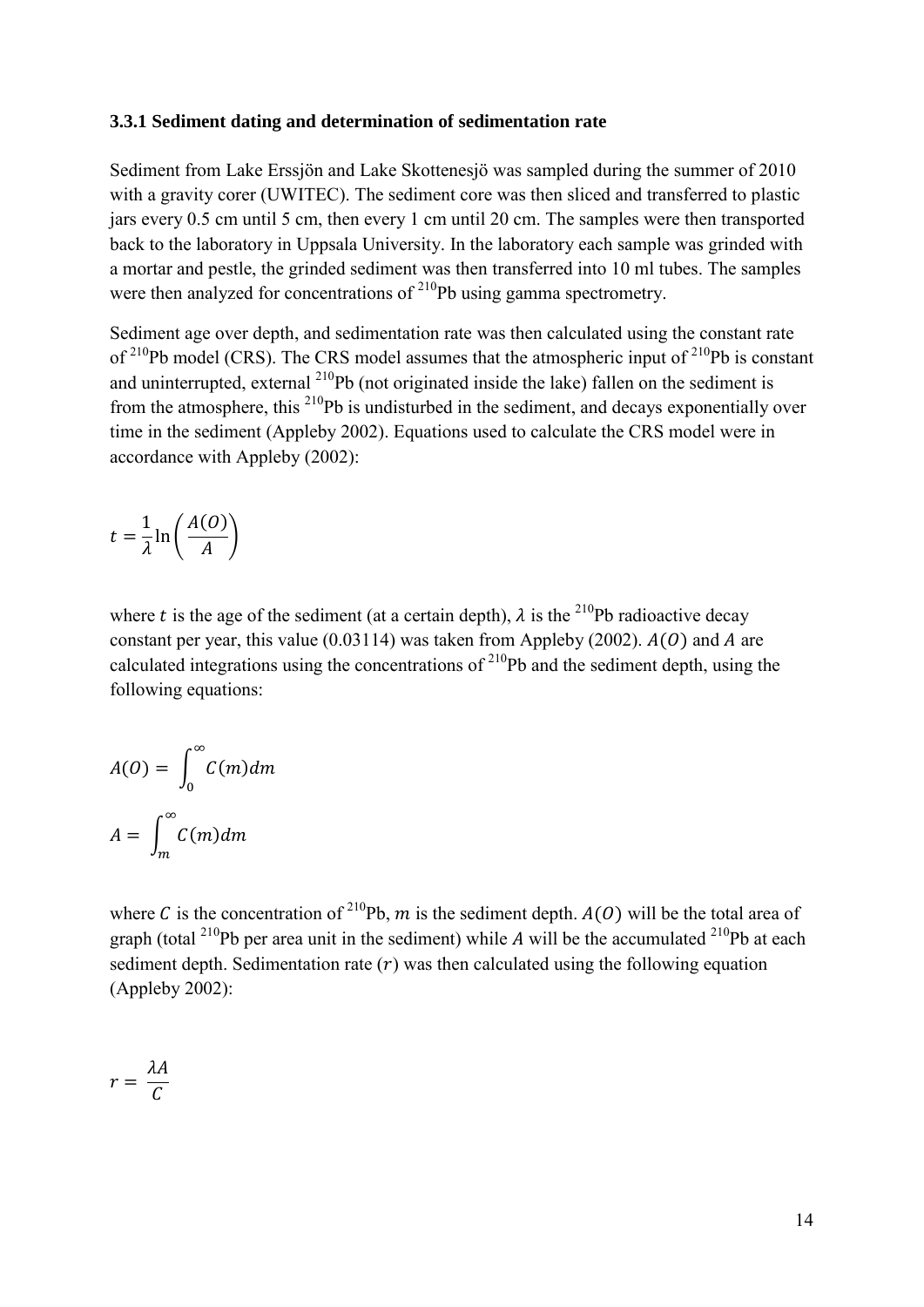# <span id="page-15-0"></span>**3.3.2 Water content, porosity and LOI**

Water content, porosity and Loss on Ignition (LOI) were determined on sediment cores sampled on the  $26<sup>th</sup>$  of September 2012. After the sediment had been stored for 15 days one sediment core sampled in each lake was sliced every 1 cm. Each slice was transferred into a plastic jar. The wet sediment was then weighed and later stored in -20°C. After approximately 25-30 days the frozen sediment was freeze dried (Edwards, Mini Fast 680). The dry sediment was then weighed and the water content was then calculated by dividing the water mass by the total mass.

To calculate the porosity, sediment dry bulk density was first calculated. The density was calculated according to Muller et al. (2005):

 $\rho_{sed} = -0.0523 * C_{org} + 2.65$ 

Where  $\rho_{sed}$  is the sediment dry bulk density,  $C_{org}$  is the OC in percentage (calculated after the LOI, 26% for Lake Erssjön and 13% for Lake Skottenesjö). The calculation assumes that the minerals in the sediment consist of a mix between silicate and carbonate minerals having a density of 2.65 g cm<sup>-3</sup>. The organic carbon is assumed to have a density of 1 g cm<sup>-3</sup> (Sobek et al. 2009).

Porosity  $(\phi)$  was then calculated according to Muller et al. (2005), wc is the water content  $(\frac{\%}{100})$ :

$$
\Phi = \frac{wc}{wc + (1 - wc)\rho_{sed}}
$$

LOI was conducted on a few of the dry sediment slices. The samples were pre-weighted before being put into a muffle furnace (Nabertherm) at 550ºC for 2 hours. During the ignition the organic matter (OM) either oxidizes as  $CO<sub>2</sub>$  or becomes ash (Heiri et al. 2001). The organic matter (%) was then calculated using the weight difference before and after being ignited in the muffle furnace. The percentage of OC was then determined by using a factor of 1.72 (Broadbent 1965):

$$
OC (%) = \frac{Organic Matter (%)}{1.72}
$$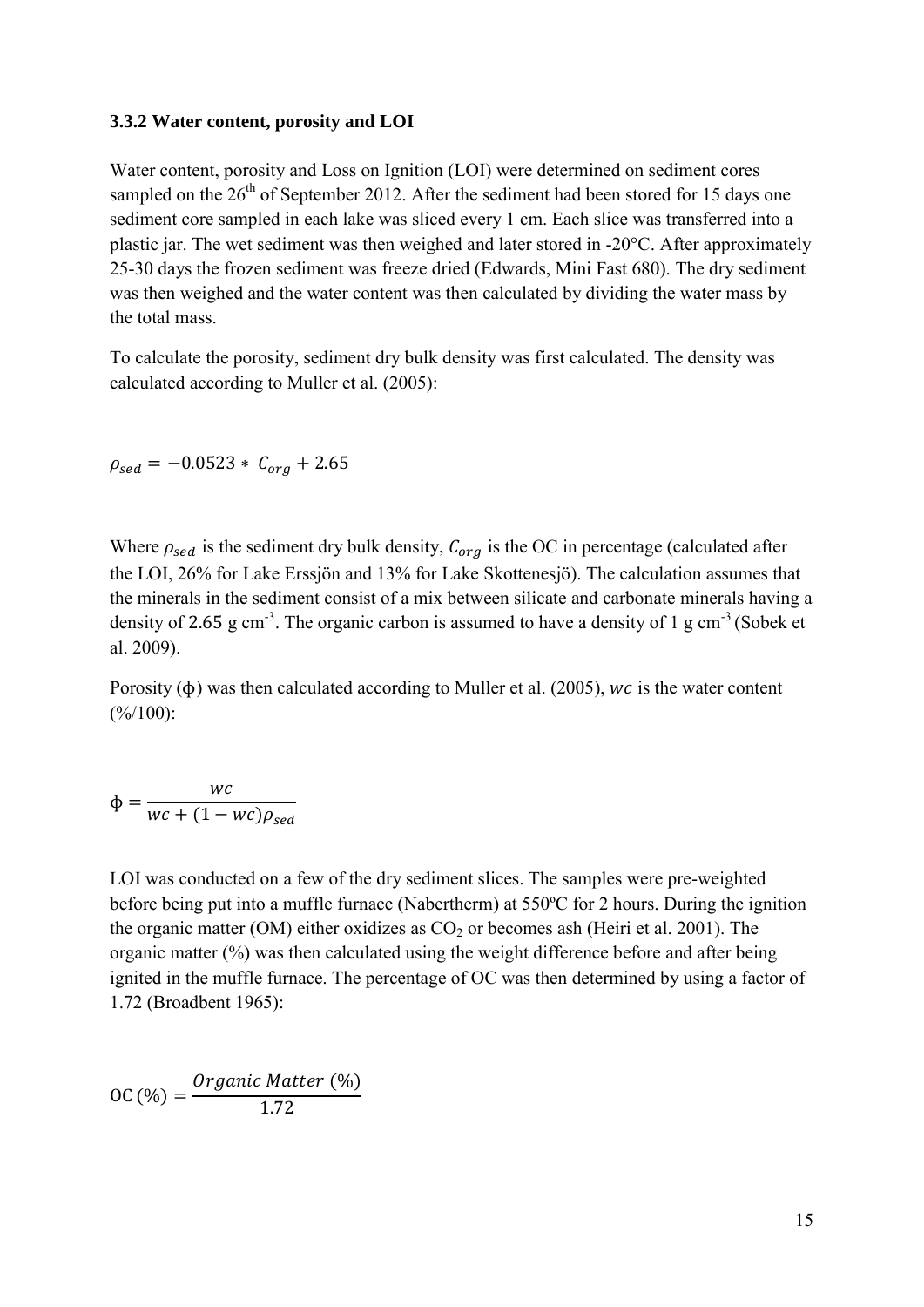#### <span id="page-16-0"></span>**3.3.3 Concentration of CH<sup>4</sup> in the sediment pore-water and the water column**

CH<sup>4</sup> profiling of sediment pore-water was partly conducted in the field (during both sampling occasions). Sediment cores with 1 cm holes covered by water resistant tape were used to collect sediment. A plastic 2 ml syringe (BD Plastipak) was used to withdraw sediment from each hole. The top of the syringe was cut off to make the syringe fit the 1 cm hole. 2 ml of sediment from each 1 cm depth of the sediment core was transferred into 20 ml infusion vials. The vials were closed by 20 mm rubber stopper (Apodan Nordic Pharmapacking) and aluminum caps. Beforehand these vials were pre-filled with 4 ml 0.625 M (2.5 % w/v) sodium hydroxide (MERCK, Sodium hydroxide pellets NaOH) to stop microbial activity in the transferred sediment. Considering that air was let into the vials when the sediment was transferred to the vials, blanks containing air was also taken to correct for the final results. The vials were then transported to the laboratory and stored in room temperature until further analysis.

The vials were then shaken for approximately 1 minute to equilibrate the  $CH_4$  concentration in the gas and aqueous phase. The headspace in the vials was then analyzed in a gas chromatograph (Agilent Technologies, 7890A GC System) equipped with a FID detector. Using the gas law and Bunsen solubility coefficient for  $CH_4$  (Yamamoto et al. 1976) the  $CH_4$ concentration was calculated. Equations to calculate CH<sub>4</sub> concentrations in sediment porewater can be seen below:

$$
CH_4(gas) mol L^{-1} = \frac{P * Gas V}{R * T}
$$
  
\n
$$
CH_4(aqueous) mol L^{-1} = P * \beta * Water V
$$
  
\n
$$
CH_4 pore water mol L^{-1} = \frac{CH_4(gas) + CH_4(aqueous)}{Water V}
$$

P is the measured CH<sub>4</sub> in ppm, R is the universal gas constant, T is the temperature of the water in Kelvin. Gas  $V$  is the volume of gas in the headspace, while *Water V* is the volume of liquid in the vial (pore-water and NaCl).  $\beta$  is the Bunsen solubility coefficient for CH<sub>4</sub>, the value used for  $\beta$  was calculated using equation 1 from Yamamoto et al. (1976):

$$
\beta = A1 + A2 \left(\frac{100}{T}\right) + A3 * \ln\left(\frac{T}{100}\right)
$$

A1, A2 and A3 are constants taken from Yamamoto et al. (1976).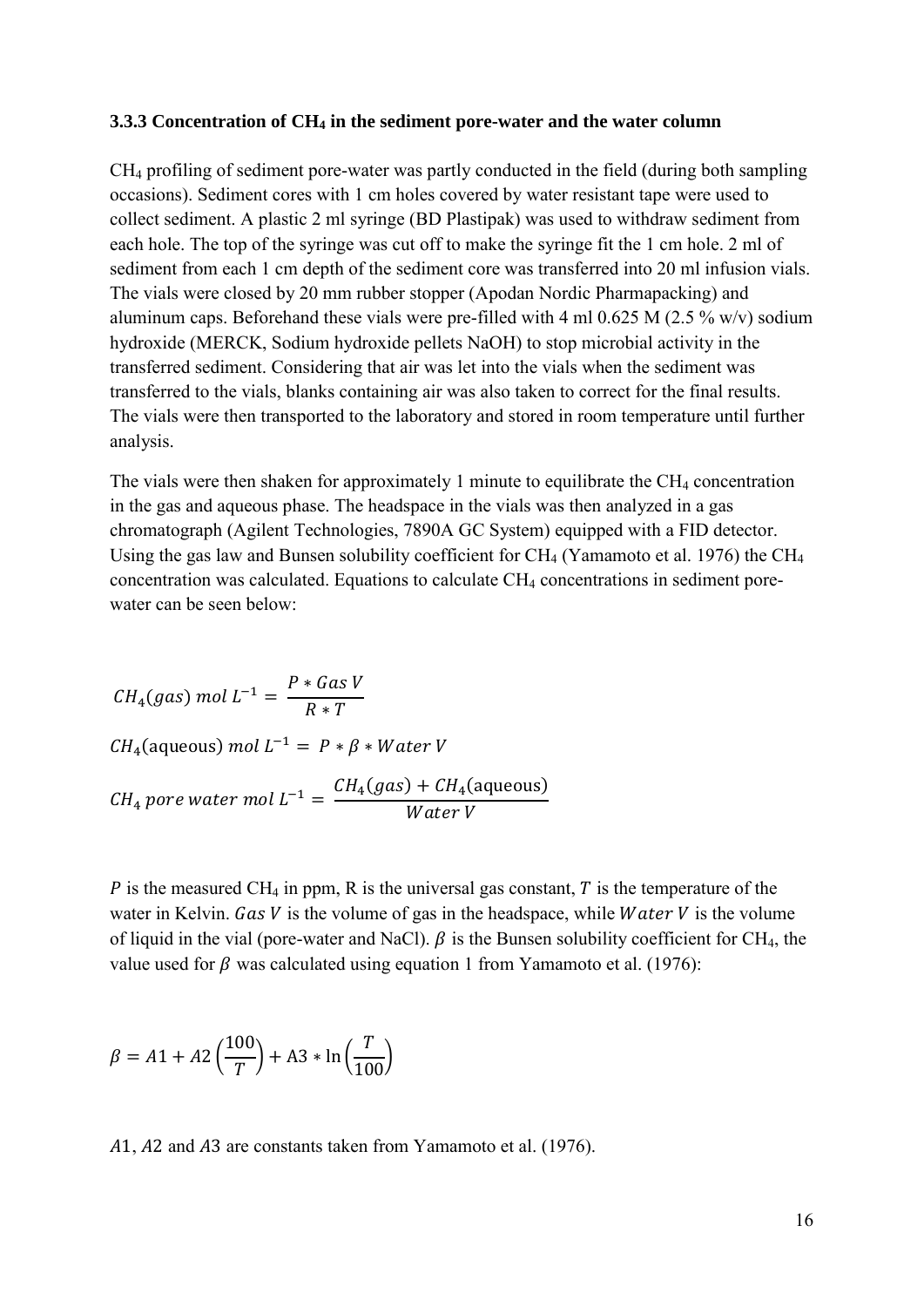For the samples collected on the  $4<sup>th</sup>$  and  $5<sup>th</sup>$  of February 2013 the CH<sub>4</sub> in the water column was also measured. 30 ml Infusion vials (Apodan Nordic Pharmapacking) were prepared in the laboratory with a saturated NaCl solution. Each vial was filled completely and closed with a 20 mm rubber stopper and an aluminum cap. In the field lake water was sampled using a Ruttner water sampler at different depths. 40 ml of lake water was directly transferred from the Ruttner water sampler using tubing into a 60 ml syringe (BD Plastipak). The syringe was then filled with 20 ml air, and then shaken for 1 minute (to equilibrate the gas in the water and the air in the syringe). The prepared infusion vials were then hold upside down and the gas phase in the syringe were injected into the vials, while the saturated NaCl solution was released from the vial through a needle in the rubber stopper. Later the vials were analyzed using a gas chromatograph (Agilent Technologies, 7890A GC System) and calculated in the same manner as the  $CH<sub>4</sub>$  in the sediment pore-water.

#### <span id="page-17-0"></span>**3.3.4 Sediment incubations**

The Sediment cores sampled during February 2013 were stored for 40 days at 4°C (the temperature of the sediment at the time of sampling) before the incubation experiment started. Each sediment core was sliced in 20°C at different depths (each slice approximately 1 cm thick) in a nitrogen environment using a glove box (BELLE). Each slice was transferred into a jar, homogenized using a small spoon and then transferred into an empty pre-weighted 30 ml infusion vial (Apodan Nordic Pharmapacking). The vial was closed with a rubber stopper (Agilent Technologies, 7890A GC System) and an aluminum cap. Still inside the glove box, 25 ml of nitrogen were added to the vial (taken directly from the nitrogen inlet in the glove box) using a syringe and a needle, in order to create overpressure and to avoid under pressure during the incubation period. The vials were then weighted after slicing to find out the weight of the transferred sediment. Initial concentrations of  $CH_4$  and  $CO_2$  were then measured using a gas chromatograph (Agilent Technologies, 7890A GC System). The GC also measures  $O_2$  and confirmed the vials to be anoxic. Before each measurement each sample was shaken for approximately 1 minute. This was conducted to equilibrate the  $CH_4$  and  $CO_2$  concentration in the gas and the aqueous phase.  $CH_4$  was calculated in the same manner as for  $CH_4$  pore-water profiles (but was not divided with the water volume).  $CO<sub>2</sub>$  was calculated using the same equations as above for CH4, but instead of the Bunsen solubility coefficient for CH4, Henry's Law constant for solubility of  $CO<sub>2</sub>$  in water was used:

$$
kH(T) \text{ mol } Kg^{-1} * bar = k^{\circ}H * exp\left(\left(\frac{d(\ln kH)}{d\left(\frac{1}{T}\right)}\right)\left(\frac{1}{T} - \frac{1}{K}\right)\right)
$$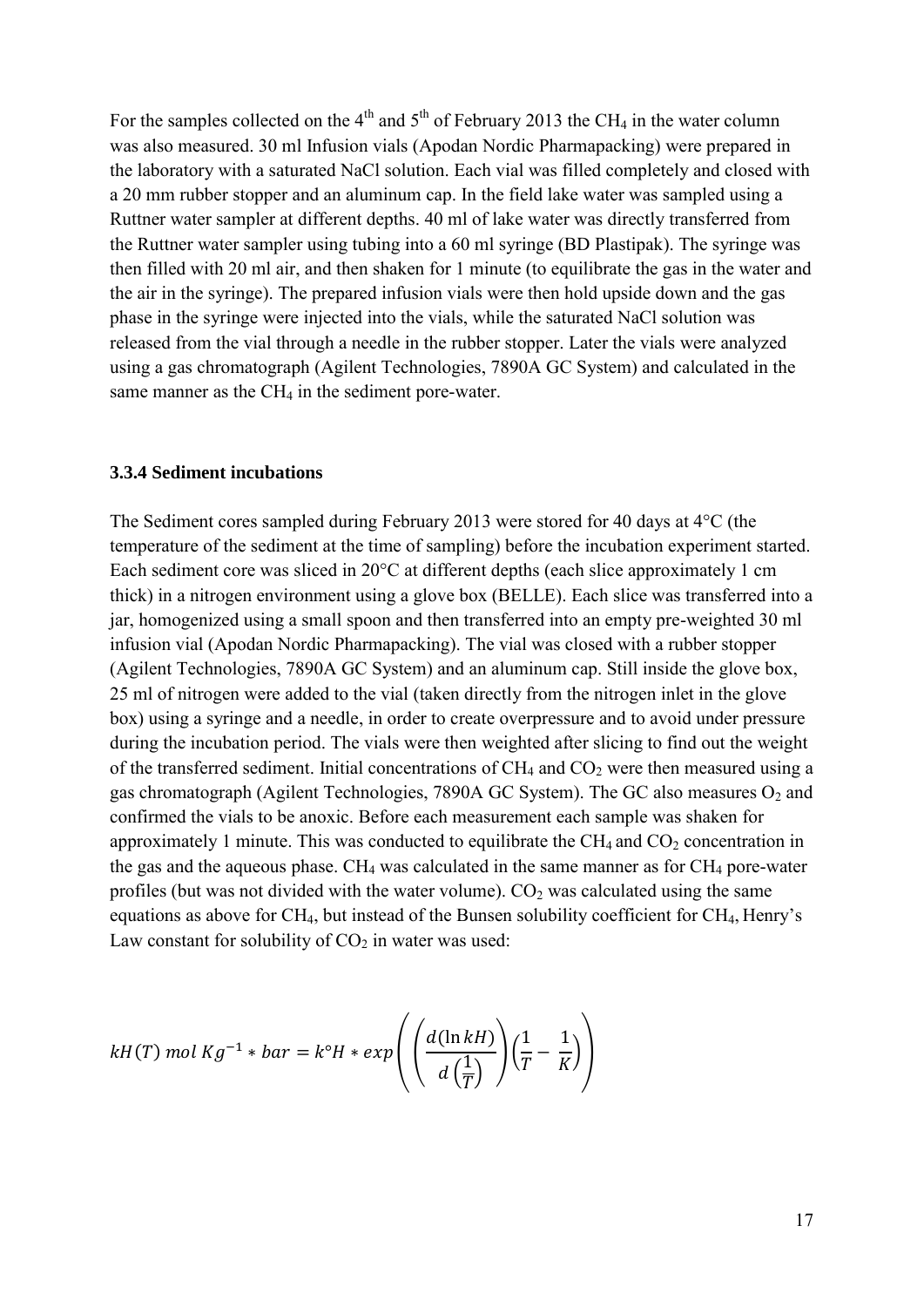where  $k^{\circ}H$  is Henry's Law constant for solubility of CO<sub>2</sub> in water at 25°C,  $d(\ln kH)/d\left(\frac{1}{T}\right)$  is a temperature dependence constant,  $T$  is the temperature of the sample in Kelvin and  $K$  is Kelvin at  $0^{\circ}$ C. The result  $kH(T)$  is Henry's Law constant for solubility of  $CO<sub>2</sub>$  in water at the temperature of the sample. In this study the temperature was  $10^{\circ}$ C. Values for  $k^{\circ}$ H and  $d(\ln kH)/d\left(\frac{1}{T}\right)$  was taken from Lide and Frederikse (1995).

The vials were then left to stand in darkness at 4°C for 14 days and later measured again for  $CH<sub>4</sub>$  and  $CO<sub>2</sub>$  in the same manner as before using the gas chromatograph. Final units were then calculated as a rate (using the slope coefficient) and expressed in nmol  $h^{-1} g^{-1}$  dry weight. Water content was measured for the vials used in Lake Skottenesjö again (and not based on the values from September 2012). This was done to get a more precise value of the dry weight for Lake Skottenesjö considering that the sediment was found to be more heterogeneous than Lake Erssjön.

# <span id="page-18-0"></span>**3.3.5 Fe(II) and Fe(III)**

Iron analysis was conducted using the ferrozine method revisited by Viollier et al. (2000). Ferrozine is a light yellow powder. Between pH 4 and 9 ferrozine forms a magenta complex with ferrous iron (Fe(II)). Using a spectrophotometer at 562 nm the maximum absorbance can be recorded (Stookey 1970). After analyzing Fe(II) a reducing agent is used to reduce ferric iron (Fe(III)) to Fe(II). A buffer is then used to increase the pH back to a range between 4 and 9. The sample is then analyzed again at 562 nm (Viollier et al. 2000). Because Fe(II) oxidizes to Fe(III) when in contact with oxygen (Giblin 2009), extra care was taken to ensure Fe(II) was not oxidized when the sediment was sliced.

After being stored in 4ºC for 40 to 50 days sediment collected in September 2012 was sliced using a glove bag that was filled and continuously purged with nitrogen. Sediment cores collected during February 2013 were stored in 4ºC for 6 to 10 days and then sliced in a nitrogen environment using a glove box (BELLE). For both lakes the sediment cores were sliced in 20°C at certain depths, each slice 1 cm thick for sediments sampled in September 2012. Sediment samples sampled in February 2013 were sliced in 1 cm thickness until 10 cm depth, then into 2 cm thick slices (to get enough pore-water for the IC analysis). Each slice was transferred into a 50 ml centrifugation tube (VWR), closed under  $N_2$  atmosphere, and centrifuged anoxic at 4°C and 2000 rpm for 30 minutes. The supernatant was then filtered inside the glove box, through a 0.45 µm filter (VWR) and transferred into 15 ml polypropylene tubes (BD falcon) containing 300 µl of the ferrozine reagent. These 15 ml tubes were in advance acid washed with 10 % HCl (SIGMA-ALDRICH, 32 % Hydrochloric acid) for approximately 40 hours. The samples were then analyzed for iron the same day.

To conduct the iron analysis, solutions were prepared according to Viollier et al. (2000). The ferrozine reagent was prepared by adding 0.01 M ferrozine (SIGMA-ALDRICH, Ferrozine 3- (2-Pyridyl)-5,6-diphenyl-1,2,4-triazine-p,p-disulfonic acid monosodium salt hydrate) into 0.1 M ammonium acetate (SIGMA-ALDRICH, approx. 98%). The reducing reagent was prepared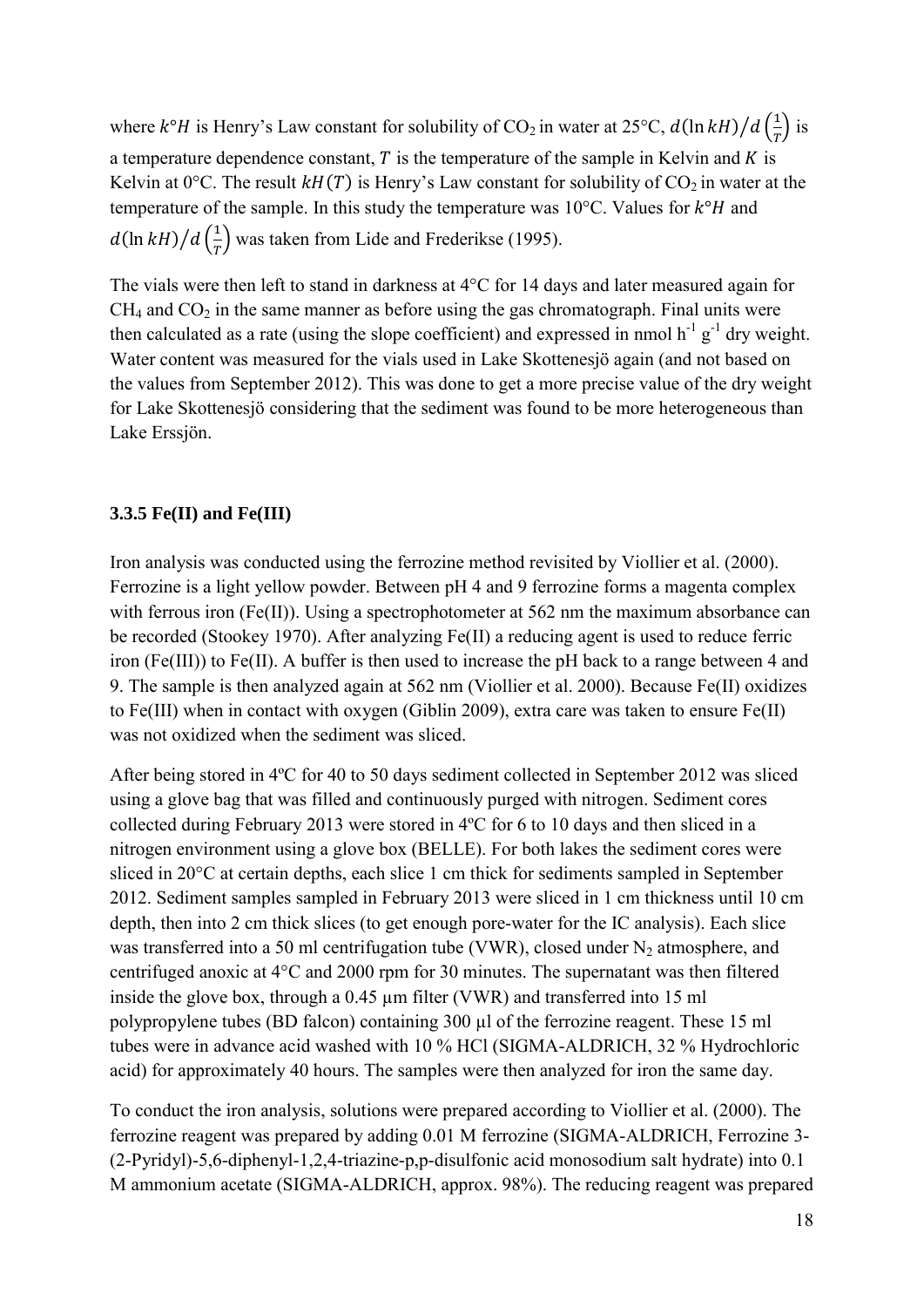by adding 1.4 M hydroxylamine HCl (SIGMA-ALDRICH, Hydroxylamine Hydrochloride, NH<sub>2</sub>OH⋅HCl ACS reagent) into 2 M HCl (SIGMA-ALDRICH, 32 % Hydrochloric acid). The buffer solution was made by adding a few ml of ammonium hydroxide (SIGMA-ALDRICH, NH4OH solution 28-30%) into a 10 M ammonium acetate solution, ammonium hydroxide was added until the solution had a pH of 9.5.

Before conducting analyses on the sediment pore-water standards with known Fe(III) concentration was prepared. The standard solution was prepared by adding anhydrous FeCl<sub>3</sub> (MERCK-SCHUCHARDT, Iron(III) chloride anhydrous  $FeCl<sub>3</sub>$  for synthesis) into 0,01 M HCl. Measuring the absorbance the standard solutions confirmed that all solutions had been prepared correctly.

To measure the Fe(II) and Fe(III) concentration of the pore-water samples, first 3 ml of the sample with ferrozine reagent was added to a 1 cm cuvette. A few samples had to be diluted slightly to make certain there was enough volume in the cuvette. The sample was then measured in a spectrophotometer (Perkin Elmer Lambda 40, UV Visible Spectrophotometer) at 562 nm. This absorbance yields the value of A1, which is comparable to that of the Fe(II) concentration. 450 µl of the reducing agent was then added to the sample, the sample was left to stand for 10 minutes to make sure all Fe(III) is reduced to Fe(II). 150 µl of the buffer solution is then added. The sample was measured again at 562 nm. This will yield the value of A2, which is comparable to the total concentration of Fe.

The values of A1 and A2 were used to calculate the concentrations of Fe(II) and Fe(III) using equations from Viollier et al. (2000):

$$
C_{Fe(II)} = \frac{A1\epsilon Fe(II)l\alpha - A2\epsilon Fe(III)l}{\epsilon Fe(II)l\alpha(\epsilon Fe(II)l - \epsilon Fe(III)l)}
$$

$$
C_{Fe(III)} = \frac{A2 - A1}{\alpha(\epsilon Fe(II)l - \epsilon Fe(III)l)}
$$

where  $C_{Fe(II)}$  and  $C_{Fe(III)}$  are Fe(II) and Fe(III) concentrations in molarity.  $\epsilon Fe(II)$  and  $\epsilon Fe(III)$ are molar absorbance coefficients that can be derived from a calibration curve using standards. In this study, values for  $\epsilon \text{Fe(II)}$  and  $\epsilon \text{Fe(III)}$  were taken from Viollier et al. (2000). *l* is the length of the cuvette (optic path length). Finally  $\alpha$  is the dilution factor, which can be estimated by adding the reducing agent and buffer solution again after A2 has been measured. In this study, the value of  $\alpha$  used was taken from Viollier et al. (2000).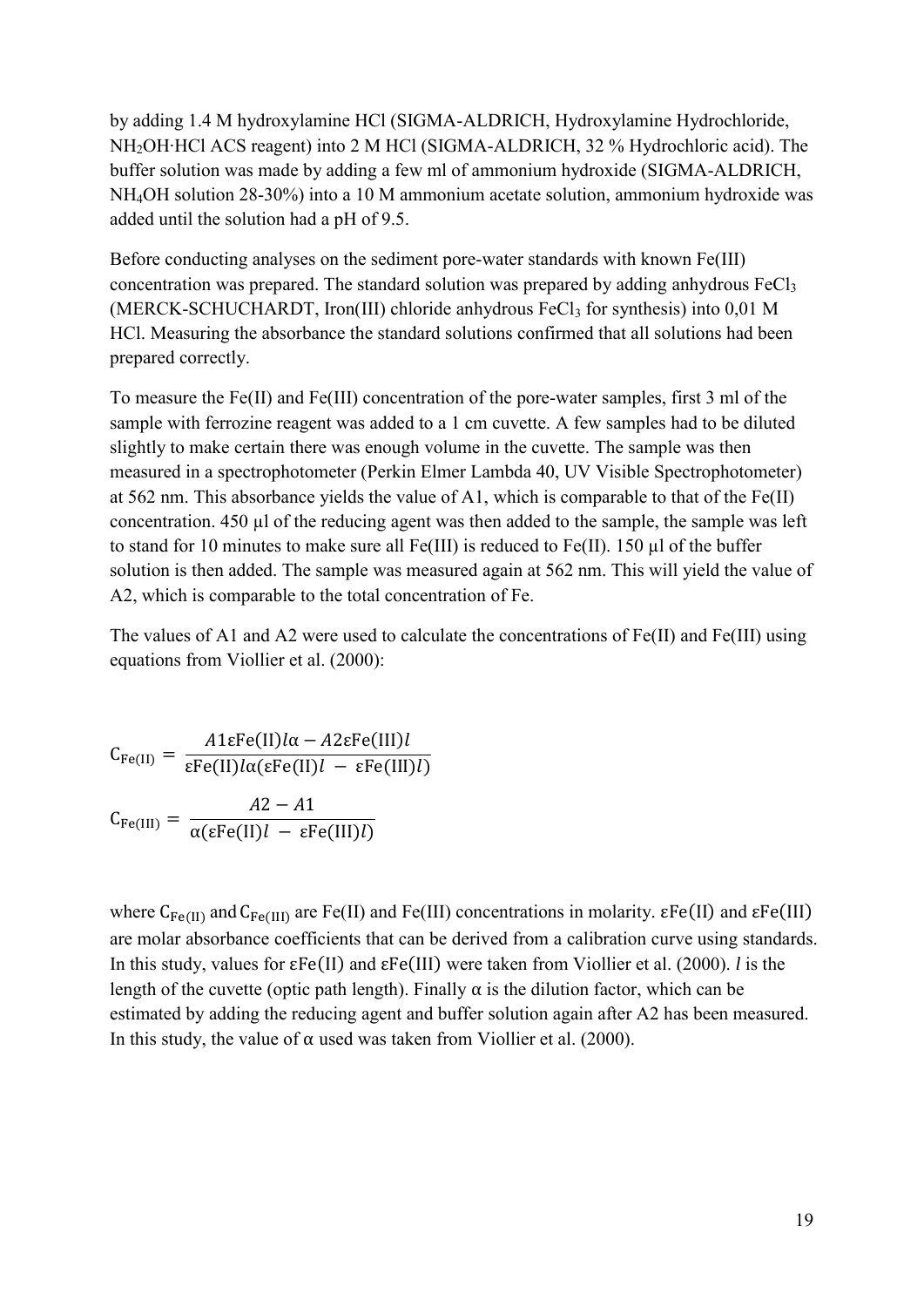### <span id="page-20-0"></span>**3.3.6 SO<sup>4</sup>**

A Sediment core sampled in February 2013 from each lake was sliced in a glove box the same manner as for the iron analysis. The sediment was centrifuged and filtered into falcon tubes (same method as iron analysis). When  $H_2S$  in the pore-water is in contact with oxygen it is oxidized to SO<sup>4</sup> (Holmer and Storkholm 2001), therefore extra care was taken to ensure the pore-water stayed under an anoxic condition until analysis. The vials were therefore kept in an anoxic environment (in the glove box's lock unit) until being analyzed the same day. The samples were analyzed for SO<sub>4</sub> using an ion chromatograph (Methrom 883 Basic IC Plus). A few samples had to be diluted slightly to make certain there was enough volume in the vials being used by the IC.

### <span id="page-20-1"></span>**3.4 Data analyses**

Production and consumption of CH<sub>4</sub> at different sediment depths (expressed as zones) were estimated using the software PROFILE constructed by Berg et al. (1998). Before running the software CH<sub>4</sub> concentrations of the cores for each lake were calculated into a moving average (3 average each step) to smooth the data. This software uses several parameters to calculate production and consumption zones. Parameters used in the software PROFILE were boundry condition 1, i.e. the top of the boundary and the bottom of the boundary is based on the concentration of CH<sup>4</sup> in the top and bottom of the sediment core. The boundary condition is used in the interpretation of the production and consumption zones. The expression of sediment diffusivity was set to 2, i.e. sediment diffusivity is a function of the porosity squared times the diffusivity in the free water. The diffusivity for  $CH_4$  in water was set to 13.6E-06 and 11.0E-06 cm<sup>-2</sup> s<sup>-1</sup> based on 4°C and 11°C (temperature of the sediment during sampling). These diffusivity values for CH<sup>4</sup> were calculated from Broecker and Peng (1974). The significance level was set to 0.05, this determines the detection of the amount of zones.

CH<sup>4</sup> saturation was determined at different sediment depths and calculated using the following calculation:

Hydrostatic pressure  $Pa^{-1} = h\rho g$ Sediment pressure  $Pa^{-1} = h(\rho_{sed} * (1 - wc)g)$  $p = Hydrostatic pressure + Sediment pressure + Atmospheric pressure$  $CH<sub>4</sub>$  saturation mol L<sup>-</sup>  $\mathcal{C}_{0}^{(n)}$  $CH_4$  saturation mol  $L^ CH_4$  mol  $L^-$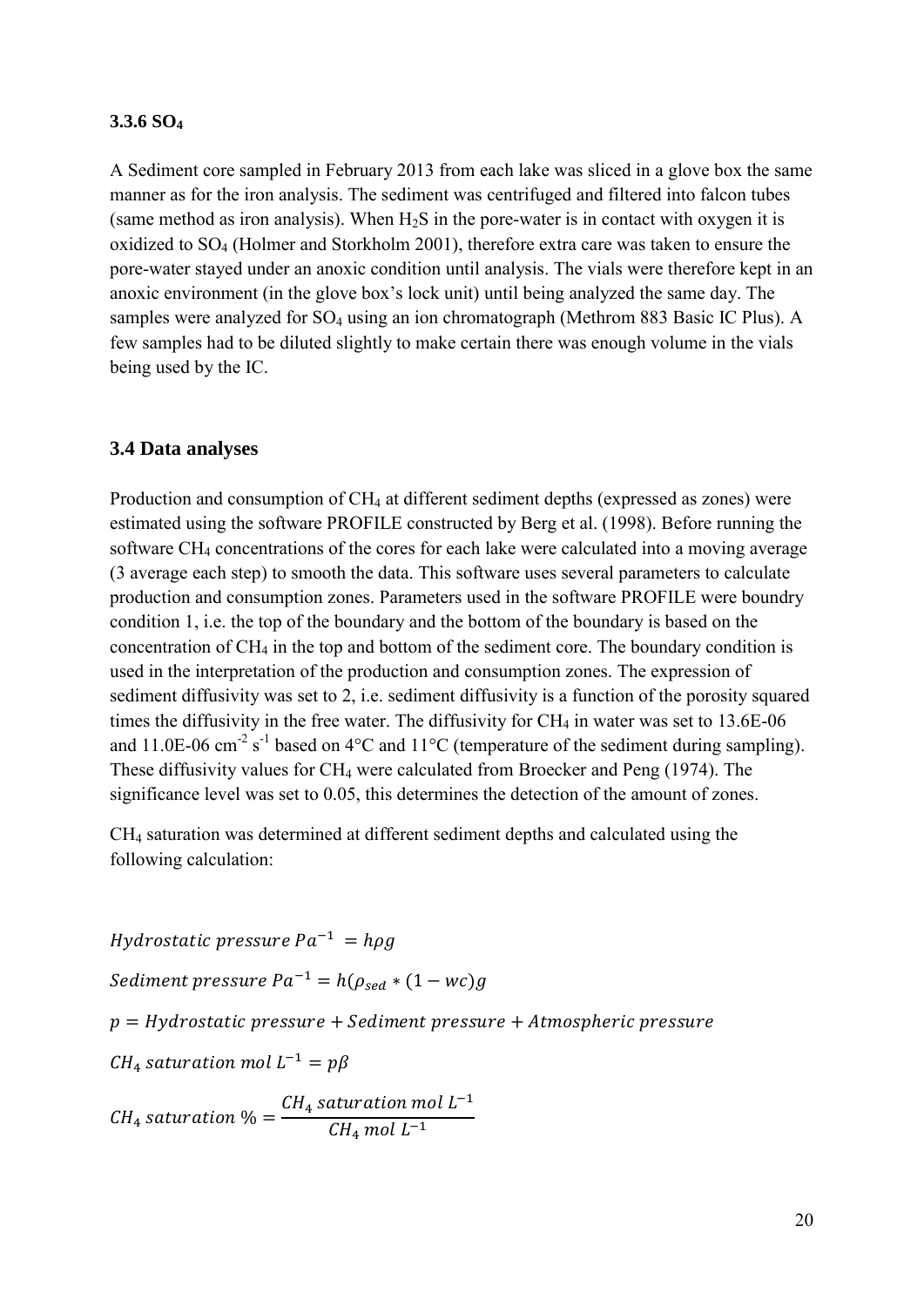h is the depth in m,  $\rho$  is the density of water in kg<sup>-1</sup> m<sup>-3</sup> and g is the gravitational constant in m/s.  $\rho_{sed}$  is the dry bulk density of the sediment in kg<sup>-1</sup> m<sup>-3</sup> (as calculated in the water content and porosity section) and wc is the water content (%/100).  $\beta$  is the Bunsen solubility coefficient for  $CH_4$  (as calculated in the concentration of  $CH_4$  in the sediment pore-water section). Following this calculation the  $CH_4$  saturation mol  $L^{-1}$  will then be the concentration at which the  $CH<sub>4</sub>$  will be saturated. Dividing this saturation concentration with the measured CH<sub>4</sub> concentration will then yield the saturation in  $\%$ .

The CH<sup>4</sup> production rates determined in the incubation experiment were used in conjunction with the values of  $CH_4$  saturation mol  $L^{-1}$  (the concentration at which the CH<sub>4</sub> will be saturated) to model the amount of time required to reach saturation. In this model molecular diffusion of CH<sup>4</sup> was also included. The model was based on the following calculations, first the production in each sediment layer was calculated:

$$
CH_4 \, mol \, L^{-1}p = pwaterCH_4 \, mol \, L^{-1} + ((Tsens * CH_4 rate \, mol \, L^{-1})
$$

 $CH_4$ rate mol  $L^{-1}$  is the production rate of CH<sub>4</sub> estimated from the incubation experiment at certain sediment depths. Tsens is a value of temperature sensitivity that was set to 1 for  $4^{\circ}C$ , because the incubations were incubated at this temperature. This value was then adjusted to 14°C and 24°C using the Q<sup>10</sup> value, i.e. a factor of 4.1 per 10°C temperature increase (Bastviken 2009). *pwater CH*<sub>4</sub> *mol*  $L^{-1}$  is the pore-water CH<sub>4</sub> concentration from the same sediment depth the incubation was conducted from. Molecular diffusion was substracted from the value  $CH_4$  mol  $L^{-1}p$ , based on the following calculations:

 $CH<sub>4</sub>$  molecular diffusion

$$
= \Phi * D_s * \left( \frac{\partial pwaterCH_4 \, mol \, L^{-1} + (Tsens * CH_4 rate \, mol \, L^{-1})}{\partial h} \right)
$$

 $\overline{D}$  $\boldsymbol{D}$  $(1.02 * \phi^{-1.81}) *$ 

 $CH_4$  mol  $L^{-1}pd = CH_4$  mol  $L^{-1}p - CH_4$  molecular diffusion

 $\phi$  is the porosity (%/100), and  $D_s$  is the diffusivity of CH<sub>4</sub> in sediment based on equations for clay-silt sediments from Maerki et al. (2004).  $D_0$  is the diffusivity of CH<sub>4</sub> in water and was calculated from Broecker and Peng  $(1974)$ . The difference of  $CH<sub>4</sub>$  in the pore water between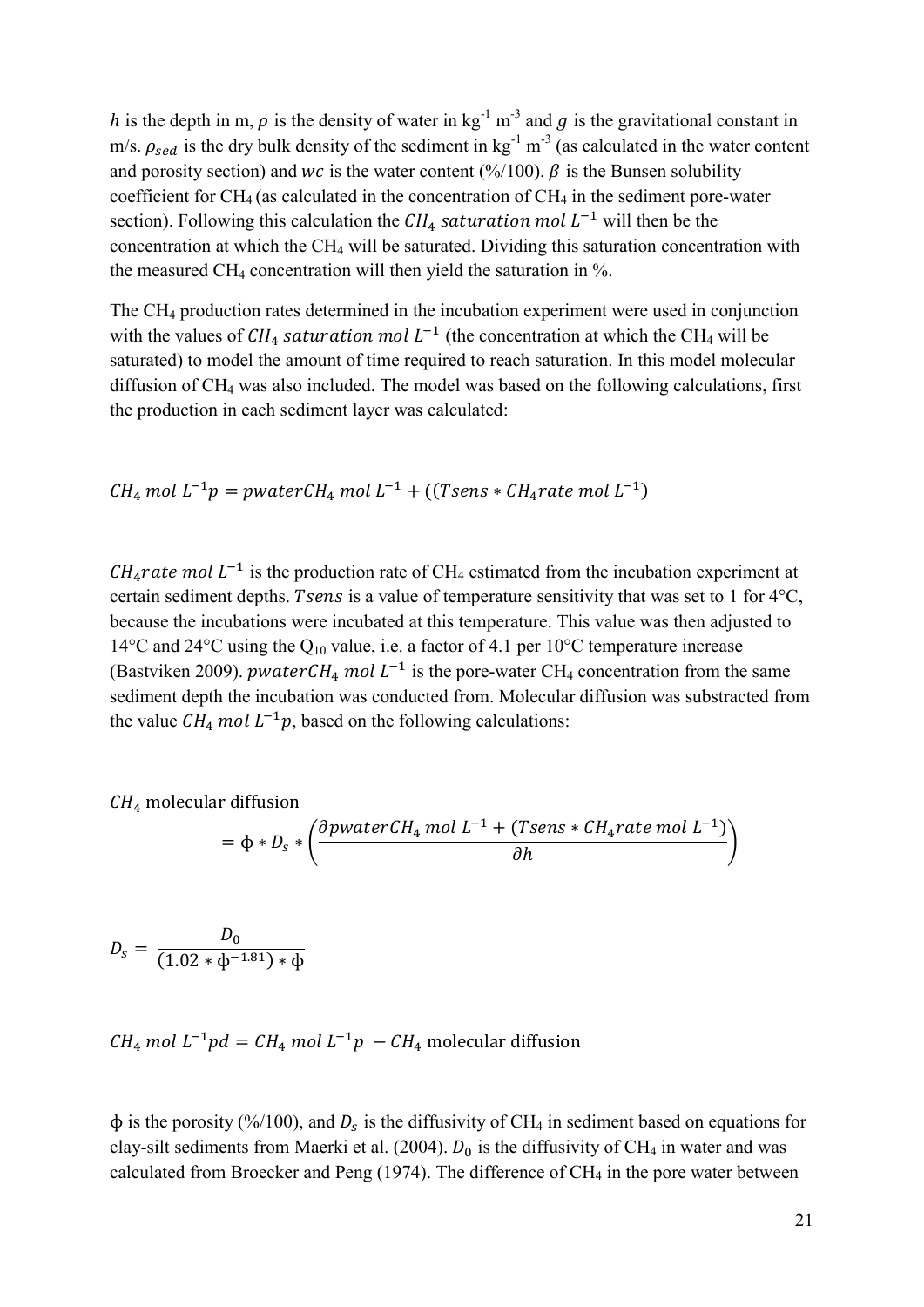each depth was then then added with the CH<sub>4</sub> production from the depth being calculated. This value was then divided by the sediment height between each layer. Over time, CH<sub>4</sub> was considered to diffuse upwards in the sediment and to be lost either to the bottom water or to aerobic oxidation in surficial sediment layers. The CH<sup>4</sup> concentration in the bottom water used for calculation of diffusivity flux across the water interface was set to 0 for Lake Erssjön and Lake Skottenesjö. Anaerobic oxidation of  $CH_4$  is accounted for since the  $CH_4$  production rates derived from the incubation experiments are net productions, i.e. are the result of CH<sup>4</sup> production and anaerobic oxidation. Downwards diffusion was not included in the model. Accordingly, calculations were:

 $CH_4$  mol  $L^{-1}_{t}$ <sup>-</sup>

In this calculation,  $CH_4$  molecular diffusion below<sub>t1</sub> represents one time step back, the molecular diffusion of CH<sup>4</sup> from the sediment layer directly below the one being calculated. From the same time step, this value is then added with  $CH_4$  mol  $L^{-1}pd_{t1}$ . The final value,  $CH_4$  mol  $L^{-1}$ <sub>t2</sub> will represent CH<sub>4</sub> diffused from the underlying sediment layer added with the  $CH<sub>4</sub>$  concentration already present. To determine the amount of time to reach  $CH<sub>4</sub>$  saturation the following calculation was used:

time until saturation = 
$$
\frac{CH_4 \, saturation \, mol \, L^{-1}}{CH_4 \, mol \, L^{-1}/t}
$$

Where  $CH_4$  saturation mol  $L^{-1}$  is the concentration at which the CH<sub>4</sub> will be saturated, and  $t$  is the amount of time steps used in the model. In this model five time steps were used and expressed as days.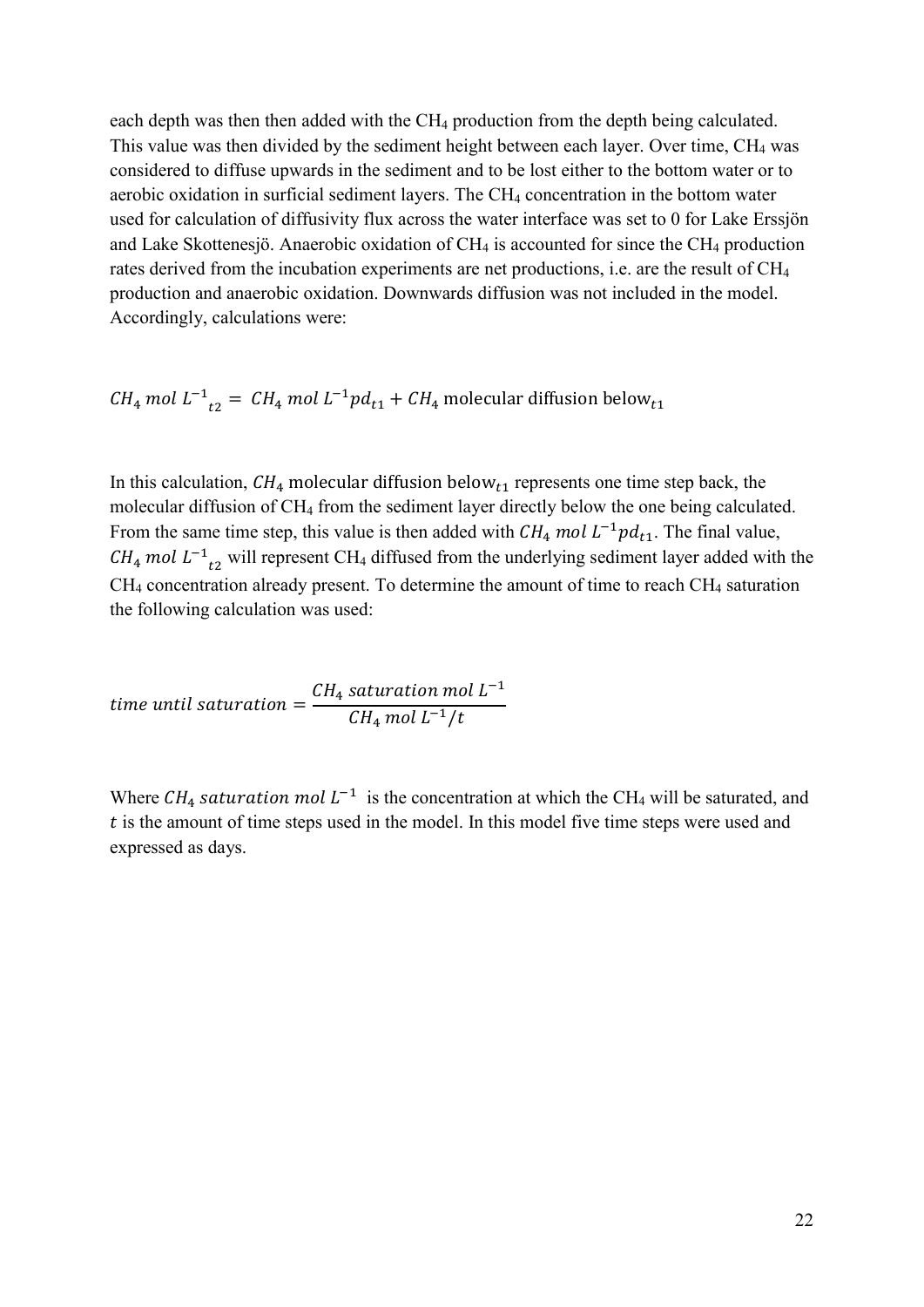# <span id="page-23-0"></span>**4. Results**

### <span id="page-23-1"></span>**4.1 Lake characteristics**

During the time of sampling Lake Erssjön had a pH of 6.3 in September 2012 and a pH of 5.4 in February 2013. Lake Skottenesjö had a pH of 6.26 in February 2013. During the sampling in September 2012 both lakes were mixed with an isotherm temperature of 11°C. During the sampling in February 2013 both lakes were stratified with an average temperature of 3°C in Lake Erssjön and 1.2°C in Lake Skottenesjö. Oxygen, conductivity and temperature profiles can be seen in figure 9.

The two lakes had different sediment characteristics (Table 1). At 10.5 cm below the sediment surface the age of the sediment for Lake Erssjön was 116 years, while Lake Skottenesjö showed an age of 89 years at 16.5 cm (Figure 8). The measured and calculated density for each lake also showed differences (Table 1), Lake Erssjön had a sediment dry bulk density of  $1.29 \text{ g}^{-1} \text{ cm}^{-3}$ while Lake Skottenesjö had  $1.98 \text{ g}^{-1} \text{ cm}^{-3}$ . The average sedimentation rate (kg m<sup>2</sup> yr<sup>-1</sup>) in Lake Skottenesjö was five times higher than that of Lake Erssjön. For both lakes the sedimentation rate declined with depth.

**Table 1** Sediment water content, porosity, dry bulk density, OM and calculated OC in the two lakes. The values are shown as an average of data from the September 2012 samples.

|                                                  | Erssjön | Skottenesjö |
|--------------------------------------------------|---------|-------------|
| wc(%)                                            | 92      | 76          |
| $\phi$ (%)                                       | 93      | 86          |
| $\rho_{sed}$ (g <sup>-1</sup> cm <sup>-3</sup> ) | 1.3     | 2.0         |
| OM(%)                                            | 44      | 22          |
| OC(%)                                            | 26      | 13          |



**Figure 8** <sup>210</sup>Pb sediment dating of the lakes conducted during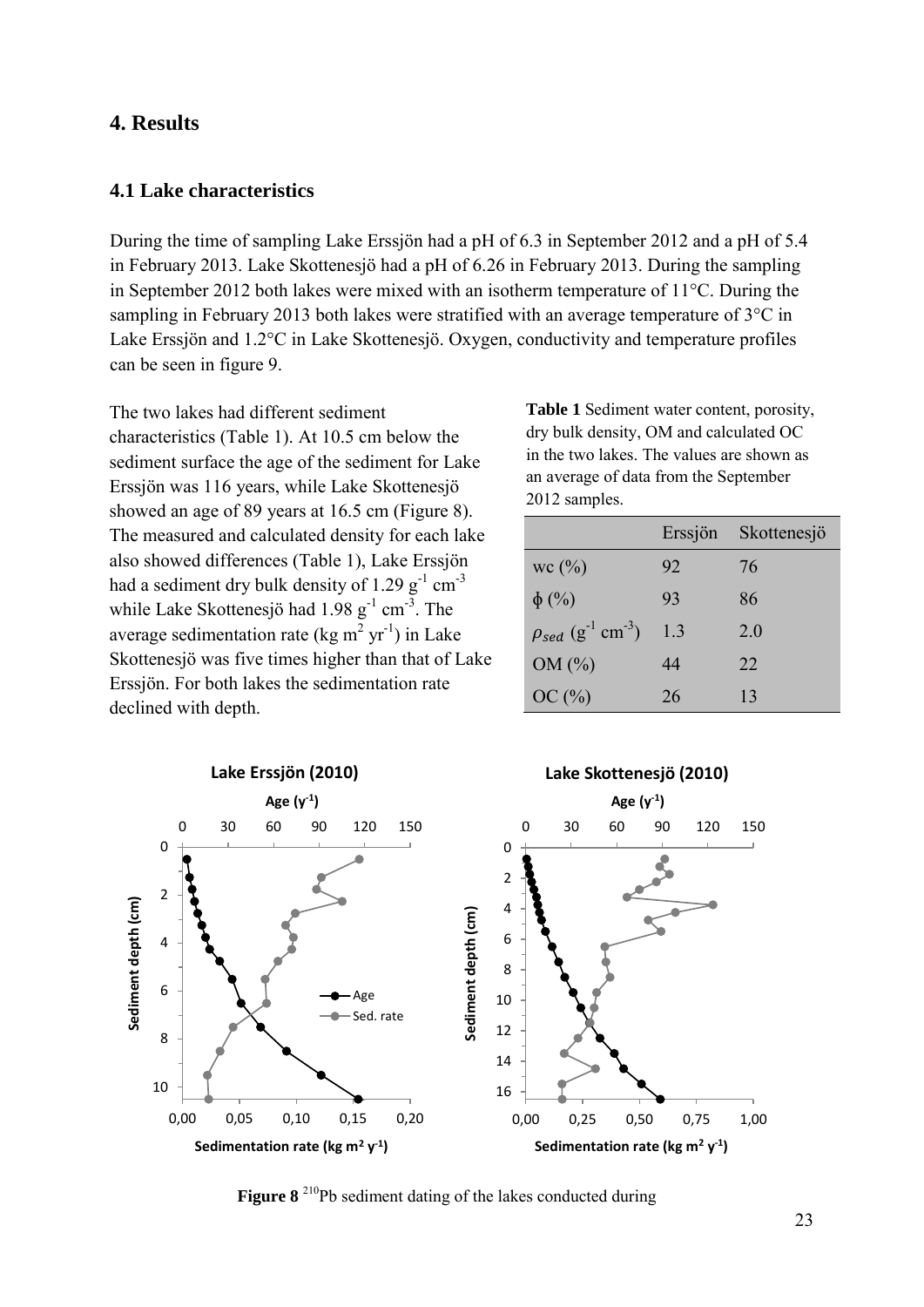

**Figure 9** Conductivity,  $O_2$  and temperature profiles were conducted in the water column of both lakes at both sampling moments. Notice the different in depth between the dates (due to a few meters apart for the previous sampling point). Black lines with a blacks tar denote temperature in ºC, grey line with a grey rotated square denotes the conductivity  $\mu$ S cm<sup>-1</sup> and grey lines with a grey circle denotes O<sub>2</sub> saturation in percent.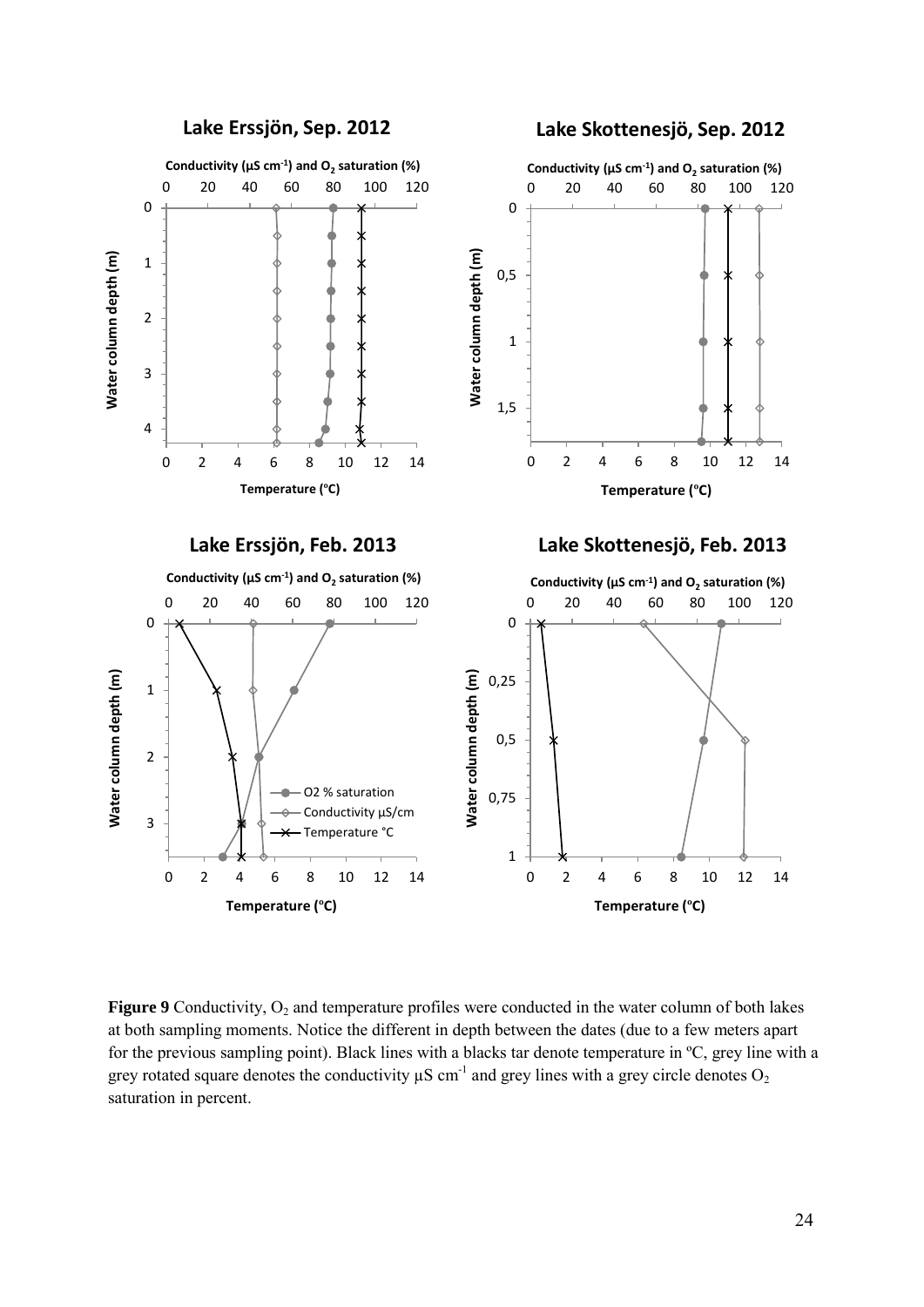The LOI in Lake Erssjön was on average 44.3% (OC average = 26%) which was around twice as much compared to 21.9% OM (OC average = 13%) in Lake Skottenesjö (Figure 10). The two lakes differed in water content and porosity (Figure 11), with Lake Erssjön being higher (average 92% water content, 93% porosity) compared to Lake Skottenesjö (average 76% water content,  $86\%$  porosity). Concentrations of CH<sub>4</sub> in the lake water were highest directly under the ice in Lake Erssjön (51 µmol  $L^{-1}$ ), but then declined below 1 µmol  $L^{-1}$ . Lake Skottenesjö had overall low CH<sub>4</sub> concentrations (<0.42 µmol  $L^{-1}$ ). For both of the lakes there was a small increase of  $CH_4$  in the bottom waters near the sediment surface (Figure 12).  $CH_4$ blanks (only air) that were measured at both lakes gave a result of 0.33 to 0.43  $\mu$ mol L<sup>-1</sup>.



**Figure 10** LOI conducted on the cores from each lake sampled in September 2012.





**Figure** 12 CH<sub>4</sub> in the water column measured in February 2013.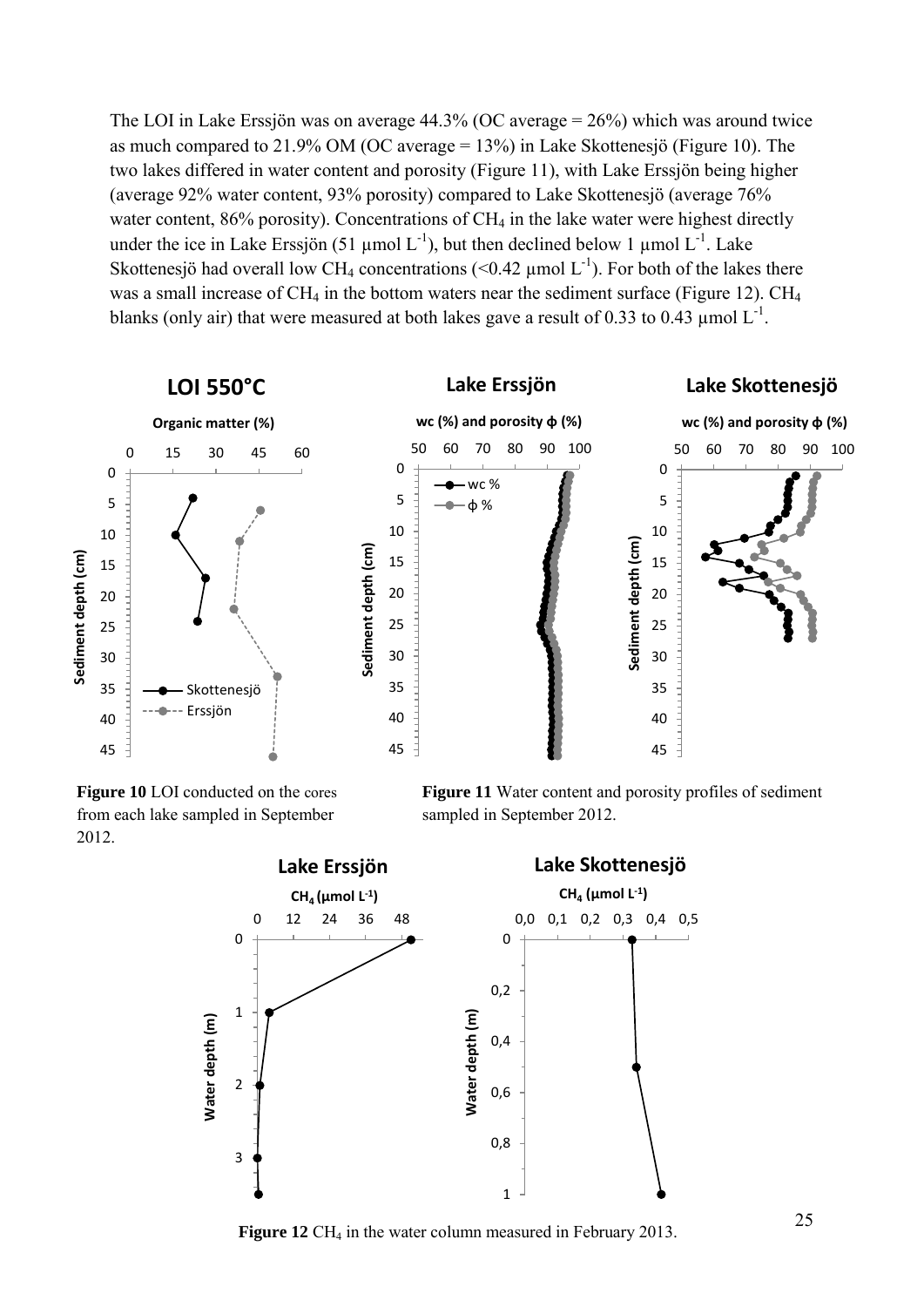### <span id="page-26-0"></span>**4.2 Sediment pore-water**

Saturation profiles of  $CH_4$  for both lakes were also different (Fig 13). The saturation is different for each lake at certain depths, e.g. Lake Skottenesjö showed a higher tendency towards CH<sup>4</sup> saturation around a sediment depth of 18 cm (86% saturation) in a warmer temperature during September 2012, compared to February 2013 (18 cm: 9% saturation). Lake Erssjön had an increasingly higher concentration of CH<sub>4</sub> below 45 cm, but this never reached saturation above 30%. Except one sample in Lake Skottenesjö, none of the lakes reached CH<sup>4</sup> saturation near or above 100% during both sampling occasions.



**Figure 13** CH<sub>4</sub> saturation from both lakes at both sampling occasions. Triangles and circles denote samples taken in September 2012, while crosses denote samples taken in February 2013. Notice the different scales between the lakes.

Results of SO<sup>4</sup> in the sediment cores yielded values near the detection limit, except one sample (17.55 µmol  $L^{-1}$ ) in Lake Skottenesjö at 1 cm sediment depth. SO<sub>4</sub> decreased then to be near the detection limit. In figure 14 and 15 profiles of CH<sub>4</sub>, Fe(II) and Fe(III) are shown. For iron during the February 2013 sampling the sediment cores had been sliced at an interval of two cm, these slices are shown visually as the average between these two centimeters, i.e. a slice consisting of the centimeters 8 and 9 in the sediment is shown as 8.5 cm in the figures for illustrative purposes. The top portion of the figure shows the profiles for September 2012, while the bottom portion shows profiles from February 2013. CH<sub>4</sub> concentrations were overall slightly higher in Lake Skottenesjö during both sampling occasions (50-400  $\mu$ mol L<sup>-1</sup>), especially around a sediment depth of 18 cm during September 2012 (500 – 1000 µmol  $L^{-1}$ ,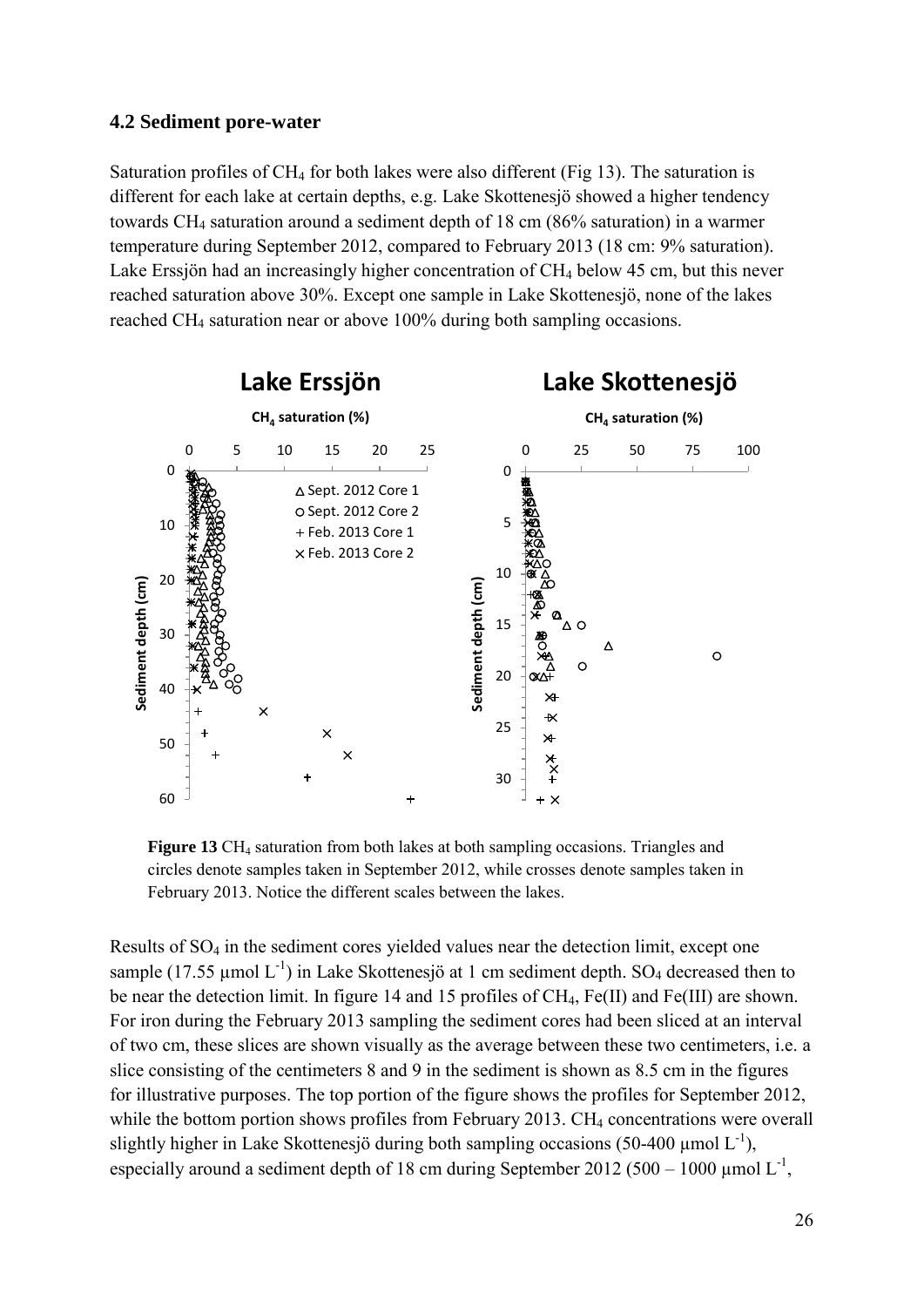2000 for one extreme case). For Lake Erssjön CH<sup>4</sup> concentrations were between 50 -150 umol  $L^{-1}$  for the September 2012 sampling, even lower during the February 2013 sampling (10-50 µmol  $L^{-1}$ ). During the February 2013 sampling Lake Erssjön was sampled below 40 cm and results yielded a continuous increase of CH<sub>4</sub> concentrations up to 734 µmol  $L^{-1}$  at 60 cm.

The iron profiles showed higher concentrations of both Fe(II) and Fe(III) in Lake Skottenesjö than in Lake Erssjön during both sampling occasions. Lake Erssjön Fe(II) concentrations were below 100 ( $\mu$ mol L<sup>-1</sup>), while for Lake Skottenesjö concentrations were most of the time nearby or above 100  $\mu$ mol L<sup>-1</sup>. Fe(III) concentrations were higher in Lake Skottenesjö (average 28 µmol  $L^{-1}$ ) compared to Lake Erssjön (average 6 µmol  $L^{-1}$ ).

Comparing the profiles, Fe(II) decreased with an increase of CH<sub>4</sub> for the Lake Erssjön 2012 sample. For the Lake Erssjön February 2013 sample, in the middle of the core Fe(II) increased, with a decrease of Fe(III). Samples from Lake Skottenesjö showed mirrored patterns for Fe(II) and Fe(III). For the Lake Skottenesjö 2012 sample  $CH_4$  was increasing continuously with depth, while Fe(II) and Fe(III) showed no obvious patters related to  $CH_4$ . For the 2013 sample in Lake Skottenesjö below a sediment depth of 20 cm Fe(II) increased while Fe(III) and CH<sup>4</sup> decreased.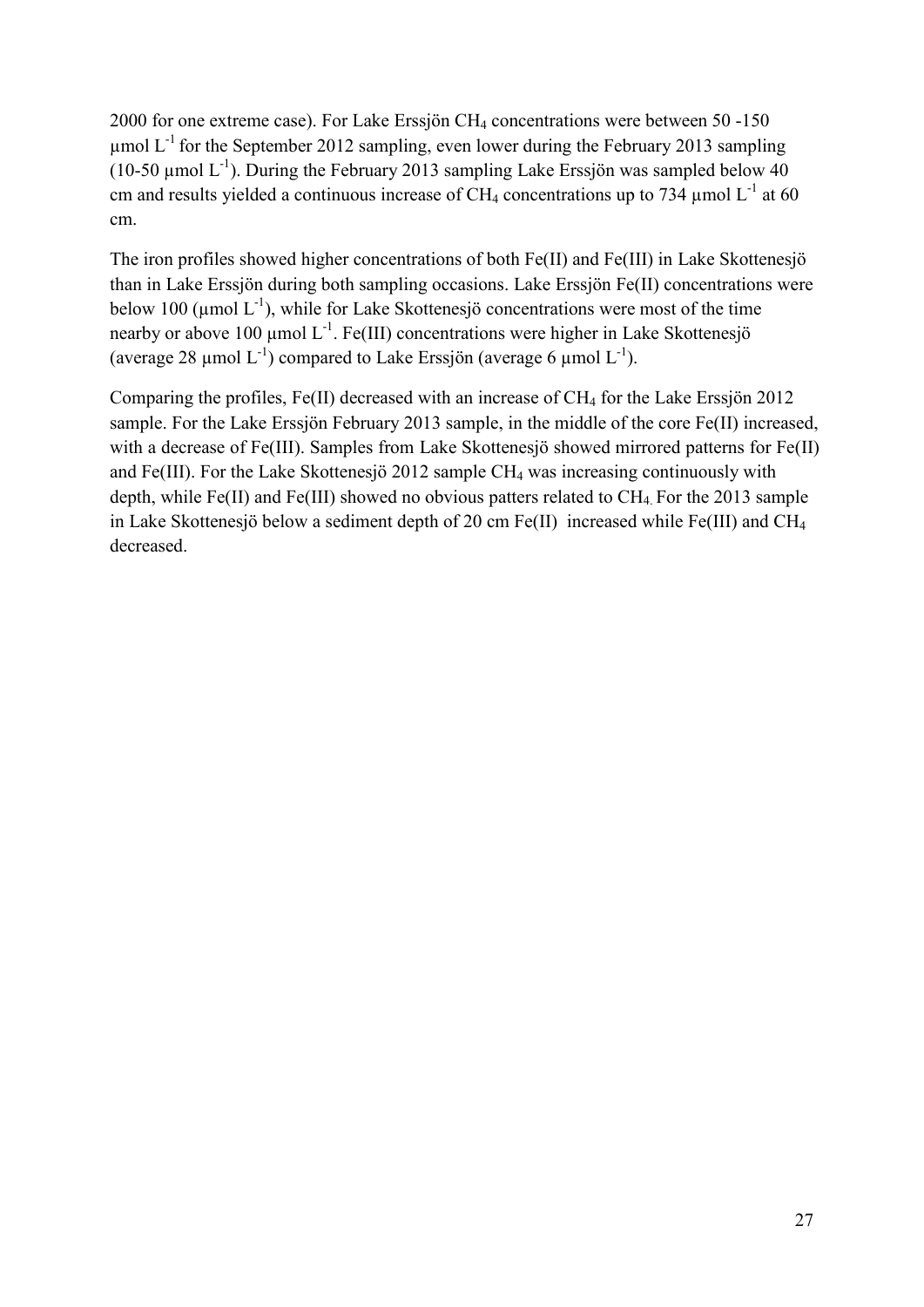

**Lake Erssjön 26th September 2012**

**Lake Erssjön 5 th February 2013**



**Figure 14** Profiles of CH4, Fe(II) and Fe(III) conducted on sediment cores from Lake Erssjön. In the graph showing CH<sub>4</sub> profiles the different colors denote two different samples. The second CH<sub>4</sub> graph for Lake Erssjön sampled during February 2013 shows the profiles above 50 cm sediment depth in more detail. Notice the different scales between the sampling dates.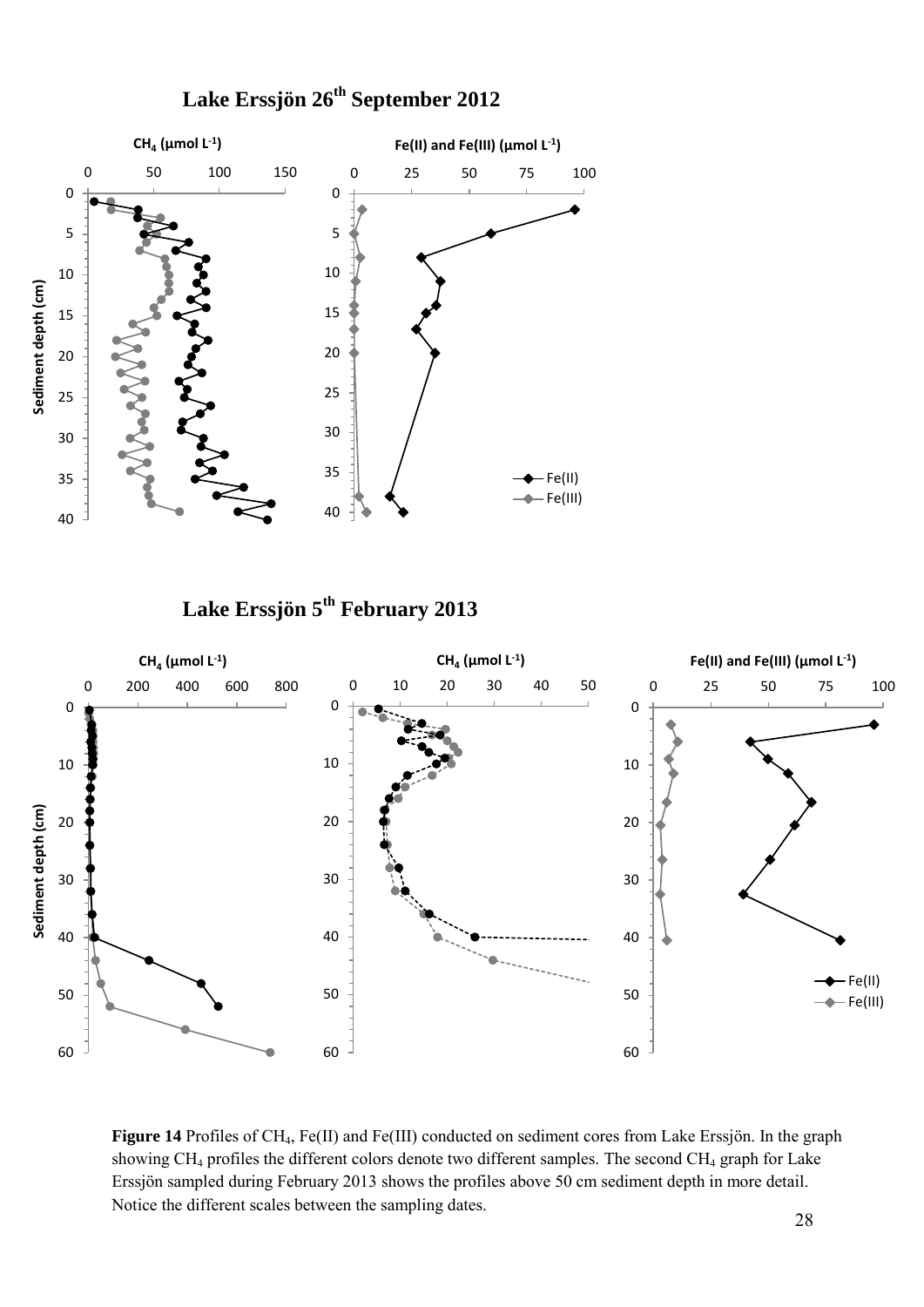

# **Lake Skottenesjö26th September 2012**

**Lake Skottenesjö4 th February 2013**



**Figure 15** Profiles of CH4, Fe(II) and Fe(III) conducted on sediment from Lake Skottenesjö. In the graph showing the CH<sup>4</sup> profiles the different colors denote two different samples. Notice the different scales between the sampling dates.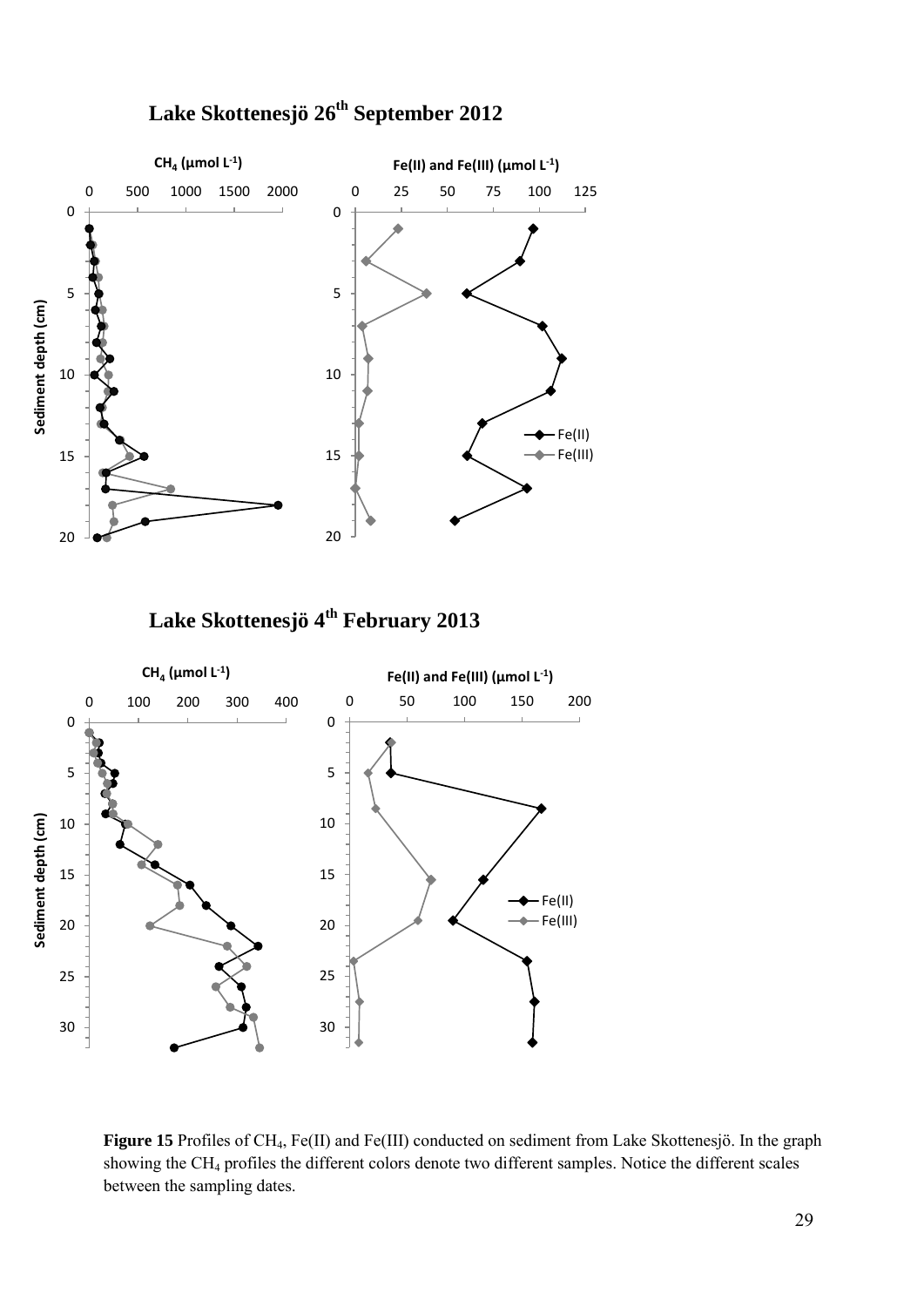# <span id="page-30-0"></span>**4.3 Production and consumption of CH4 in the sediment**

Production and consumption of CH<sub>4</sub> zones calculated with the software PROFILE yielded several zones (using a moving average of 3 steps) for the samples collected in September 2012. Only one sample in Lake Erssjön 2013 generated statistical significant zones, in the other cores no zones could be detected by the software. The zones indicated consumption (oxidation) below the oxic zone in the sediment. Production and consumption rates (CH<sup>4</sup> nmol  $h^{-1}g^{-1}$  dw) for samples collected in September 2012 were generally higher in Lake Skottenesjö (production: 15-586 consumption: 115-226) compared to that of Lake Erssjön (production: 1.5-5.6, consumption: 3.5-5.15). The rates were also different in the Lake Erssjön 2013 sample collected in February (production: 2.1, consumption: 0.56-32.55). A detailed table of the zones can be seen in table 2 and figure 16.

The CH<sup>4</sup> production rates from the sediment incubation experiment can be seen in figure 17 and the values of the rates can be found in Table 3. CH<sub>4</sub> production was observed in all vials from all depths during incubation in 4°C for 14 days). Production rates in Lake Erssjön were roughly 5 to 10 times lower compared to that of Lake Skottenesjö. In Lake Skottenesjö the rate of CH<sub>4</sub> production was highest at a sediment depth of 15 cm (up to 12.394 nmol  $h^{-1}g^{-1}$ dw).

**Table 2** The calculated production and consumption rates of CH<sub>4</sub> using the software PROFILE. Samples not listed in the table did not contain any statistical significant zones. Consumption rates are shown with a minus sign. The 'Zone' column denotes the depth in the sediment (cm). For each sample core 1 and core 2 can be compared to figure 14 and 15, where the grey lines are core 1 and the black lines are core 2.

| Lake               | Zone      | $CH_4$ (nmol $g^{-1}$ h <sup>-1</sup> dw) |
|--------------------|-----------|-------------------------------------------|
|                    | $1 - 8$   | 1.47                                      |
| Erssjön 2012 1     | $9 - 15$  | 5.62                                      |
|                    | $16 - 23$ | $-5.15$                                   |
|                    | $24 - 30$ | 1.90                                      |
|                    | $31 - 39$ | $-3.54$                                   |
| Erssjön 2013 1     | $1 - 12$  | 2.09                                      |
|                    | $13 - 39$ | $-0.56$                                   |
|                    | $40 - 50$ | $-1.18$                                   |
|                    | $51 - 60$ | $-32.55$                                  |
| Skottenesjö 2012 1 | $1 - 12$  | 19.25                                     |
|                    | $13 - 16$ | $-225.94$                                 |
|                    | $17 - 20$ | 586.97                                    |
| Skottenesjö 2012 2 | $1 - 10$  | 15.31                                     |
|                    | 11 - 20   | $-115.12$                                 |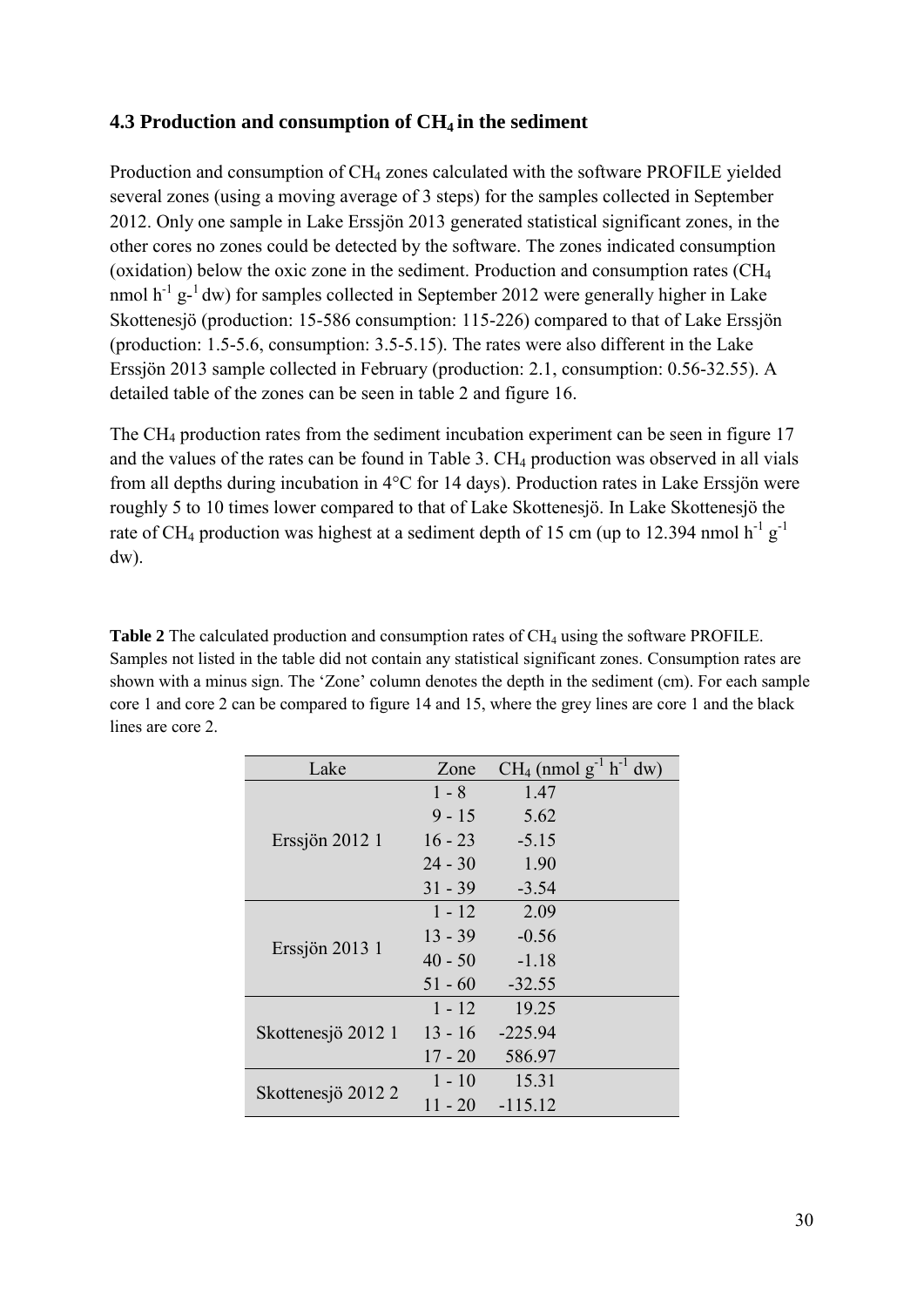

**Figure 16** Profiles from production and consumption zones calculated using the software PROFILE. The black circles with a black line denote  $CH_4$  concentrations based on a moving average. Zones with a black line denote a zone of production, while zones with a grey dotted line denotes a zone of consumption. For Core 1 in Lake Erssjön 2013 the CH<sup>4</sup> concentrations increases with depth below 30 cm and eventually reach a concentration of 405  $\mu$ mol L<sup>-1</sup> at a sediment depth of 60 cm.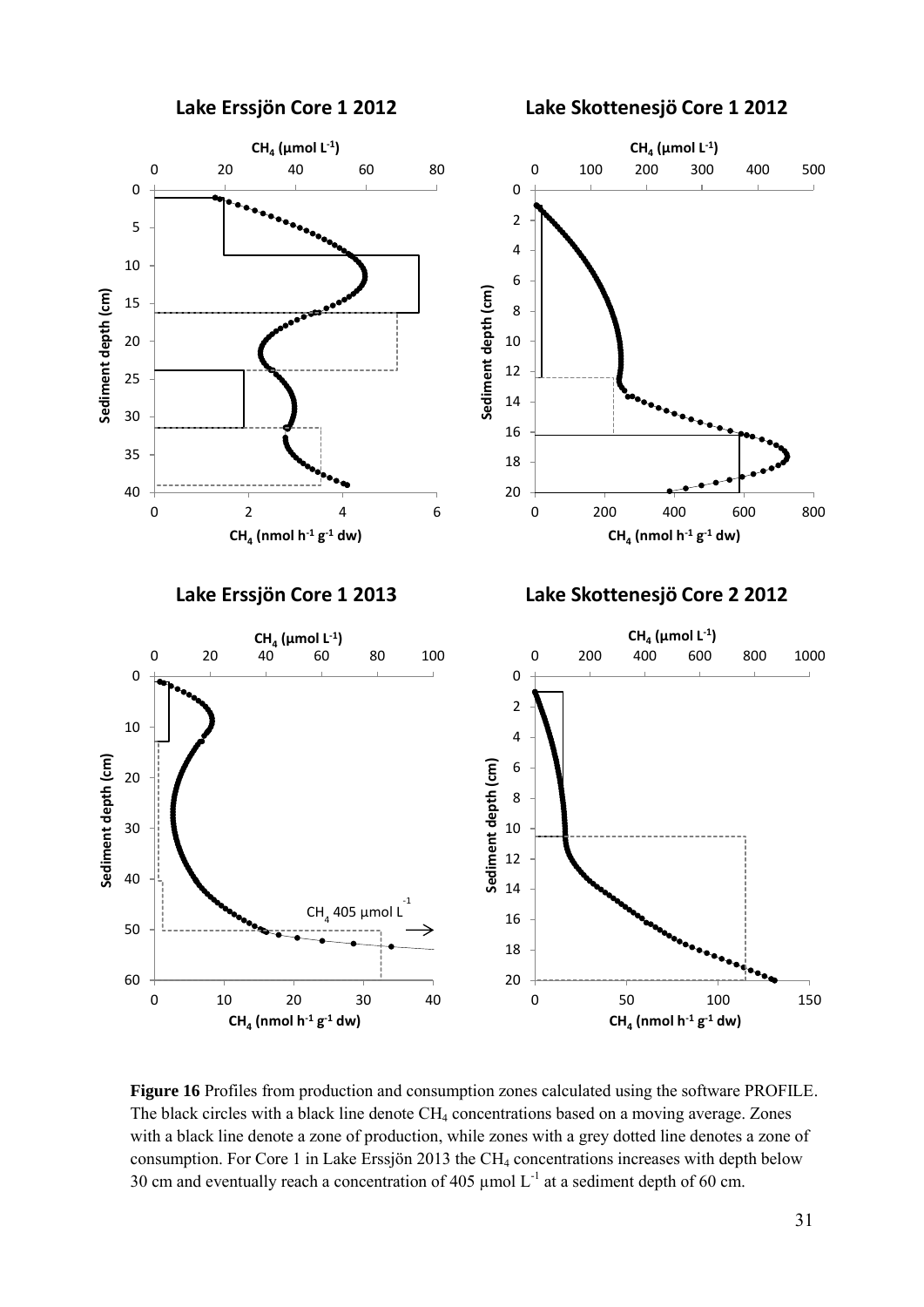Production rates of CH<sub>4</sub> then decreased with depth, but production did not stop below 30 cm (2.9-5.8 nmol  $h^{-1}g^{-1}$  dw). In Lake Erssjön CH<sub>4</sub> production rates were about 1 nmol  $h^{-1}g^{-1}$  dw and also decreased with depth but increased slightly below 40 cm (1.14-1.6 nmol  $h^{-1}g^{-1}$  dw). CO<sup>2</sup> rates from the incubations decreased with depth for Lake Erssjön, but increased with depth for Lake Skottenesjö. Below a depth of 30 cm for Lake Skottenesjö, the variation in  $CO<sub>2</sub>$  rates were high. Assuming that the sediment accumulates linearly (based on the data from the sediment dating). A sediment depth of 40 cm for Lake Erssjön will have an age of 413 years, while a depth of 30 cm for Lake Skottenesjö will have an of age of 158 years.



**Figure 17** The results from the sediment incubation experiment. Sediment samples collected in February 2013 were incubated for 14 days in  $4^{\circ}$ C. Black squares denote CH<sub>4</sub> rates, while grey circles denote  $CO<sub>2</sub>$  rates. Notice the different scales between the lakes.

|                            | <b>Table 3</b> Results of production rates from the sediment incubations. The units of the rates are expressed |  |  |  |
|----------------------------|----------------------------------------------------------------------------------------------------------------|--|--|--|
| as nmol $h^{-1}g^{-1}$ dw. |                                                                                                                |  |  |  |
|                            |                                                                                                                |  |  |  |

| Lake Erssjön    |                 | Lake Skottenesjö |                 |                 |                 |
|-----------------|-----------------|------------------|-----------------|-----------------|-----------------|
| Sed. depth (cm) | CH <sub>4</sub> | CO <sub>2</sub>  | Sed. depth (cm) | CH <sub>4</sub> | CO <sub>2</sub> |
| $\overline{2}$  | 1.262           | 5.247            | $\overline{4}$  | 8.928           | 9.416           |
| 6               | 1.556           | 7.632            | 6               | 10.314          | 12.944          |
| 24              | 1.408           | 4.035            | 15              | 12.394          | 16.882          |
| 26              | 0.348           | 5.169            | 17              | 10.409          | 18.077          |
| 28              | 1.163           | 4.269            | 19              | 8.712           | 15.685          |
| 40              | 1.611           | 5.007            | 31              | 2.937           | 25.692          |
| 42              | 1.136           | 3.808            | 33              | 2.487           | 12.502          |
| 44              | 1.177           | 3.987            | 35              | 5.793           | 20.239          |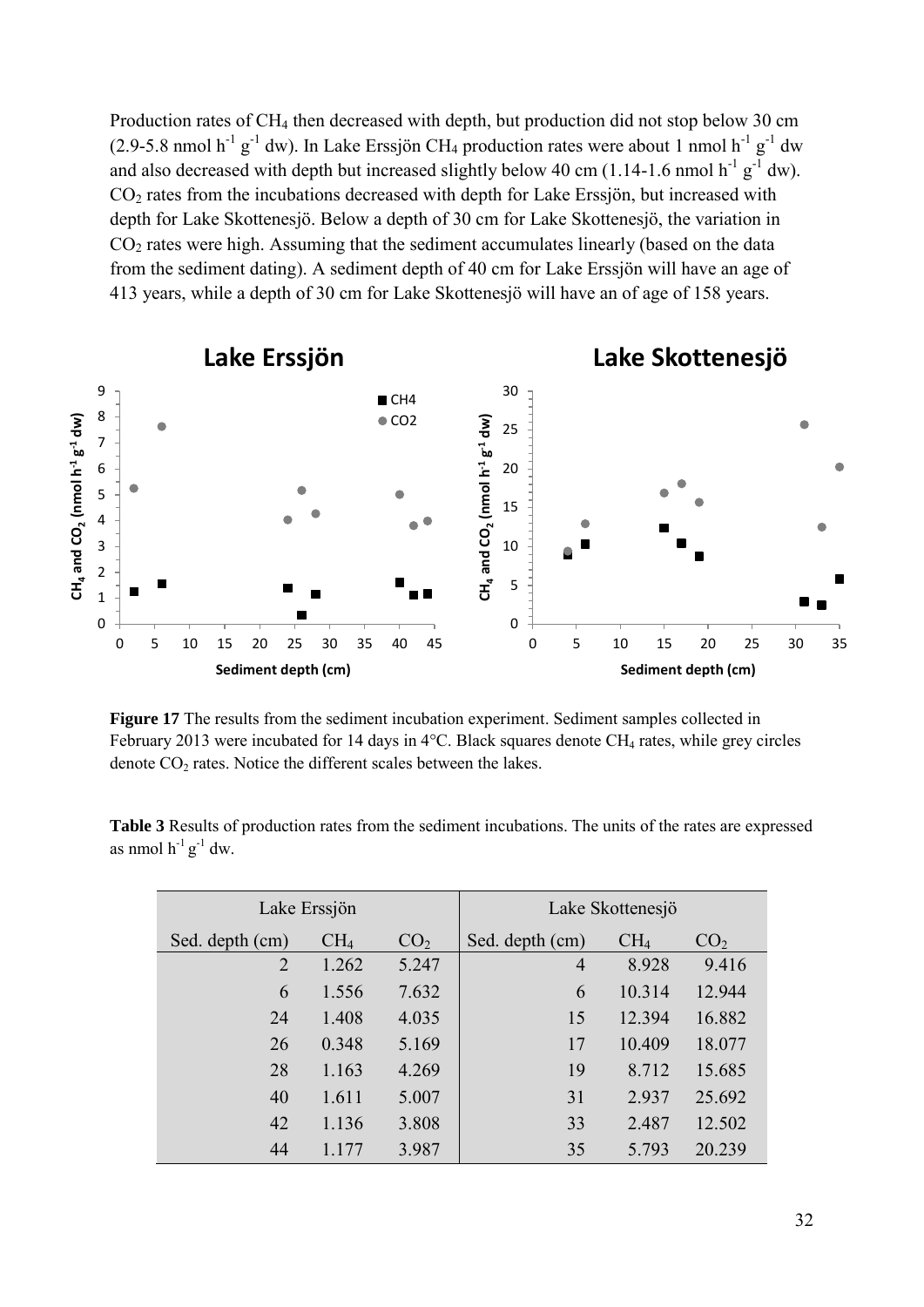The results from modeling the amount of time to reach CH<sub>4</sub> saturation using the production rates and calculated diffusion from the incubation experiment can be seen in table 4. The sediment of Lake Erssjön requires one to a few several years to reach saturation at 4°C, while the sediment in Lake Skottenesjö is able to reach saturation in less than one year. Compared to Lake Erssjön, Lake Skottenesjö has an average of 9.5 and 4.1 times faster to reach saturation at 4°C and 24°C respectively. The amount of days to reach saturation dropped rapidly with increasing temperature. In Lake Skottenesjö, at 24°C saturation was reached at an average of 5 times faster than that compared to 4°C, with an average of 9.5 times faster in the top layers of the sediment. At 24°C Lake Erssjön reached saturation with an average of 9 times faster than that compared to 4°C, with an average of 9.9 above a sediment depth of 40 cm. At 24°C Lake Skottenesjö would be able to reach saturation in less than 1 month, while for Lake Erssjön it would take between 1-2 months.

|             |                 | Days until saturation |                |                |
|-------------|-----------------|-----------------------|----------------|----------------|
| Lake        | Sed. depth (cm) | $4^{\circ}$ C         | $14^{\circ}$ C | $24^{\circ}$ C |
| Erssjön     | 2               | 500                   | 172            | 54             |
| Erssjön     | 6               | 348                   | 127            | 41             |
| Erssjön     | 24              | 603                   | 198            | 56             |
| Erssjön     | 26              | 900                   | 299            | 76             |
| Erssjön     | 28              | 623                   | 218            | 59             |
| Erssjön     | 40              | 304                   | 122            | 35             |
| Erssjön     | 42              | 325                   | 169            | 54             |
| Erssjön     | 44              | 308                   | 200            | 76             |
| Skottenesjö | $\overline{4}$  | 110                   | 37             | 10             |
| Skottenesjö | 6               | 97                    | 38             | 12             |
| Skottenesjö | 15              | 46                    | 25             | 9              |
| Skottenesjö | 17              | 45                    | 29             | 11             |
| Skottenesjö | 19              | 44                    | 32             | 15             |
| Skottenesjö | 31              | 40                    | 35             | 20             |
| Skottenesjö | 33              | 41                    | 37             | 22             |
| Skottenesjö | 35              | 60                    | 41             | 25             |

**Table 4** Results from the modeling of the amount of time to reach CH<sub>4</sub> saturation using the production rates from the incubation experiment and calculated diffusion.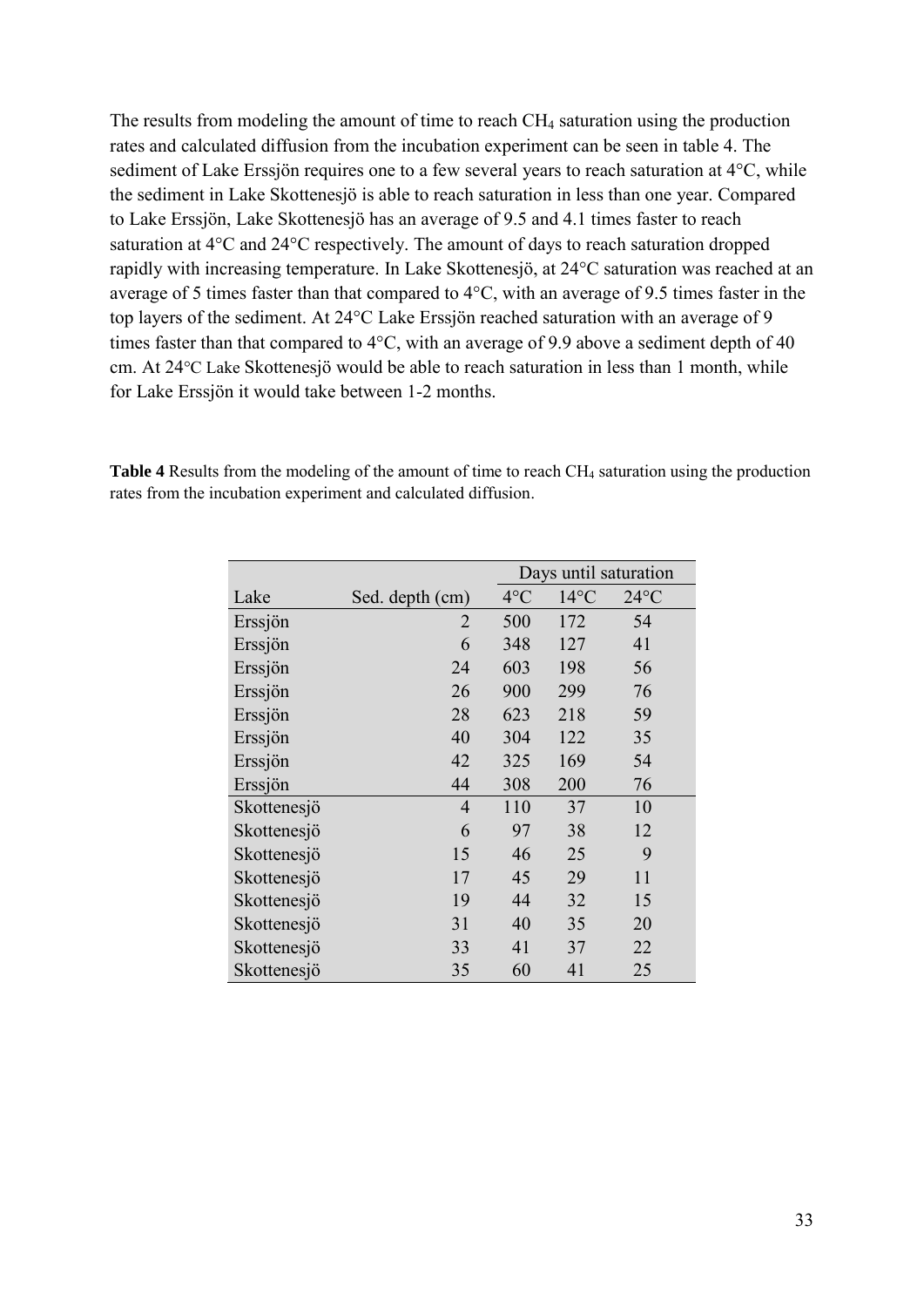# <span id="page-34-0"></span>**5. Discussion**

# <span id="page-34-1"></span>**5.1 Differences in lake characteristics**

The two studied lakes in this study were different, results from dating of the sediment shows that Lake Skottenesjö has a five times higher sedimentation rate and that the age of the top 50 cm of sediment is less than that of Lake Erssjön (Figure 8). Considering that Lake Skottenesjö is receiving the sediment load from the Lake Erssjön catchment, as well as from a larger agricultural catchment east of the lake (Figure 6), it is reasonable that more allochthonous materials (e.g. OC and minerals) are transported to the lake, therefore increasing sedimentation rate. This also explains why conductivity was different among the lakes at both sampling occasions, with higher conductivity being observed in Lake Skottenesjö. This could also explain differences found in LOI, water content and porosity between the lakes (Table 1).

Concentration and patterns of  $CH<sub>4</sub>$  was different between the lakes, with concentrations increasing with depth for Lake Skottenesjö, while Lake Erssjön tended to show an increase in the upper 10 centimeter and then a decrease of CH<sup>4</sup> with depth, but eventually an increase of CH<sup>4</sup> below 50 cm (Figure 14 and 15). A possible reason could be that the sedimentation rate is higher in Lake Skottenesjö, thus increasing the availability of fresh OC to be used in methanogenesis (Bastviken 2009, Sobek et al. 2012). The OM and OC data from September 2012 shows that the sediment in Lake Skottenesjö had a lower percent of OC compared to that of Lake Erssjön (Table 1), still Lake Skottenesjö had higher concentrations of CH4. This shows that a higher supply of sediment containing comparatively small amounts of OC is more stimulating for methanogenesis than a smaller supply of OC-rich sediment. High sediment deposition pushes relatively young (i.e. degradable) OC to deeper layers in the sediment, and thereby provides methanogens with substrate. Such results are in accordance with Sobek et al. (2012) and literature findings by Bastviken (2009).

Because Lake Skottenesjö is shallower than Lake Erssjön the sediment is likely warmer during warm seasons when the lakes are stratified. CH<sub>4</sub> concentrations were lower in both lakes during the February 2013 sampling, and this can be explained by the cold temperature, as methanogenesis has been reported to be strongly temperature-dependent (Kelly and Chynoweth 1981; Bastviken 2009). Considering that CH<sup>4</sup> in the air for both lakes was measured to be 0.33 to 0.43 µmol  $L^{-1}$  the CH<sub>4</sub> profiles in the water column indicate that CH<sub>4</sub> was trapped below the ice in Lake Erssjön, which had a CH<sub>4</sub> concentration of 51 µmol  $L^{-1}$ below the ice surface.

### <span id="page-34-2"></span>**5.2 Possibilities of iron-dependent AOM in the studied samples**

There are some visible patterns that can be seen in the CH<sub>4</sub> and profiles, and some of these patterns are in accordance with other studies, such as Adler et al. (2011) and Nordi et al. (2013). For example looking at the February 2013 Lake Erssjön profiles in figure 14 between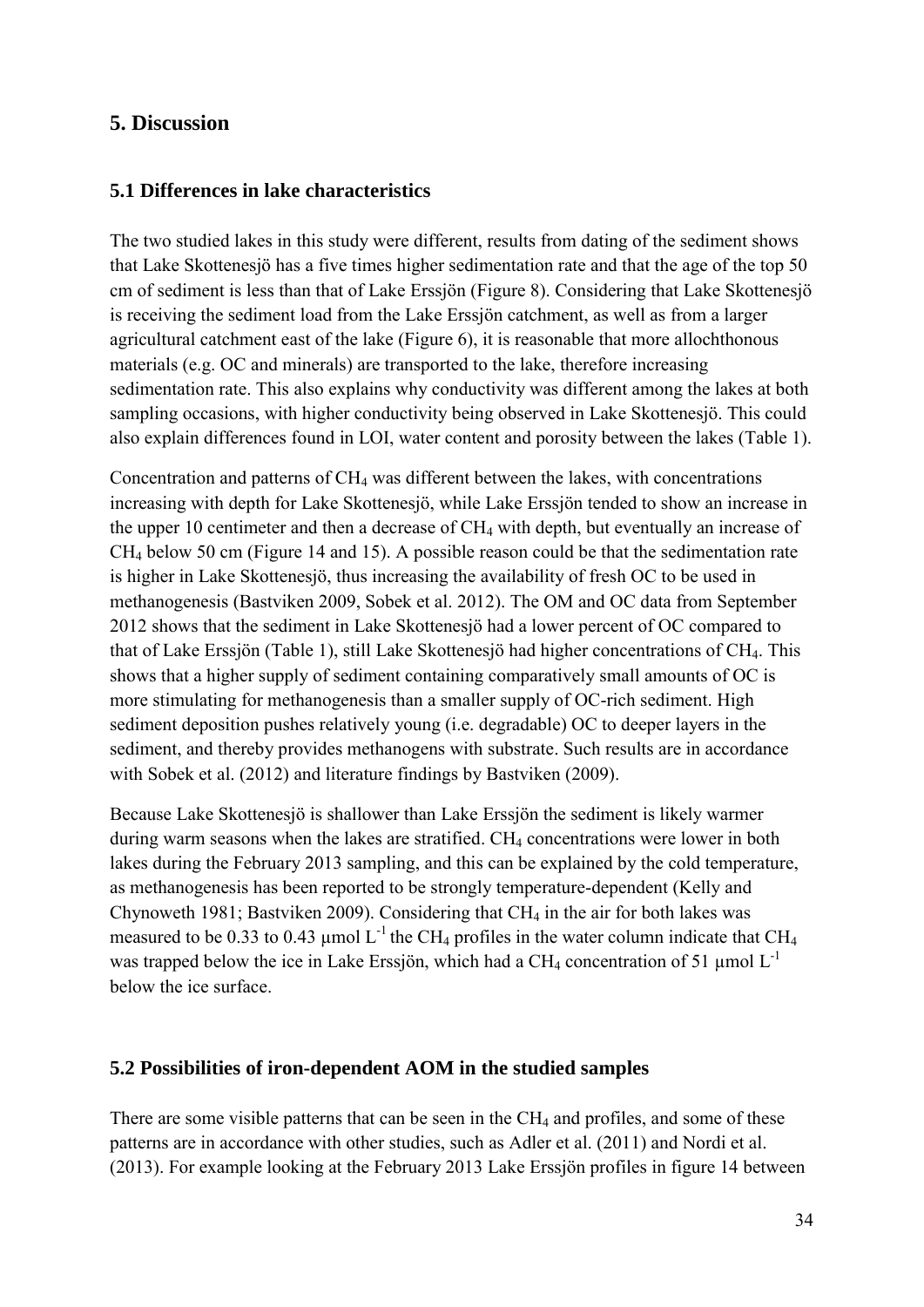6.5 cm to 32.5 cm Fe(II) increased while CH<sub>4</sub> and Fe(III) decreased. This pattern of CH<sub>4</sub> decreasing in the anoxic zone is a typical pattern of AOM (Adler 2011). This decrease of CH<sup>4</sup> could also be seen in the top layers of the sediment, reasons for this are available  $O_2$  in the top of the sediment for aerobic oxidation (Bastviken 2009), and that  $CH_4$  is at the end of the redox cascade (Jørgensen 2000). There was an increase of  $CH<sub>4</sub>$  below 40 cm in the sediments collected in Lake Erssjön during February 2013. This could potentially be due to AOM in the middle layers of the sediment, such as indicated by increasing rates of Fe(II). This anaerobic oxidation could also be due to the available concentrations of  $SO_4$  considering that  $SO_4$  is also an oxidant for AOM (Adler et al. 2011). However, for all samples the concentration of SO<sup>4</sup> was near the detection limit, except in the top of the sediment for Lake Skottenesjö. A few cm down in the sediment,  $SO_4$  is reduced to  $H_2S$  (Jørgensen 2000) and was therefore not detected in the rest of the sediment core.

Looking at the profiles during February 2013 for Lake Skottenesjö (Figure 15) no obvious AOM could be seen above 23.5 cm, however Fe(II) and Fe(III) showed patterns that mirrored each other. Below 23.5 cm the  $CH_4$  concentrations did decrease slightly, with an increase of Fe(II) and decrease of Fe(III). This could potentially be AOM. Samples from 2012 were quite different from the samples collected in 2013, i.e. for Lake Erssjön Fe(II) decreased constantly with depth, while for Lake Skottenesjö Fe(II) increased at certain depths (with no visible effect on CH4). An explanation for this could be that the warmer temperature of the sediment in September as compared to February had a higher impact on the methanogenic activity, than on that of AOM. During the 2012 sampling both lakes were also mixed (Figure 9), which increases the  $O_2$  in the surface layers of the sediment. Also, the colder temperature lowers the methanogenic activity, which might favor AOM considering that the optimal temperature for AOM in consortia with sulfate-reducing bacteria was observed to be 4-16°C (Nauhaus et al. 2002). Also, considering that Lake Skottenesjö gets a more constant supply of allochthonous materials than Lake Erssjön, and that this pushes fresh OC to the deep sediment layers, methanogenic activity might be more stimulated than AOM in Lake Skottenesjö. A higher concentration of CH<sup>4</sup> did not seem to favor AOM in Lake Skottenesjö considering that a pattern of anaerobic consumption was not obvious from the CH<sub>4</sub> profiles.

For most of the CH<sup>4</sup> pore-water profiles sampled in February 2013, the PROFILE software was not able to identify zones of  $CH_4$  production and consumption, with a significant level set to 0.05 (Table 2). Zones with statistical significance were calculated with the September profiles and one profile from Lake Erssjön 2013 (e.g. Figure 14 and 15). For the Lake Erssjön 2013 and for the second Lake Skottenesjö 2012 sample consumption rates were higher than the production rates, this is likely due to the consumption zone based on the bottom for the profile, i.e. the profile is increasing but because the measurement was interrupted at e.g. 20 cm the zone of production could not be detected below 20 cm. This artifact becomes apparent in figure 16 because the  $CH_4$  curve at the bottom of the profile is not convex, thus it is interpreted as a zone of consumption. The fluttering pattern of the  $CH_4$  profiles also affected the amount of detectable significant zones. A three step moving average decreased this fluttering but also the amount of zones detectable. Testing a five step moving average yielded no significant zones. However, in spite of these subjective interpretations of the profiles, zones of consumption in the Lake Erssjön samples could be found in the middle of the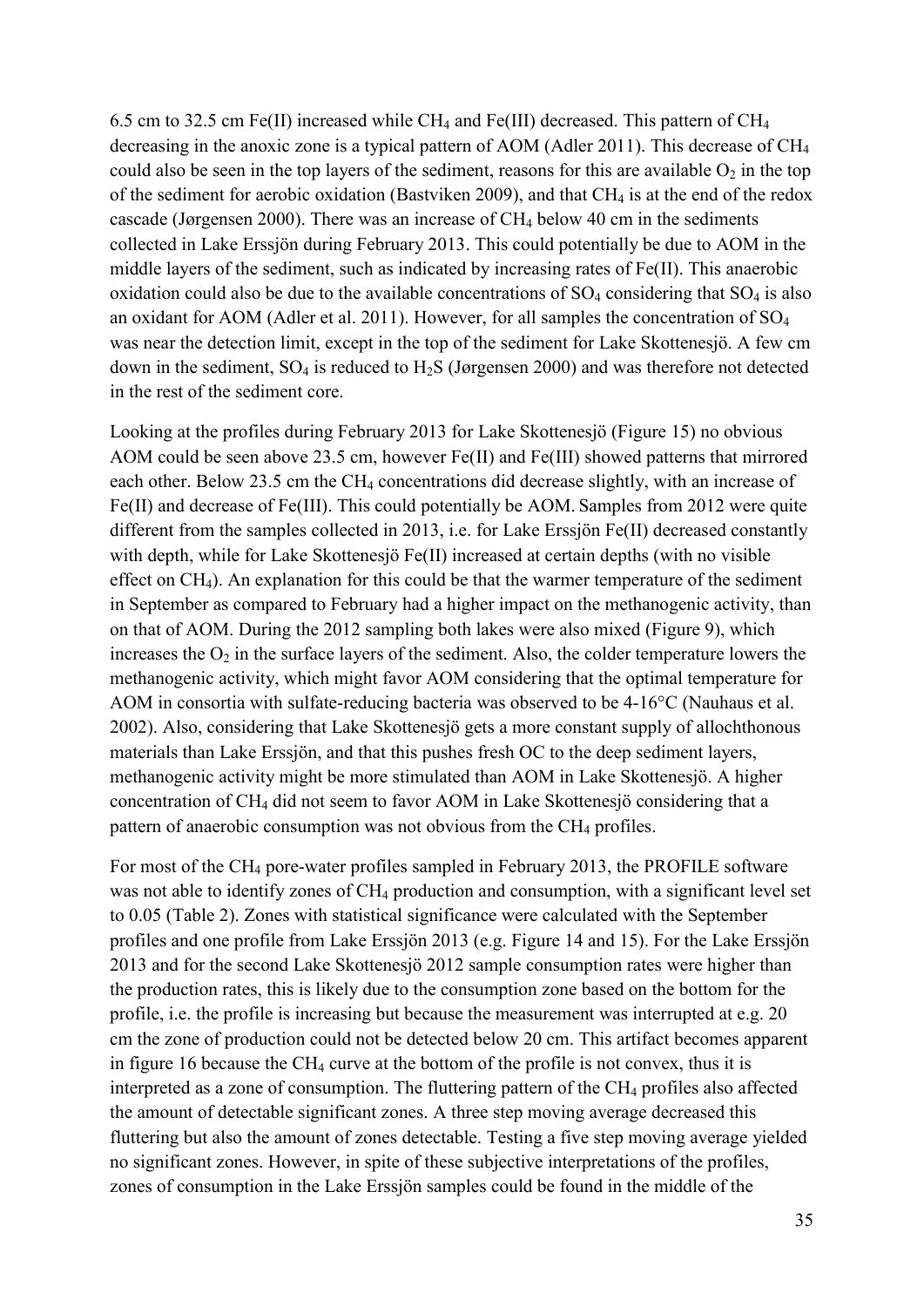profiles below the oxic zone using either raw data or 3 step moving average. This strengthens what is visually observable in the CH<sub>4</sub> profiles (Figure 15) that CH<sub>4</sub> seems to be consumed in the middle zone of the profile. These zones indicate the presence of AOM in the sediment.

# <span id="page-36-0"></span>**5.3 Production of CH<sup>4</sup> by degradation of old carbon**

Sediment incubations conducted in 4°C for 14 days on the sediment samples collected in February 2012 all yielded production of CH<sub>4</sub> (Figure 17 and Table 3), even in sediment layers below 30 cm (for Lake Skottenesjö) and 40 cm (for Lake Erssjön) which correspond to an age of about 150 and 400 years, respectively. Data from the software PROFILE and the sediment incubations yielded production rates that were considerable higher in Lake Skottenesjö compared to Lake Erssjön (Figure 16 and Table 2). Considering that the sediment in Lake Skottenesjö is younger and that the sedimentation rate is higher, there is a higher supply of fresher OC available for methanogenesis (Bastviken 2009, Sobek et al. 2012). Still the sediment below 30 cm and 40 cm in each respective lake is several hundreds of years old (Figure 8). It is highly likely that the production of CH<sup>4</sup> below these depths is higher in the summer season due to strong temperature dependence of CH<sub>4</sub> production (Bastviken 2009). Looking at the CH<sup>4</sup> profiles (Figure 14 and 15) the concentrations in the pore-water were higher during the summer, which could also indicate that production of  $CH_4$  in both shallow and deep sediments is higher during the summer.

The sediment incubations yielded high production rates of CH<sub>4</sub> in Lake Skottenesjö between a sediment of 15-19 cm. Likewise, in accordance with the observed CH<sub>4</sub> concentrations at these depths almost reaching saturation (Figure 13), and the model to calculate the amount of time to reach CH<sup>4</sup> saturation also shows that the time to reach saturation is less in Lake Skottenesjö than Lake Erssjön (Table 4). Also, at a sediment depth of 15-19 cm, Lake Skottenesjö had a decrease in water content and porosity (Figure 11). This could explain why  $CH_4$  saturation seems to be more prominent in this zone. The lower porosity causes less molecular diffusion, therefore CH<sup>4</sup> is more easily trapped. Compared to Lake Erssjön, Lake Skottenesjö sediment reaches CH<sup>4</sup> saturation on average 9.5 and 4.1 times faster at 4°C and 24°C, respectively. The model also shows that temperature has a high impact on the amount of days to reach CH<sup>4</sup> saturation, with a speed almost 10 times faster to reach saturation at the top layers, above 10 cm, of the sediment in both lakes. Similarly, the data from PROFILE for the Lake Erssjön 2013 sample indicate a lower production and consumption of  $CH_4$  in a cold temperature (4 $\rm ^{o}C$ in this case). Because Lake Skottenesjö has shallower water depth compared to Lake Erssjön, Lake Skottenesjö is likely to have warmer sediments during warm seasons and thus a higher methanogenic activity.

For figure 17 the production of CH<sup>4</sup> was higher in the top layers of the sediment for Lake Skottenesjö (4-19 cm). A reason for this is that the OM is more fresh compared to the bottom layers (Sobek et al. 2012). Below this depth the production decreased but did not reach zero. However, for Lake Erssjön the production of CH<sub>4</sub> slightly increased below 40 cm, this could be due to decreased AOM (compare to the high Fe(II) concentrations in Figure 14 between  $\sim$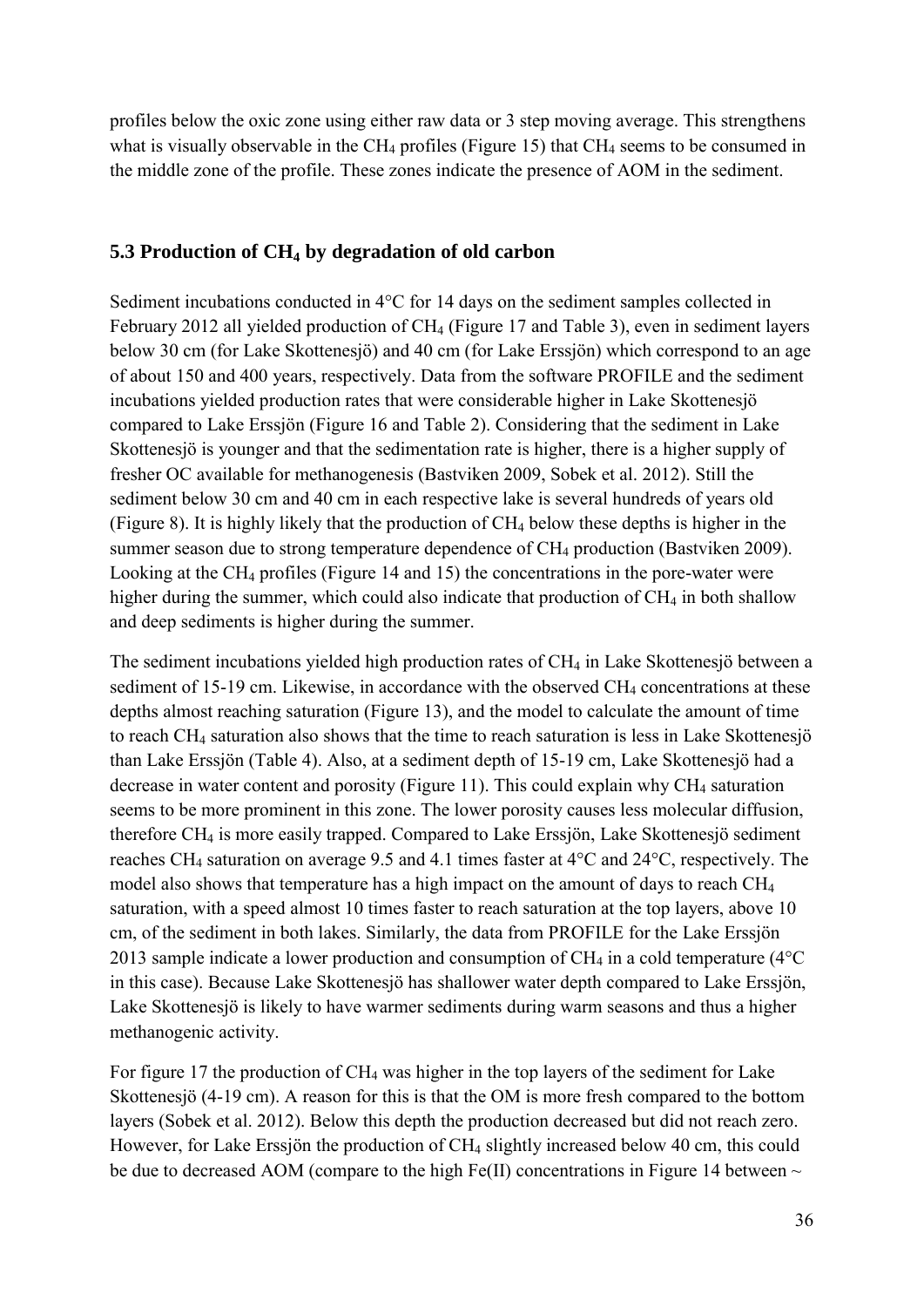10-30 cm, and CH<sup>4</sup> production rates in Table 3). The sediment incubations indicate that there is methanogenic activity in old sediment layers (below 30 and 40 cm, corresponding to an age of 158 and 413 years, respectively) in the two studied lakes, and that in all sediment depths of both lakes methanogenesis is greater than AOM. The incubations (Figure 16) did show some differences in CH<sup>4</sup> profiles compared to the sampled sediment cores (Figure 14 and 15), this is probably because aerobic oxidation of CH<sub>4</sub> was not possible in the enclosed anoxic vials, and that diffused CH<sup>4</sup> was trapped inside the vials.

#### <span id="page-37-0"></span>**5.4 Methanogenesis counterbalanced by AOM**

Results from this study indicate that methanogenesis is occurring in deep and old sediments in the two studied boreal forest lakes. Results from February 2013 also indicate that AOM may be occurring in the sediment of Lake Erssjön. This AOM seems to be coupled to Fe(III) rather than  $SO_4$  (Figure 14), considering  $SO_4$  concentrations were near the detection limit. Considering that the rate of CH<sub>4</sub> produced at 26 cm in Lake Erssjön was lower than that of all the other measured depths. The CH<sub>4</sub> pore-water profiles also showed a decreasing curve with one of the lowest concentrations of CH<sup>4</sup> at 26 cm, based on these results it can be suggested that CH<sup>4</sup> was anaerobically oxidized in this zone of the sediment but this AOM is lower than methanogenesis due to there being a net emission of CH<sub>4</sub> (i.e. CH<sub>4</sub> accumulated in all incubation vials over time). Results from the software PROFILE also indicate that there are zones of anaerobic oxidation in the sediment in Lake Erssjön (Table 2 and Figure 16). The results from the Lake Erssjön samples collected in February 2013 are in accordance to the suggestion by Adler et al. (2011) and Sivan et al. (2011) that deep lake sediments might act as a sink for CH4. In this study methanogenesis was higher than AOM, therefore anoxic lake sediments can only act as a partial sink for CH<sub>4</sub>. However, considering the lack of replicates in this study, further studies in deeper sediment layers are required of boreal forest lakes to estimate the potential of the anaerobic  $CH<sub>4</sub>$  sink.

#### <span id="page-37-1"></span>**5.5 Suggestions for development of future research**

There are a few studies that have been conducted in this field (e.g. Adler et al. 2011; Sivan et al. 2011; Nordi et al. 2013), these studies include measurements of the stable carbon isotope  $(\delta^{13}C)$  for either DIC or CH<sub>4</sub>, which is a good method to observe if the CH<sub>4</sub> has undergone anaerobic oxidation (due to differences the in isotopic fraction). Continuing studies in this field could include measurements of stable carbon isotopes. Also, Sivan et al. (2011) and Nordi et al. (2013) measured highly reactive iron bound to particles (by either adding ascorbic acid or HCl to the sediment), this can be used in future studies as this gives an indication of the highly labile iron, which may be available as electron acceptor for  $CH<sub>4</sub>$  oxidation. Studies conducted in this field have not looked at the CH<sub>4</sub> production below a 30 cm sediment depth. Sivan et al. (2011) did manipulative incubations in 15°C from a sediment depth of 25 cm which yielded iron-dependent AOM and a production of CH<sub>4</sub>. It is suggested that for future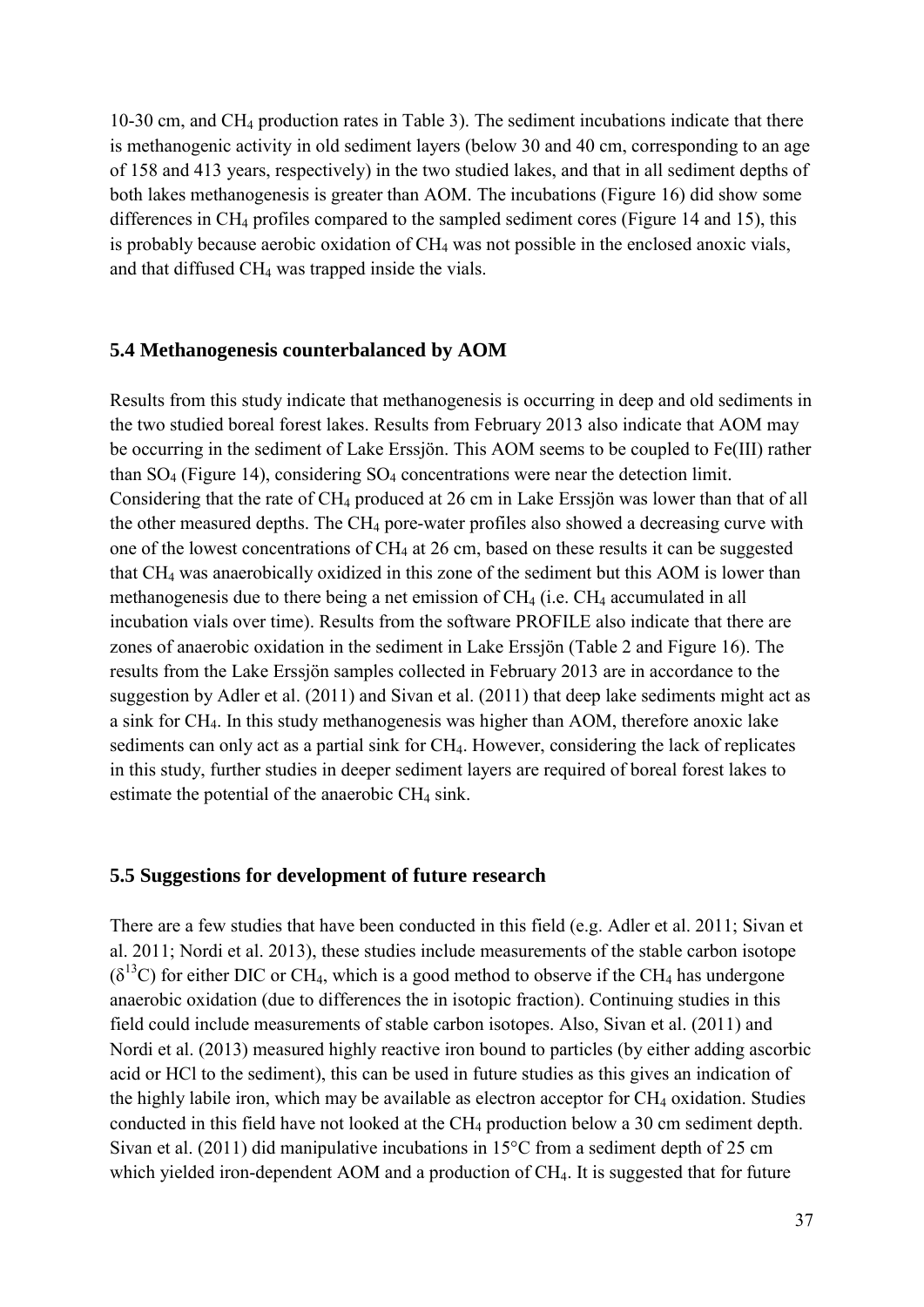studies concerning iron-dependent AOM and methanogenesis more incubations can be conducted from deeper depths, this to be able to observe possible methanogenesis in deep sediments, i.e. degradation of old carbon. This can then be coupled to AOM in the sediment, and a budget of CH<sup>4</sup> fluxes in the studied deep sediments can be modeled.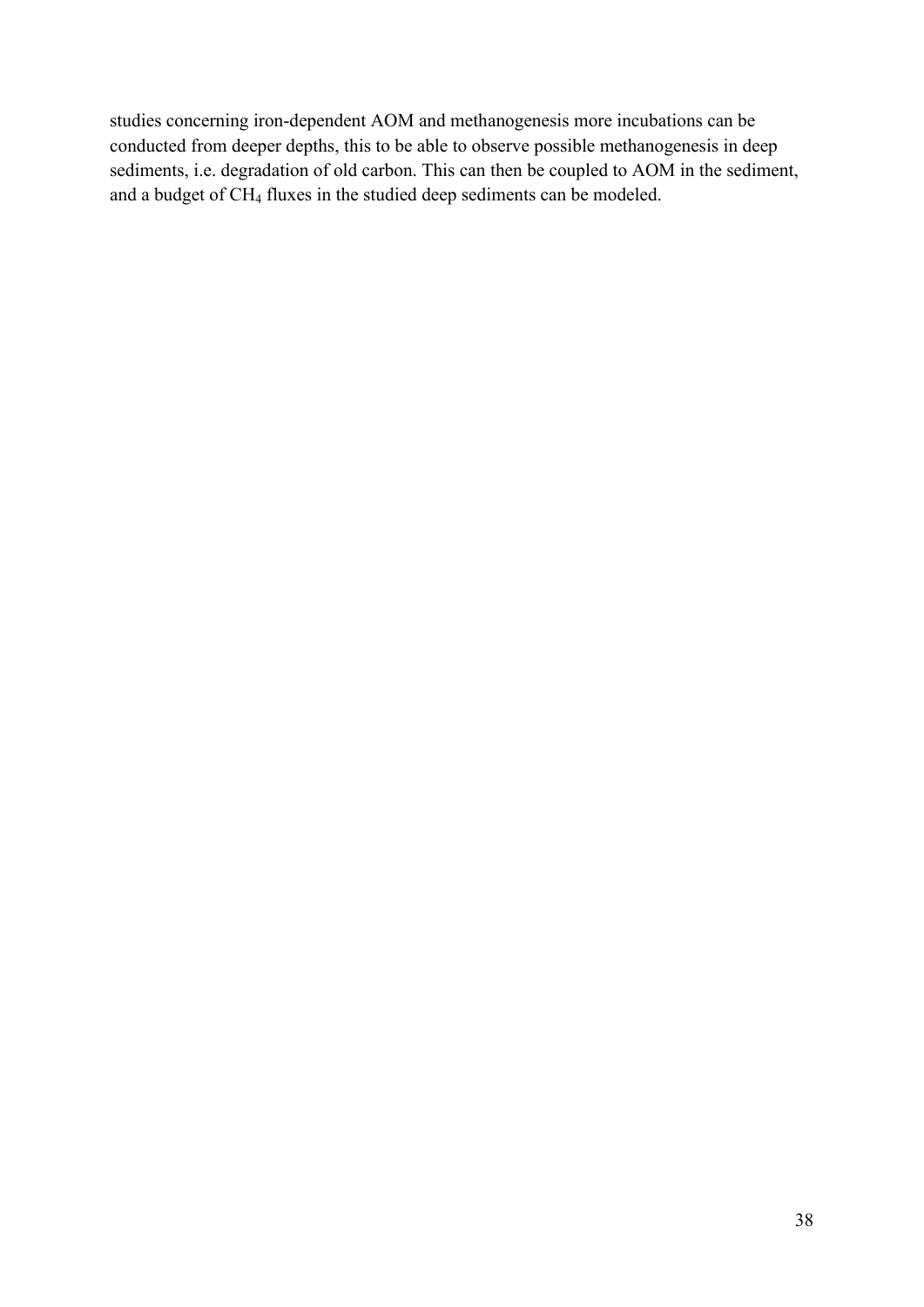# <span id="page-39-0"></span>**6. Conclusions**

Methanogenesis was not strongly dependent on sediment age in the two lakes, and occurred in sediment incubations of a sediment depth of 30 and 40 cm, corresponding to an age of about 150 and 400 years, respectively. Also indications of potential AOM were observed in some of the collected sediment cores. AOM was more prominent in sediment cores collected during February 2013 compared to September 2012, potentially related to methanogenesis being more temperature-dependent than CH<sup>4</sup> oxidation. In the analyzed samples this AOM seemed to be coupled to Fe(III). The results show that methanogenic activity occurs by degrading old carbon in deep boreal forest lake sediments, and a certain part of this might then be oxidized anaerobically. However, all cores exposed a general trend of increasing CH<sub>4</sub> concentrations with sediment depth, indicating that CH<sub>4</sub> production in old sediment layers is greater than AOM. AOM could therefore only act as a partial sink for  $CH_4$  in anoxic deep sediments. To elucidate this in more detail, further studies are required.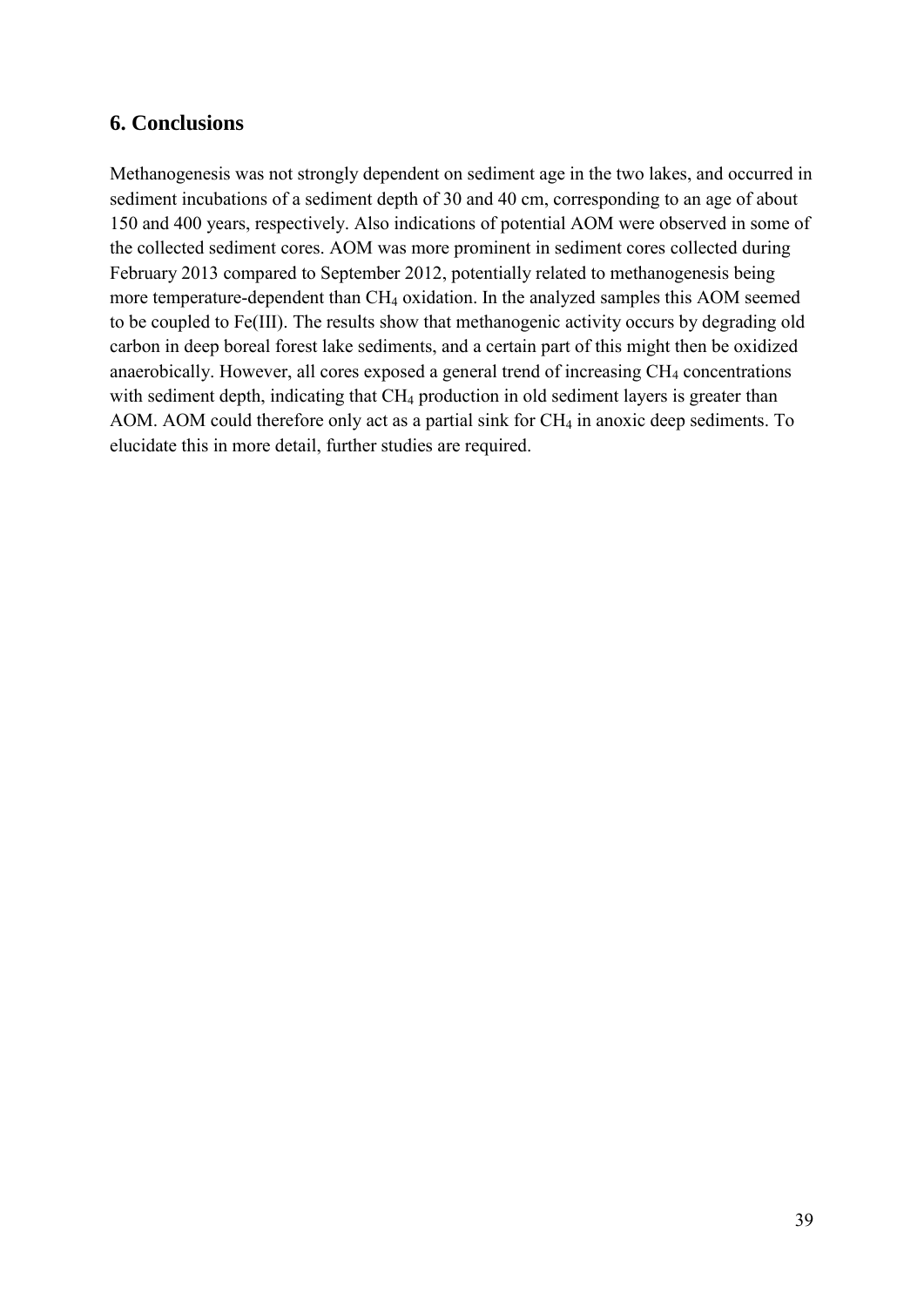# <span id="page-40-0"></span>**Acknowledgements**

I would like to express deep appreciation to my supervisor Sebastian Sobek for his feedback on the report, advices for practical work and the opportunity he gave me to independently plan, set up and work in the laboratory and field. I thank Hannah Chmiel who assisted me in the field and introduced me to many of the routines in the field and laboratory. I also thank Jan Johansson for assistance in the field, and together with Christoffer Bergvall I thank them for guidance on laboratory instruments and the opportunity they gave me to learn and how to use analytical instruments independently. Also, I thank Stefan Bertilsson who gave me the opportunity to assembly a glove box. Finally I would want to thank everyone else in the Department of Limnology at the Evolutionary Biology Centre, Uppsala University who helped or gave me advice.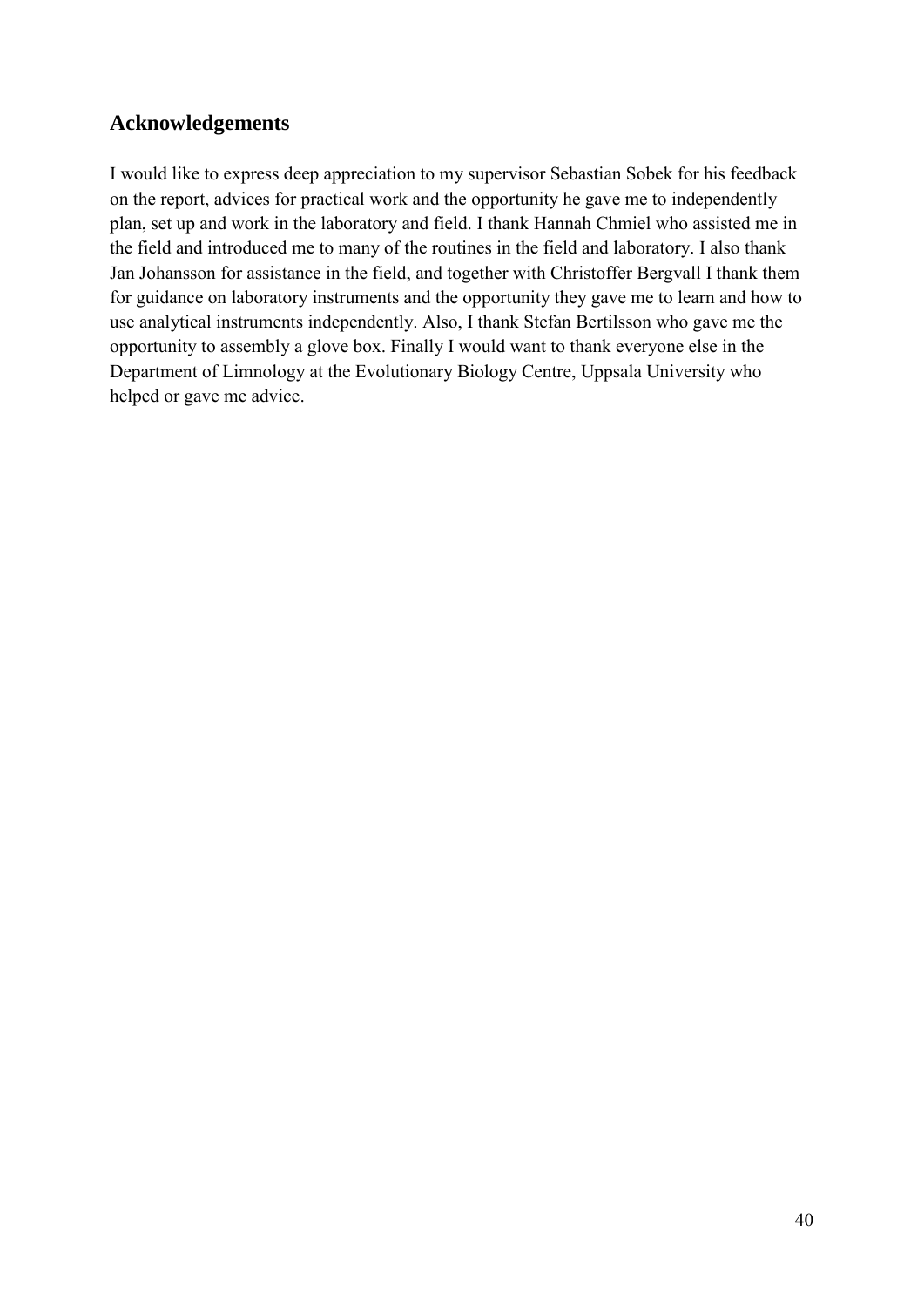# <span id="page-41-0"></span>**References**

- Adler, M., W. Eckert, and O. Sivan. 2011. Quantifying rates of methanogenesis and methanotrophy in Lake Kinneret sediments (Israel) using pore-water profiles. Limnology and Oceanography 56:1525-1535.
- Algesten, G., S. Sobek, A. Bergstrom, A. Agren, L. Tranvik, and M. Jansson. 2004. Role of lakes for organic carbon cycling in the boreal zone. Global Change Biology 10:141-147.
- Algesten, G., S. Sobek, A. Bergstrom, A. Jonsson, L. Tranvik, and M. Jansson. 2005. Contribution of sediment respiration to summer  $CO<sub>2</sub>$  emission from low productive boreal and subarctic lakes. Microbial Ecology 50:529-535.
- Appleby, P. G. 2002. Chronostratigraphic techniques in recent sediments. Pages 171-203 *in* W. Last and J. Smol, editors. Tracking Environmental Change Using Lake Sediments. Springer, Netherlands.
- Bastviken, D. 2009. Methane. Pages 783-805 *in* E. L. Editor-in-Chief: Gene, editor. Encyclopedia of Inland Waters. Academic Press, Oxford.
- Bastviken, D., J. Ejlertsson, I. Sundh, and L. Tranvik. 2003. Methane as a source of carbon and energy for lake pelagic food webs. Ecology 84:969-981.
- Bastviken, D., J. Ejlertsson, and L. Tranvik. 2002. Measurement of methane oxidation in lakes: A comparison of methods. Environmental Science & Technology 36:3354-3361.
- Bastviken D., L. J. Tranvik, J. A. Downing, P. M. Crill, and A. Enrich-Prast. 2011. Freshwater methane emissions offset the continental carbon sink. Science 331:50
- Beal E. J, C. H. House, and V. J. Orphan. 2009. Manganese- and iron-dependent marine methane oxidation. Science 325:184-187
- Berg, P., N. Risgaard-Petersen, and S. Rysgaard. 1998. Interpretation of measured concentration profiles in sediment pore water. Limnology and Oceanography 43:1500-1510.
- Brett, M., G. Arhonditsis, S. Chandra, and M. Kainz. 2012. Mass flux calculations show strong allochthonous support of freshwater zooplankton production is unlikely. Public Library of Science ONE 7.
- Broecker, W. S., and T. H. Peng. 1974. Gas exchange rates between air and sea. Tellus 26:21-35.
- Broedbent, F. E. 1965. Organic Matter. Pages 1397-1400 *in* Black, C. A., editor. Methods of soil analysis: American Society of Agronomy, Parts 1 and 2.
- Burdige, D. J. 2007. Preservation of organic matter in marine sediments: controls, mechanisms, and an imbalance in sediment organic carbon budgets? Chemical Reviews 107:467-485.
- Butman, D., and P. Raymond. 2011. Significant efflux of carbon dioxide from streams and rivers in the United States. Nature Geoscience 4:839-842.
- Giblin, A. E. 2009. Iron and Manganese. Pages 35-44 *in* E. L. Editor-in-Chief: Gene, editor. Encyclopedia of Inland Waters. Academic Press, Oxford.
- Gudasz, C., D. Bastviken, K. Steger, K. Premke, S. Sobek, and L. Tranvik. 2010. Temperaturecontrolled organic carbon mineralization in lake sediments. Nature 466:478-481.
- Delsontro, T., D. F. McGinnis, S. Sobek, I. Ostrovsky, and B. Wehrli. 2010. Extreme methane emissions from a Swiss hydropower reservoir: contribution from bubbling sediments. Environmental Science & Technology 44:2419-2425
- Delsontro, T., M. J. Kunz, T. Kempter, A. Wüest, B. Wehrli, and D. B. Senn. 2011. Spatial heterogeneity of methane ebullition in a large tropical reservoir. Environmental Science & Technology 45:9866-9873
- Forster, P., V. Ramaswamy, P. Artaxo, T. Berntsen, R. Betts, D.W. Fahey, J. Haywood, J. Lean, D.C. Lowe, G. Myhre, J. Nganga, R. Prinn, G. Raga, M. Schulz, and R. Van Dorland. 2007. Changes in Atmospheric Constituents and in Radiative Forcing. *in* Climate Change 2007: The Physical Science Basis. Contribution of Working Group I to the Fourth Assessment Report of the Intergovernmental Panel on Climate Change [Solomon, S., D. Qin, M. Manning, Z. Chen, M. Marquis, K.B. Averyt, M.Tignor and H.L. Miller (eds.)]. Cambridge University Press, Cambridge, United Kingdom and New York, NY, USA.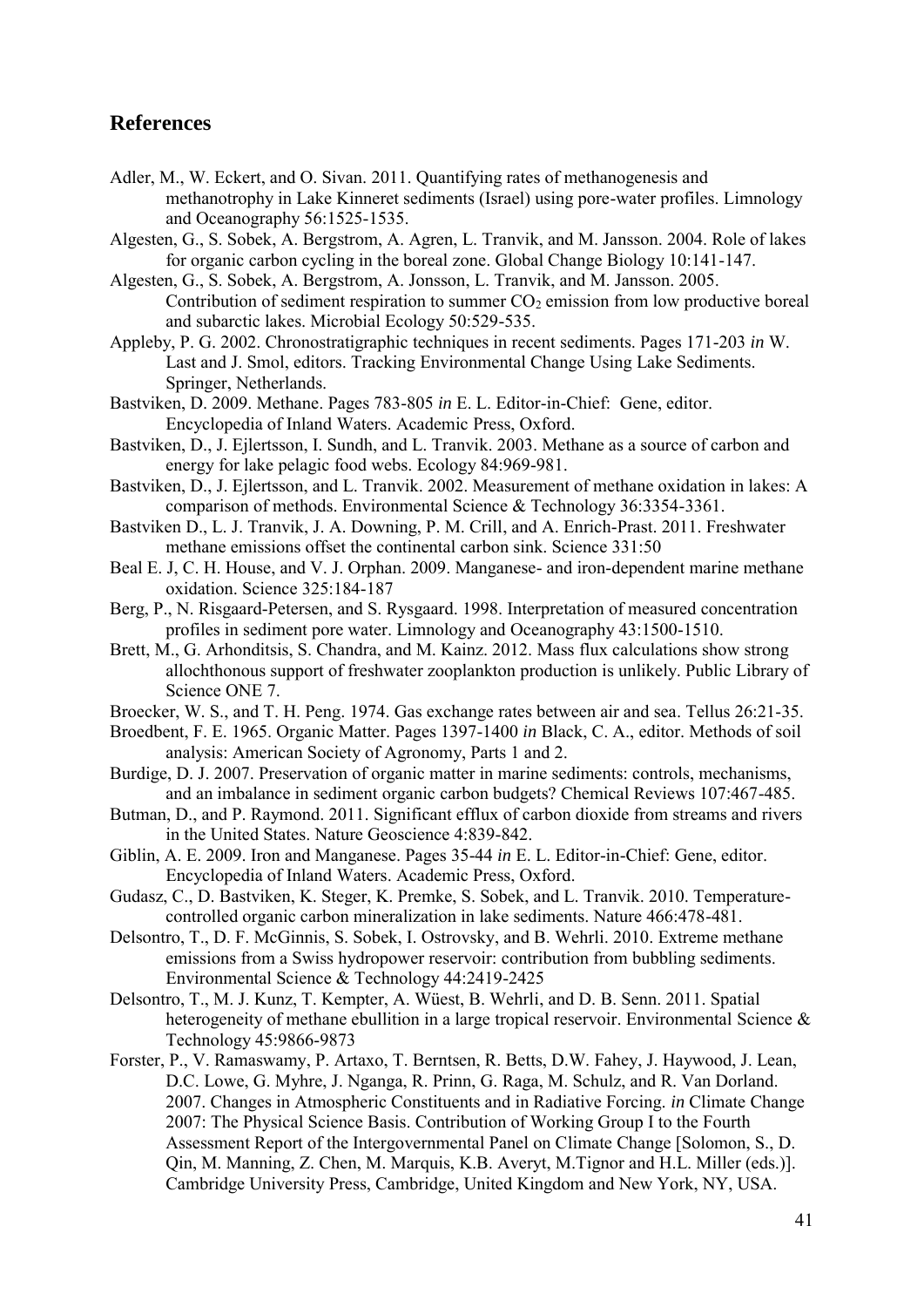- Heiri, O., A. Lotter, and G. Lemcke. 2001. Loss on ignition as a method for estimating organic and carbonate content in sediments: reproducibility and comparability of results. Journal of Paleolimnology 25:101-110.
- Holmer, M., and P. Storkholm. 2001. Sulphate reduction and sulphur cycling in lake sediments: a review. Freshwater Biology 46:431-451.
- Jørgensen, B. B. 2000. Bacteria and marine biogeochemistry. Pages 173-207 *in* H. D. Schul and M. Zabel, editors. Marine Geochemistry. Springer, Berlin.
- Jutras, M., M. Nasr, M. Castonguay, C. Pit, J. Pomeroy, T. Smith, C. Zhang, C. Ritchie, F. Meng, T. Clair, and P. Arp. 2011. Dissolved organic carbon concentrations and fluxes in forest catchments and streams: DOC-3 model. Ecological Modelling 222:2291-2313.
- Karlsson, J., P. Bystrom, J. Ask, P. Ask, L. Persson, and M. Jansson. 2009. Light limitation of nutrient-poor lake ecosystems. Nature 460:506-509.
- Karlsson, J., T. Christensen, P. Crill, J. Forster, D. Hammarlund, M. Jackowicz-Korczynski, U. Kokfelt, C. Roehm, and P. Rosen. 2010. Quantifying the relative importance of lake emissions in the carbon budget of a subarctic catchment. Journal of Geophysical Research-Biogeosciences 115:1-6.
- Kelly, C. A., and P. D. Chynoweth. 1981. The contributions of temperature and of the input of organic matter in controlling rates of sediment methanogenesis. Limnology and Oceanography 26:891-897
- Knittel, K., and A. Boetius. 2009. Anaerobic oxidation of methane: progress with an unknown process. Annual Review of Microbiology 63: 311-334
- Kortelainen, P., M. Rantakari, J. Huttunen, T. Mattsson, J. Alm, S. Juutinen, T. Larmola, J. Silvola, and P. Martikainen. 2006. Sediment respiration and lake trophic state are important predictors of large  $CO<sub>2</sub>$  evasion from small boreal lakes. Global Change Biology 12:1554-1567.
- Lake, B., K. Coolidge, S. Norton, and A. Amirbahman. 2007. Factors contributing to the internal loading of phosphorus from anoxic sediments in six Maine, USA, lakes. Science of the Total Environment 373:534-541.
- Lalonde, K., A. Mucci, A. Ouellet, and Y. Gelinas. 2012. Preservation of organic matter in sediments promoted by iron. Nature 483:198-200.
- Lide, D. R., and H. P. R. Frederikse. 1995. CRC Handbook of Chemistry and Physics. 76 edition. CRC Press, Inc., Boca Raton, Florida.
- Maerki, M., B. Wehrli, C. Dinkel, and B. Müller. 2003. The influence of tortuosity on molecular diffusion in freshwater sediments of high porosity. Geochimica et Cosmochimica Acta 68: 1519–1528
- Marvin, C., E. Sverko, M. Charlton, P. Thiessen, and S. Painter. 2004. Contaminants associated with suspended sediments in Lakes Erie and Ontario, 1997-2000. Journal of Great Lakes Research 30:277-286.
- Mortimer, C. H. 1941. The exchange of dissolved substances between mud and water in lakes. Journal of Ecology 29:280-329
- Muller, B., M. Maerki, M. Schmid, E. Vologina, B. Wehrli, A. Wuest, and M. Sturm. 2005. Internal carbon and nutrient cycling in Lake Baikal: sedimentation, upwelling, and early diagenesis. Global and Planetary Change 46:101-124.
- Nauhaus, K., A. Boetlus, M. Krüger, and F. Widdel. (2002) In vitro demonstration of anaerobic oxidation of methane coupled to sulphate reduction in sediment from a marine gas hydrate area. Environmental Microbiology 4:296-305
- Nordi, K. á, B. Thamdrup, and C. J. Schubert. 2013. Anaerobic oxidation of methane in an ironrich Danish freshwater lake sediment. Limnology and Oceanography 58:546-554.
- Pace, M., J. Cole, S. Carpenter, J. Kitchell, J. Hodgson, M. Van de Bogert, D. Bade, E. Kritzberg, and D. Bastviken. 2004. Whole-lake carbon-13 additions reveal terrestrial support of aquatic food webs. Nature 427:240-243.